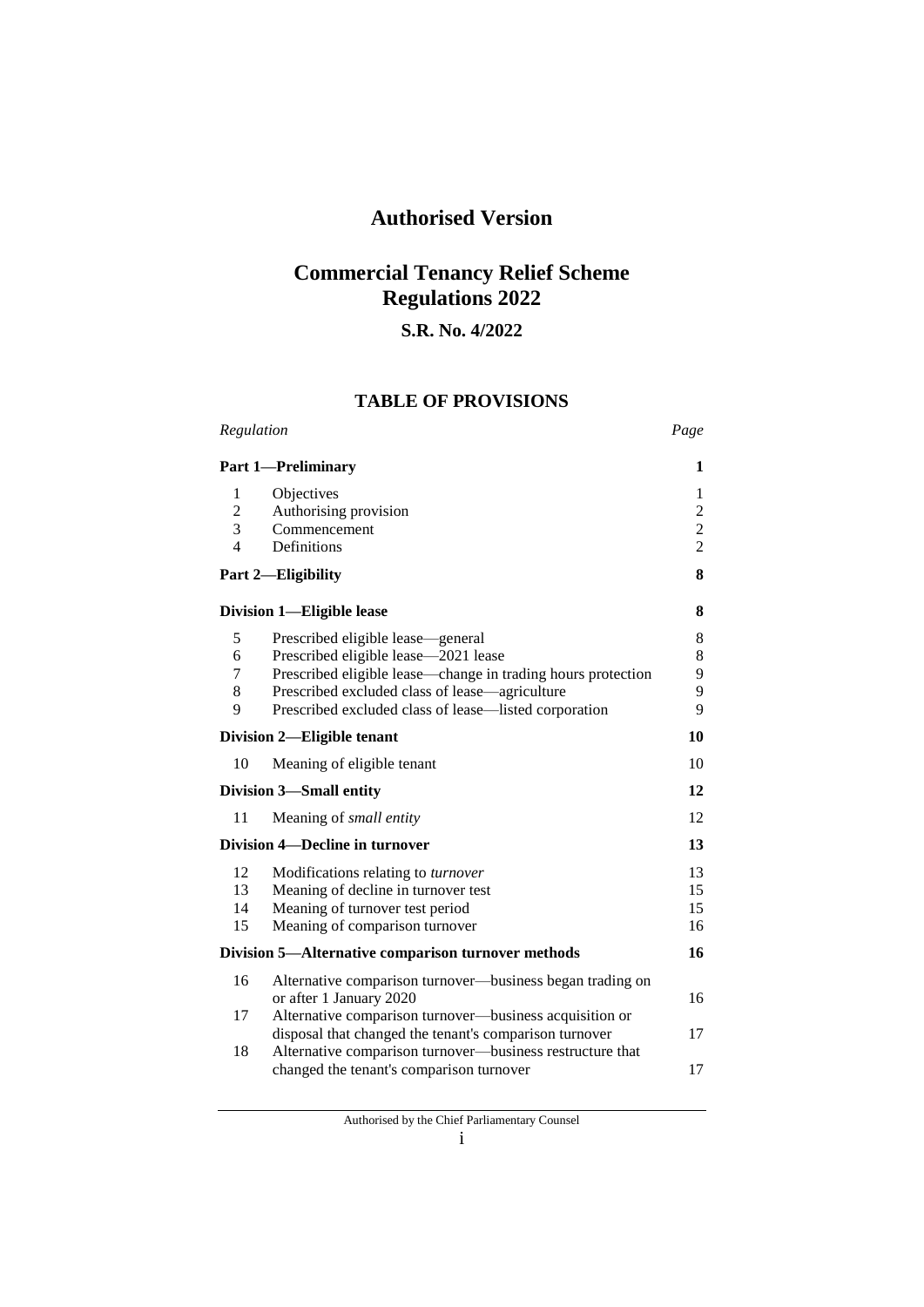|                                                    | Regulation                                                                                                                                                                                                                                                                                                                                                               |                                                          |
|----------------------------------------------------|--------------------------------------------------------------------------------------------------------------------------------------------------------------------------------------------------------------------------------------------------------------------------------------------------------------------------------------------------------------------------|----------------------------------------------------------|
| 19                                                 | Alternative comparison turnover—business affected by natural<br>disaster                                                                                                                                                                                                                                                                                                 | 18                                                       |
| 20                                                 | Alternative comparison turnover-sole trader or small                                                                                                                                                                                                                                                                                                                     |                                                          |
| 21                                                 | partnership with sickness, injury or leave<br>Alternative comparison turnover-tenant temporarily ceased<br>trading during the relevant comparison period                                                                                                                                                                                                                 | 18<br>19                                                 |
|                                                    | Part 3—General obligations on landlords and tenants                                                                                                                                                                                                                                                                                                                      | 20                                                       |
| 22<br>23                                           | Landlords and tenants must work cooperatively<br>Prohibition on providing false or misleading information                                                                                                                                                                                                                                                                | 20<br>20                                                 |
|                                                    | Part 4—Rent, outgoings and other expenses                                                                                                                                                                                                                                                                                                                                | 21                                                       |
|                                                    | <b>Division 1-Rent relief</b>                                                                                                                                                                                                                                                                                                                                            | 21                                                       |
| 24<br>25<br>26<br>27<br>28<br>29<br>30<br>31<br>32 | Non-payment of rent or outgoings during protection period<br>Rent relief<br>Meaning of rent relief period<br>Subsequent rent relief<br>Extension of the term<br>Payment of deferred rent<br>Further deferral of rent under a 2020 lease<br>Further deferral of rent under a 2021 lease<br>No fees, interest or charges<br>Division 2—General protections and obligations | 21<br>22<br>26<br>26<br>27<br>28<br>28<br>29<br>30<br>31 |
| 33                                                 | Prohibition on rent increases                                                                                                                                                                                                                                                                                                                                            | 31                                                       |
| 34                                                 | Recovery of outgoings or expenses                                                                                                                                                                                                                                                                                                                                        | 32                                                       |
| 35                                                 | Reduction in outgoings                                                                                                                                                                                                                                                                                                                                                   | 32                                                       |
|                                                    | Part 5—Change in trading hours                                                                                                                                                                                                                                                                                                                                           | 34                                                       |
| 36                                                 | Tenant may reduce business hours or cease business during<br>protection period                                                                                                                                                                                                                                                                                           | 34                                                       |
|                                                    | Part 6-Other obligations                                                                                                                                                                                                                                                                                                                                                 | 36                                                       |
| 37                                                 | Confidentiality of information                                                                                                                                                                                                                                                                                                                                           | 36                                                       |
|                                                    | <b>Part 7-Dispute resolution</b>                                                                                                                                                                                                                                                                                                                                         | 38                                                       |
|                                                    | Division 1-Mediation of eligible lease disputes by Small Business<br><b>Commission</b>                                                                                                                                                                                                                                                                                   | 38                                                       |
| 38                                                 | Referral of eligible lease dispute for mediation by Small                                                                                                                                                                                                                                                                                                                |                                                          |
| 39                                                 | <b>Business Commission</b><br>Regulation 39 certificate                                                                                                                                                                                                                                                                                                                  | 38<br>40                                                 |
| 40                                                 | Legal representation                                                                                                                                                                                                                                                                                                                                                     | 41                                                       |

Authorised by the Chief Parliamentary Counsel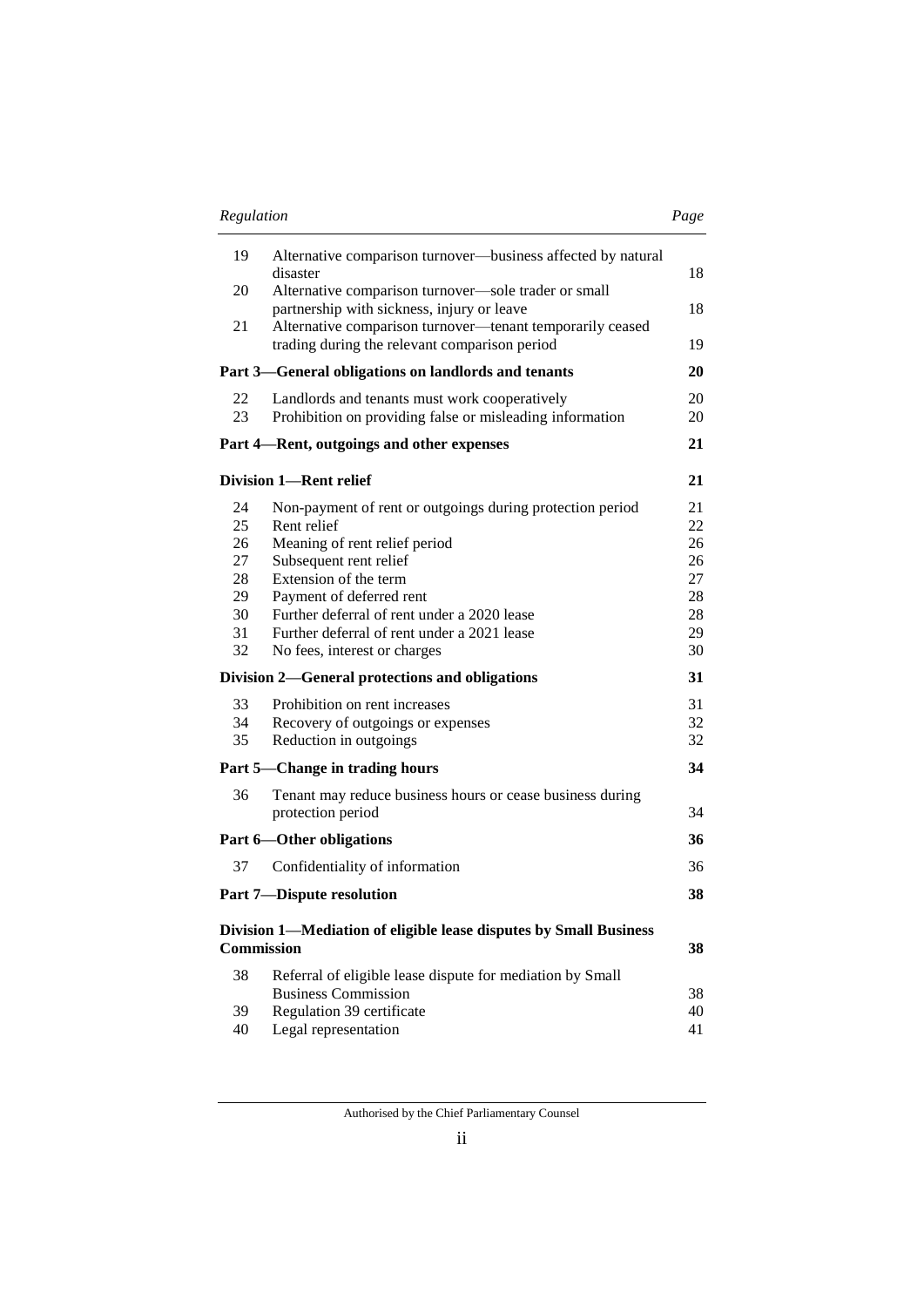| Regulation | Page |
|------------|------|
|            |      |

|--|

| <b>Commission</b>               | Division 2—Binding orders for rent relief made by Small Business                                                                          | 41       |
|---------------------------------|-------------------------------------------------------------------------------------------------------------------------------------------|----------|
| 41                              | Application for binding order                                                                                                             | 41       |
| 42                              | Notice of application for binding order                                                                                                   | 43       |
| 43                              | Small Business Commission may request further information                                                                                 | 44       |
| 44                              | No hearings for applications for binding orders                                                                                           | 44       |
| 45                              | Decision to make a binding order                                                                                                          | 44       |
| 46                              | <b>Binding orders</b>                                                                                                                     | 46       |
| 47<br>48                        | What a binding order may require<br>Cessation of binding order process                                                                    | 47<br>48 |
|                                 | Division 3—Amendment of binding order                                                                                                     | 49       |
|                                 |                                                                                                                                           |          |
| 49<br>50                        | Application for amendment or revocation of binding order<br>Small Business Commission may dismiss application in<br>certain circumstances | 49<br>49 |
| 51                              | Small Business Commission may propose amendment on its                                                                                    |          |
|                                 | own initiative                                                                                                                            | 49       |
| 52                              | Small Business Commission to give notice if amendment or                                                                                  |          |
|                                 | revocation is to be considered                                                                                                            | 50       |
| 53<br>54                        | Small Business Commission may request further information<br>No hearings for applications to amend or revoke binding                      | 51       |
|                                 | orders                                                                                                                                    | 51       |
| 55<br>56                        | Amending or revoking a binding order<br>Notice of amendment or revocation of binding order                                                | 51<br>53 |
|                                 |                                                                                                                                           |          |
|                                 | Division 4-Review by VCAT                                                                                                                 | 53       |
| 57                              | Applications for review by VCAT                                                                                                           | 53       |
| 58                              | Contravention of binding orders                                                                                                           | 54       |
|                                 | <b>Division 5—Other matters</b>                                                                                                           | 55       |
| 59                              | Severing, dividing or combining matters in eligible lease                                                                                 |          |
|                                 | disputes                                                                                                                                  | 55       |
| 60                              | Evidentiary status of statements made during mediation and                                                                                | 56       |
| 61                              | binding order process<br>Part does not restrict section $10(1)(c)$ of the Act                                                             | 58       |
|                                 |                                                                                                                                           |          |
| court                           | Division 6—Determination of eligible lease disputes by VCAT or a                                                                          | 58       |
|                                 | 62 Jurisdiction of VCAT                                                                                                                   | 58       |
| 63                              | Determination by VCAT or a court                                                                                                          | 59       |
|                                 | Part 8-General                                                                                                                            | 61       |
| <b>Division 1-Other matters</b> |                                                                                                                                           | 61       |
| 64                              | Indemnities                                                                                                                               | 61       |
| 65                              | Giving notices-general                                                                                                                    | 61       |

Authorised by the Chief Parliamentary Counsel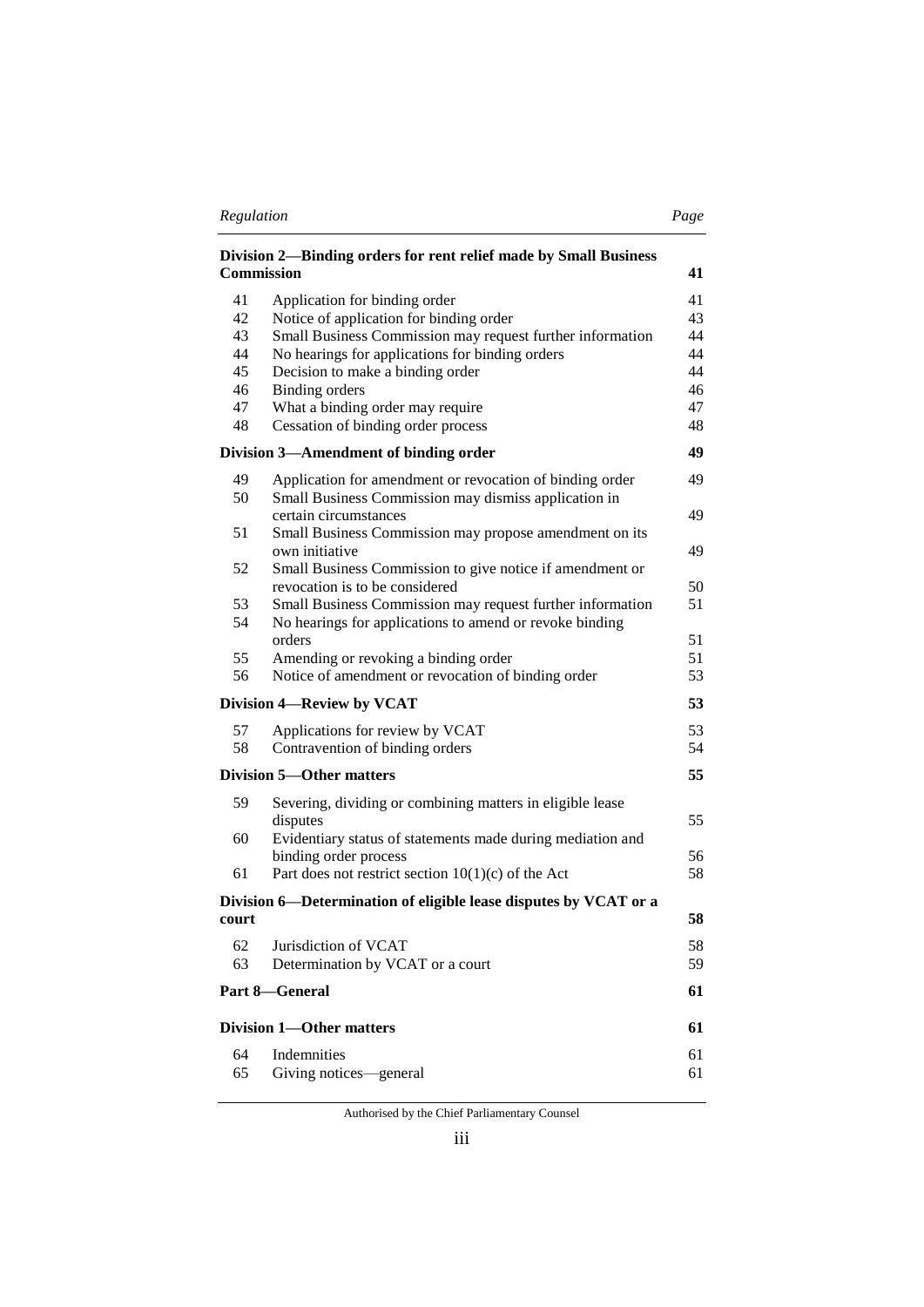| Regulation                                 | Page |
|--------------------------------------------|------|
| Division 2—Revocation of these Regulations | 62   |
| Revocation of these Regulations<br>66      | 62   |
|                                            |      |
| <b>Endnotes</b>                            | 63   |

Authorised by the Chief Parliamentary Counsel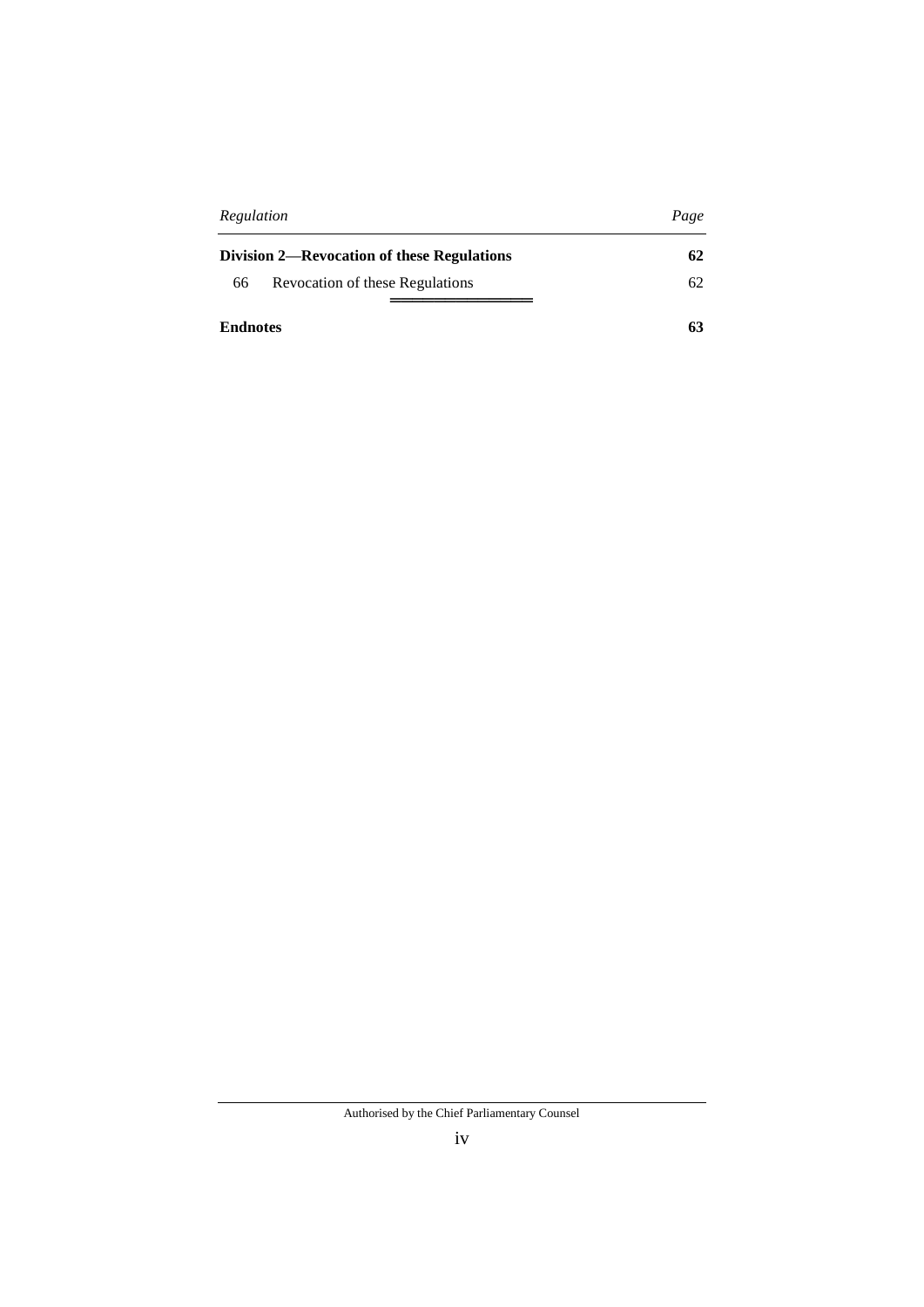# **Authorised Version**

## STATUTORY RULES 2022

## S.R. No. 4/2022

## *Commercial Tenancy Relief Scheme Act 2021*

# **Commercial Tenancy Relief Scheme Regulations 2022**

The Lieutenant-Governor as the Governor's deputy, with the advice of the Executive Council, on the recommendation of the Minister for Small Business, makes the following Regulations:

Dated: 1 February 2022

Responsible Minister:

JAALA PULFORD Minister for Small Business

> ALEXANDRA DEBELJAKOVIC Clerk of the Executive Council

# **Part 1—Preliminary**

### **1 Objectives**

The objectives of these Regulations are—

- (a) to implement further temporary measures to apply to tenants and landlords under eligible leases under the **Commercial Tenancy Relief Scheme Act 2021** to mitigate the effect of measures taken in response to the COVID-19 pandemic; and
- (b) to implement mechanisms to resolve disputes concerning eligible leases.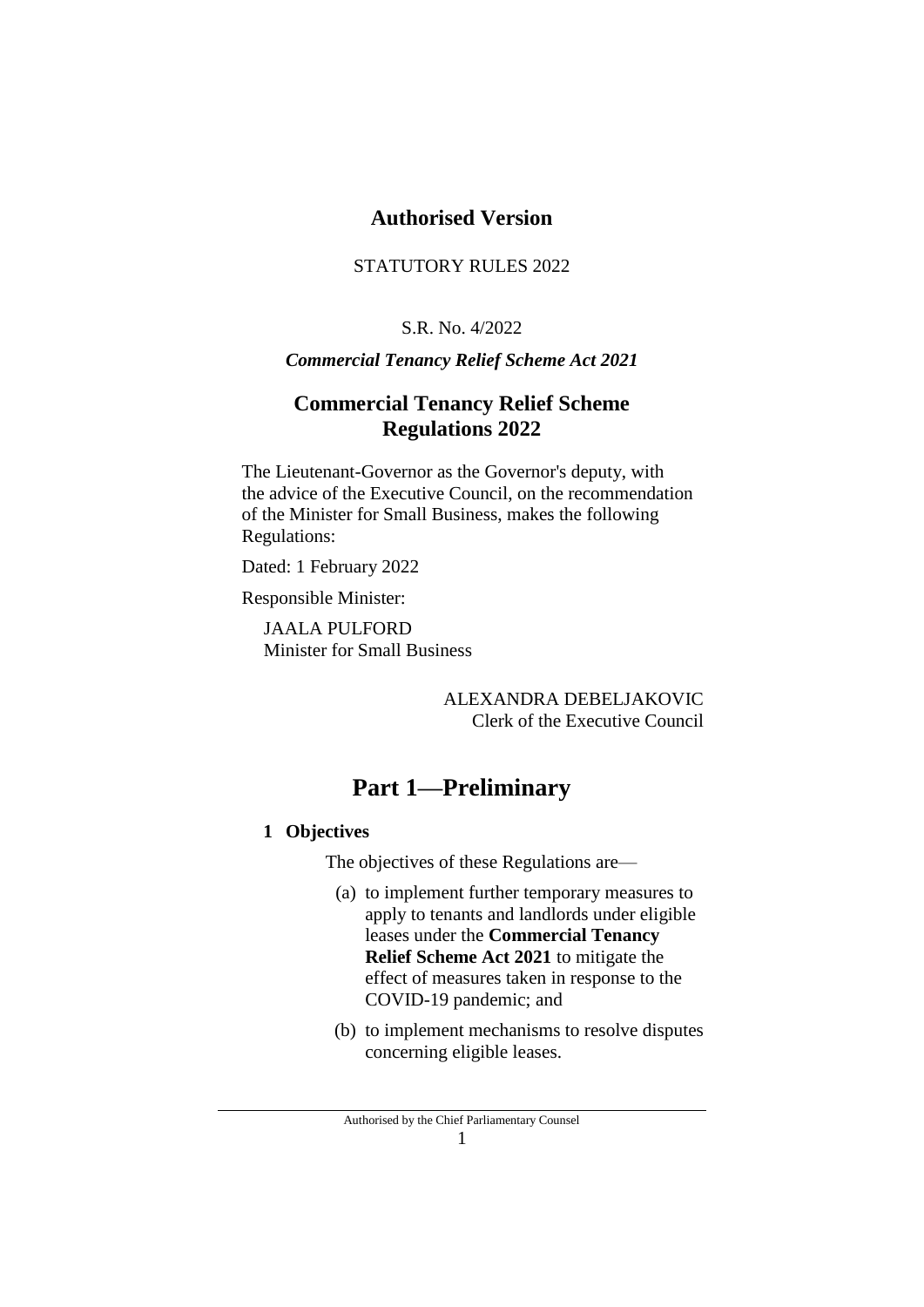Part 1—Preliminary

### **2 Authorising provision**

These Regulations are made under section 7 of the **Commercial Tenancy Relief Scheme Act 2021**.

#### **3 Commencement**

These Regulations are taken to have come into operation on 16 January 2022.

#### **4 Definitions**

In these Regulations—

- *2021 lease* means an eligible lease within the meaning of the Commercial Tenancy Relief Scheme Regulations  $2021<sup>1</sup>$ ;
- *ACNC-registered charity* has the meaning given by the GST Act;
- *alternative comparison turnover* means the turnover calculated by an applicable alternative comparison turnover method;
- *alternative comparison turnover method* means an alternative method of calculating comparison turnover set out in Division 5 of Part 2;

*ATO* means the Australian Taxation Office;

*business activity statement* means a statement, in the form approved by the Commissioner of Taxation under section 388-50 of Schedule 1 to the Taxation Administration Act 1953 of the Commonwealth, that sets out the liabilities, obligations and entitlements under a BAS provision (within the meaning of the Income Tax Assessment Act 1997 of the Commonwealth) of a business;

*business day* means a day that is not—

(a) a Saturday or a Sunday; or

Authorised by the Chief Parliamentary Counsel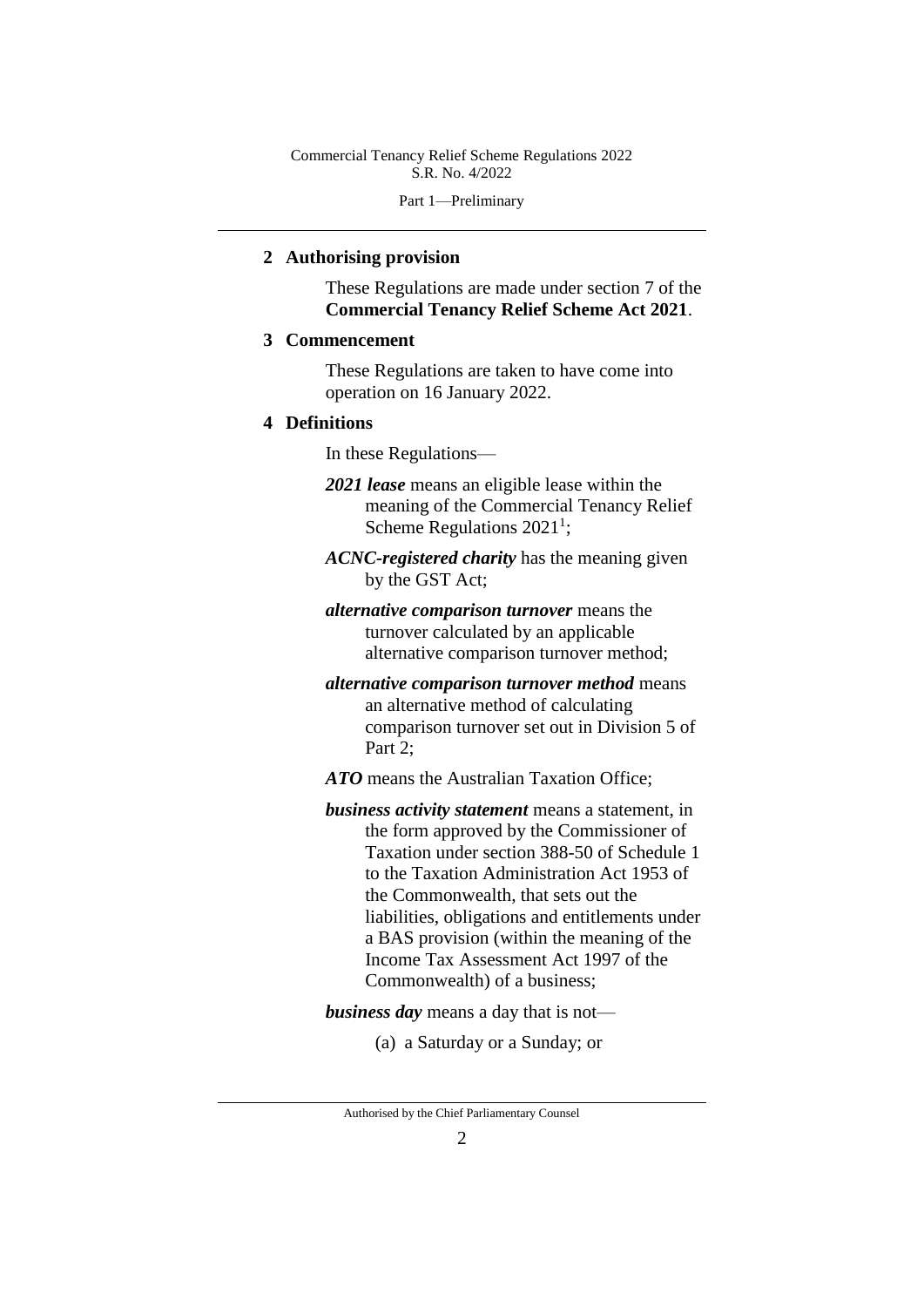Part 1—Preliminary

(b) a day that is appointed as a public holiday or a public half-holiday throughout the whole of Victoria under the **Public Holidays Act 1993**;

*Commissioner of State Revenue* means the Commissioner within the meaning of the **Taxation Administration Act 1997**;

*Commissioner of Taxation* means the Commissioner within the meaning of the Taxation Administration Act 1953 of the

Commonwealth;

*comparison turnover*—see regulation 15;

*decline in turnover test*—see regulation 13;

*dispute notice*—see regulation 38(3);

*eligible lease dispute*—see regulation 38;

**Note**

See also regulation 59 under which eligible lease disputes can have matters severed, or be divided into separate matters, each of which is to be taken to be a distinct eligible lease dispute.

*eligible tenant*—see regulation 10;

*GST Act* means A New Tax System (Goods and Services Tax) Act 1999 of the Commonwealth;

*non-profit body* has the same meaning as in section 23-15 of the GST Act;

#### **Note**

The term non-profit body is not defined in the GST Act. However, this definition ensures that the meaning of the term in this regulation does not diverge from the meaning of the term in section 23-15 of that Act.

Authorised by the Chief Parliamentary Counsel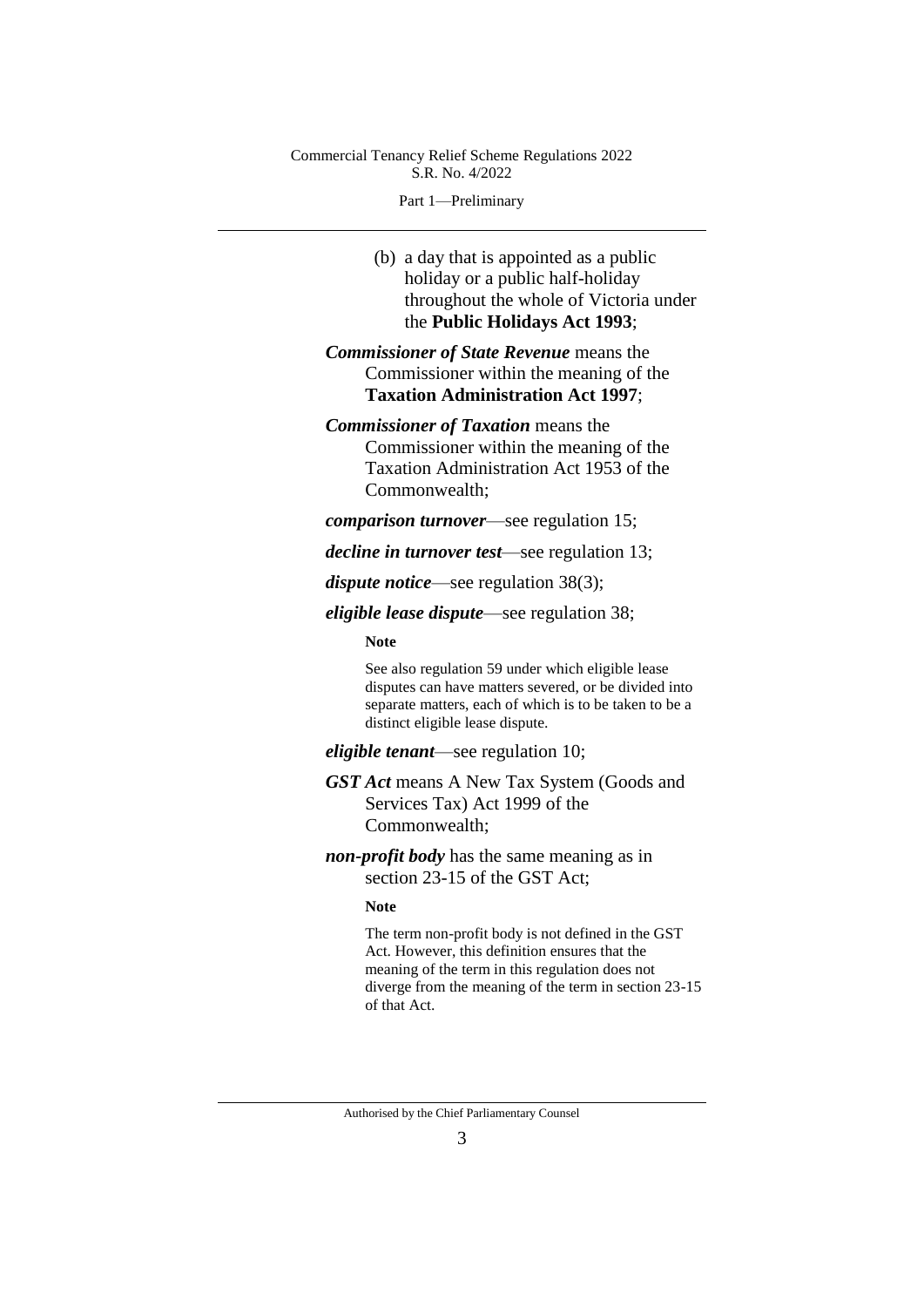Part 1—Preliminary

*outgoings* means a landlord's outgoings on account of any of the following—

- (a) the expenses attributable to the operation, maintenance or repair of—
	- (i) the building or area in which the premises are located or any other building or area owned by a landlord and used in association with the building or area in which the premises are located; or
	- (ii) in the case of premises in a retail shopping centre, any building in the centre or any areas used in association with a building in the centre;
- (b) rates, taxes, levies, premiums or charges payable by a landlord because a landlord is—
	- (i) the owner or occupier of a building or area referred to in paragraph (a) or of the land on which such a building is erected or such area is located; or
	- (ii) the supplier of a taxable supply, within the meaning of the GST Act, in respect of any such building, area or land;

*practising accountant* means a person who—

- (a) is registered as a company auditor by the Australian Securities and Investments Commission; or
- (b) is a Member of CPA Australia or Chartered Accountants Australia and New Zealand; or

Authorised by the Chief Parliamentary Counsel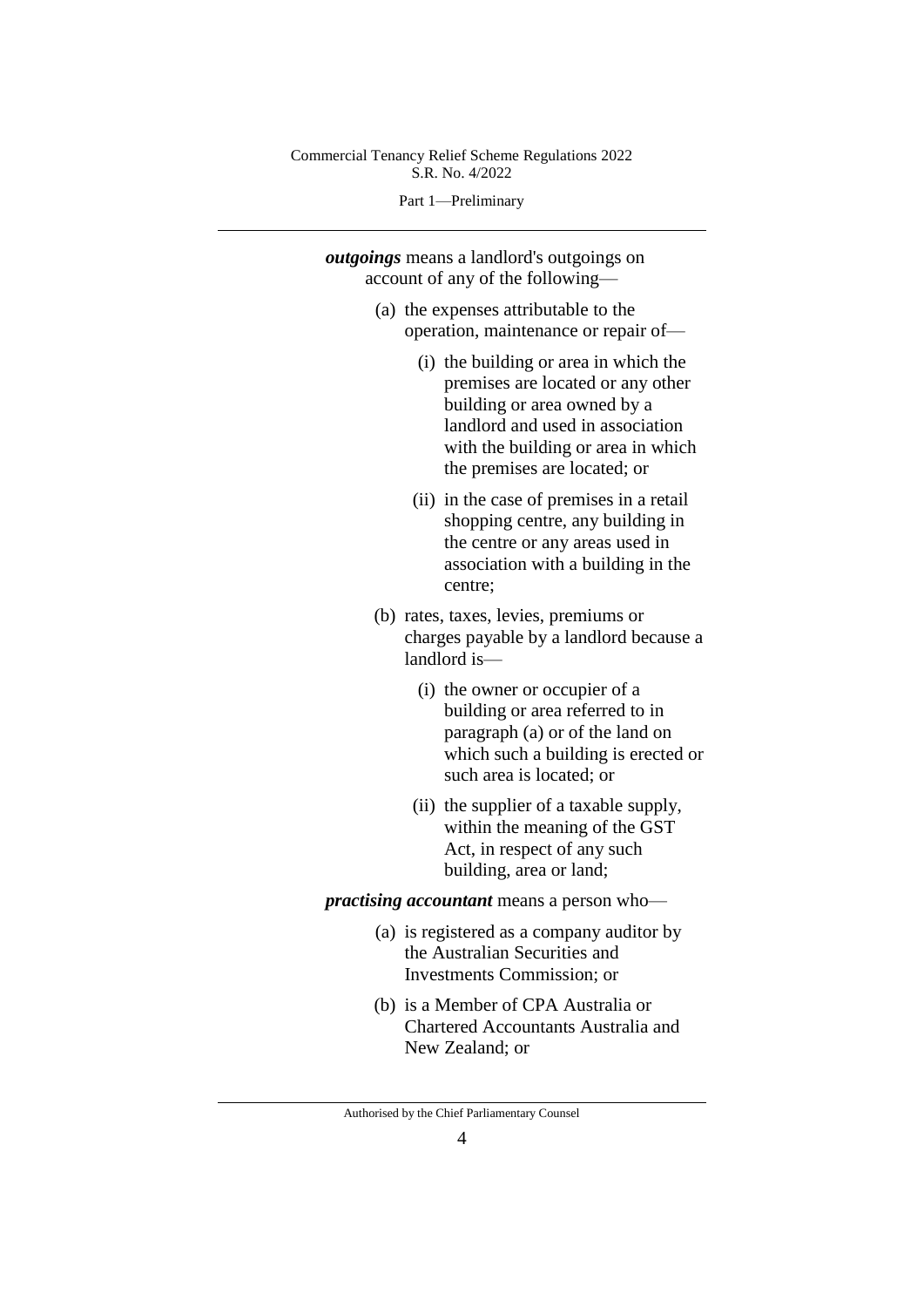Part 1—Preliminary

(c) has attained the status of Member or Fellow of either the Institute of Public Accountants or the Association of Taxation and Management Accountants; or

(d) has attained the status of Fellow of the National Tax & Accountants' Association Limited;

*premises* means the premises under an eligible lease;

*protection period* means the period—

- (a) commencing on 16 January 2022; and
- (b) ending on 15 March 2022;
- *regulation 39 certificate* means a certificate issued by the Small Business Commission under regulation 39;
- *relevant comparison period* means the month of January 2020;
- *rent*, in relation to an eligible lease that is a commercial licence, includes the licence fee payable under that licence;
- *rent relief* means any form of relief provided to a tenant in respect of the obligation under an eligible lease to pay rent, including a specified rent relief or a reduction or remission of rent;
- *rent relief agreement* means any agreement between a landlord and a tenant under an eligible lease regarding the rent relief to apply during the rent relief period in relation to an eligible lease, including by—
	- (a) a variation to the eligible lease; or

Authorised by the Chief Parliamentary Counsel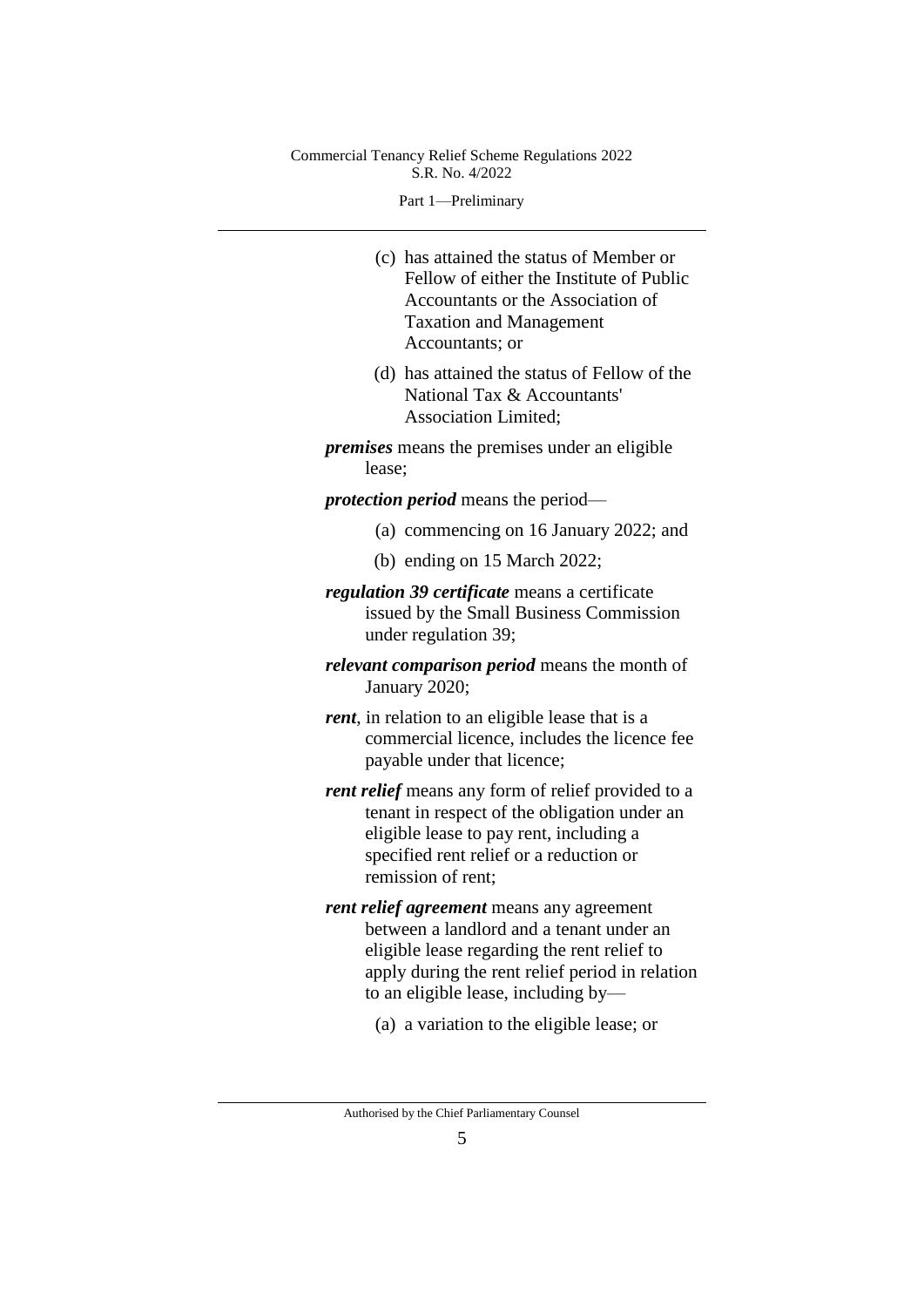Part 1—Preliminary

- (b) an agreement made, or deemed to be made, between the landlord and the tenant under regulation 25; or
- (c) an agreement varied between the landlord and the tenant under regulation 27; or
- (d) an agreement made in compliance with a binding order or an order of a court or VCAT;

*rent relief period* means the period—

- (a) commencing as set out in regulation 26; and
- (b) ending on 15 March 2022;

*school* has the meaning given by the GST Act;

*security* means anything provided by a tenant or any other person securing the performance of a tenant's obligations under an eligible lease, including a bond, security deposit, indemnity or guarantee;

*small entity*—see regulation 11;

- *small partnership* is a partnership as defined in subsection 995 1(1) of the Income Tax Assessment Act 1997 of the Commonwealth with 4 or fewer individual partners;
- *Table A provider* has the same meaning as in the Higher Education Support Act 2003 of the Commonwealth;
- *Table B provider* has the same meaning as in the Higher Education Support Act 2003 of the Commonwealth;
- *the Act* means the **Commercial Tenancy Relief Scheme Act 2021**;

Authorised by the Chief Parliamentary Counsel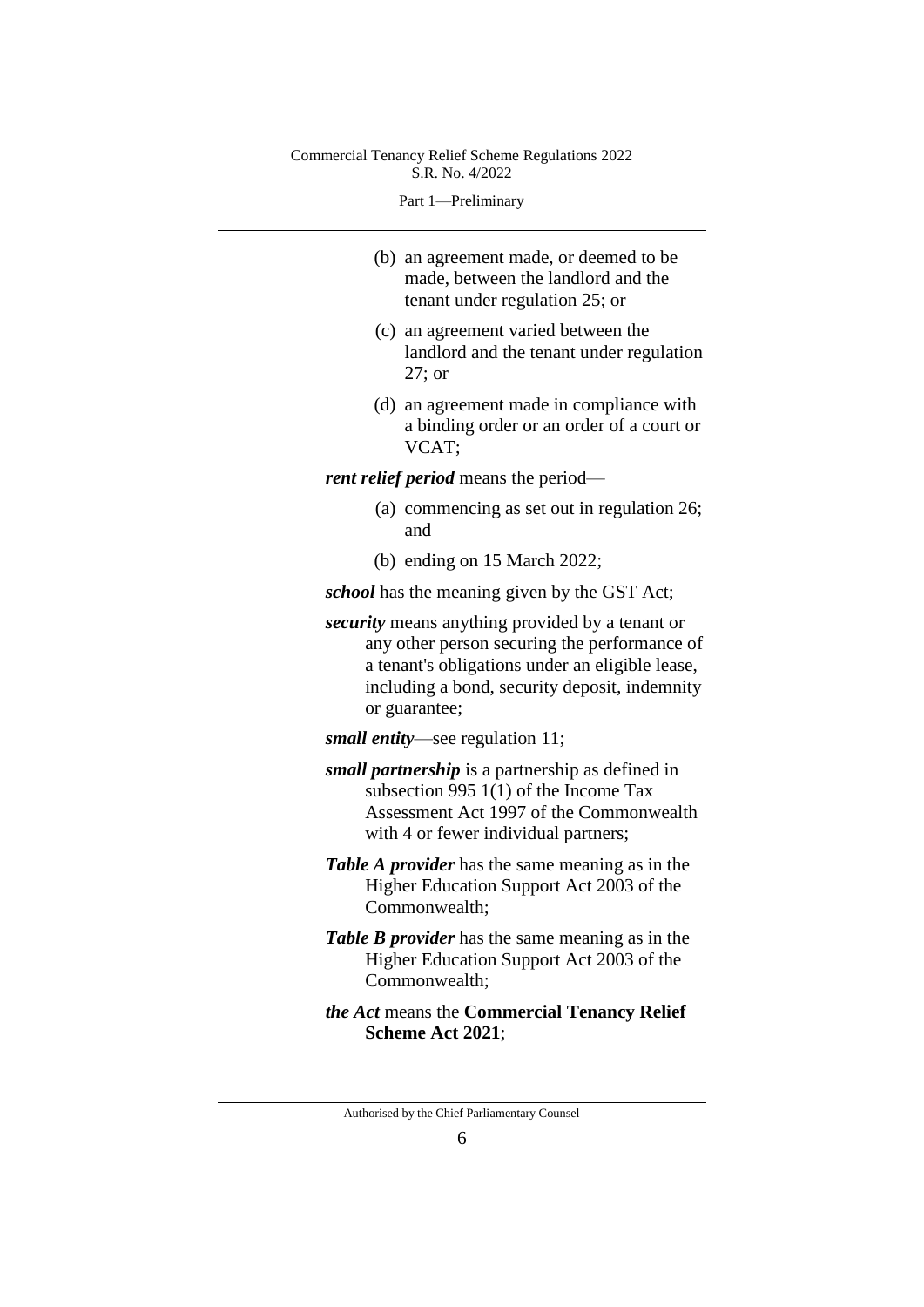#### Part 1—Preliminary

*turnover* means the current GST turnover within the meaning of the GST Act as modified under regulation 12 plus all Victorian government COVID-19 business support grants received by the tenant during the relevant period;

*turnover test period*—see regulation 14;

## *Victorian government COVID-19 business*

*support grant* means any grant or financial assistance payment provided by the Victorian government to a tenant to mitigate the effects of the COVID-19 pandemic on that tenant and that could be used by the tenant for the payment of business expenses including rent.

Authorised by the Chief Parliamentary Counsel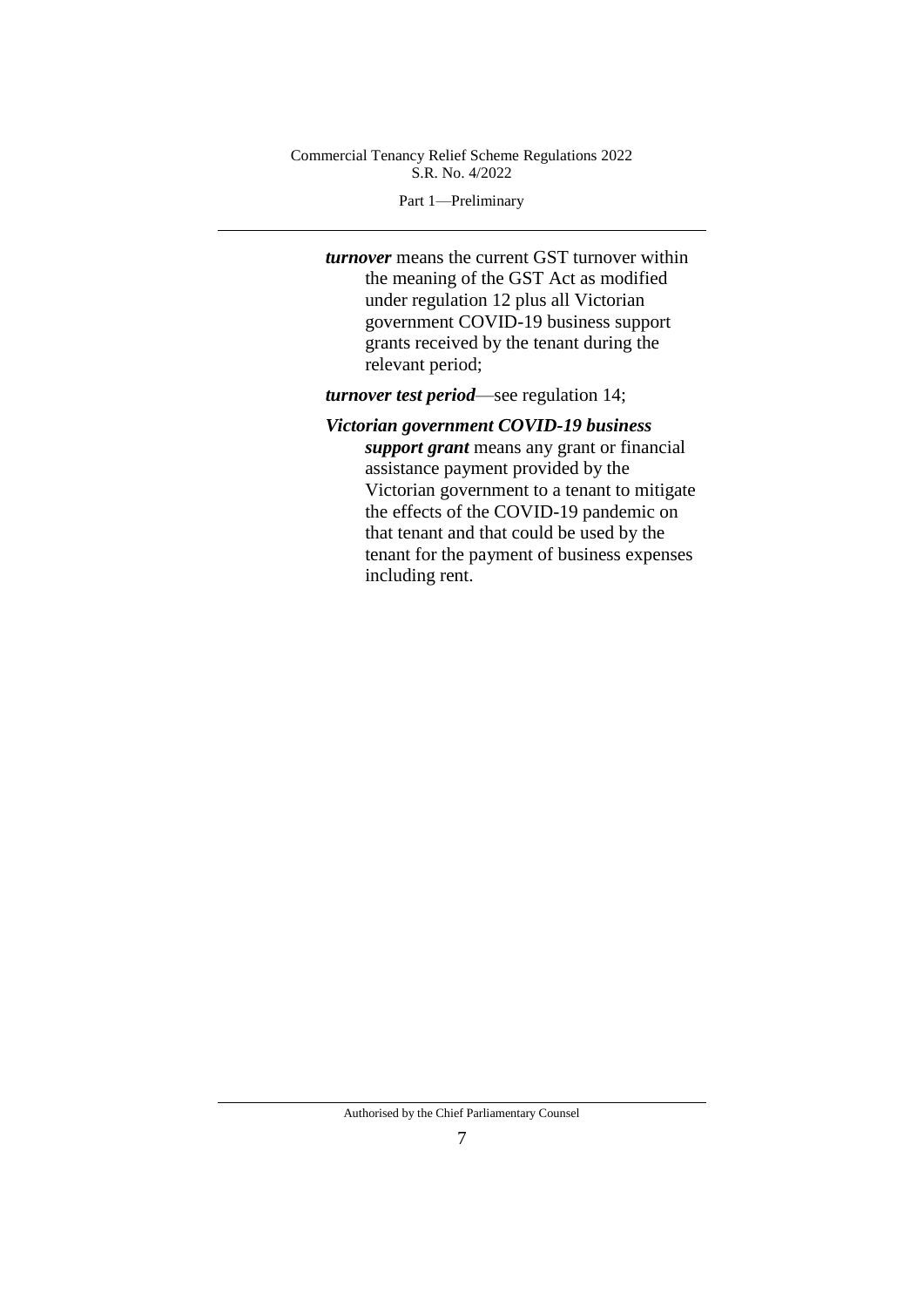Part 2—Eligibility

# **Part 2—Eligibility**

## **Division 1—Eligible lease**

#### **5 Prescribed eligible lease—general**

- (1) For the purposes of section 5(1) of the Act, an eligible lease is a retail lease or a non-retail commercial lease or licence—
	- (a) that is in effect on 16 January 2022; and
	- (b) under which the tenant is an eligible tenant; and
	- (c) is not excluded under regulation 8 or 9.
- (2) If, after 16 January 2022, the landlord and the tenant under an eligible lease enter into a new retail lease or a non-retail commercial lease or licence by either—
	- (a) the landlord or the tenant exercising an option to extend or renew that eligible lease; or
	- (b) otherwise varying, extending or renewing that eligible lease on substantially the same terms as the eligible lease—

the new retail lease or a non-retail commercial lease or licence is deemed to be a continuation of the eligible lease in effect on 16 January 2022, for the purpose of these Regulations, as varied, extended or renewed.

## **6 Prescribed eligible lease—2021 lease**

In the circumstances set out in regulation 31 only, for the purposes of section 5(1) of the Act, a 2021 lease is prescribed as an eligible lease.

Authorised by the Chief Parliamentary Counsel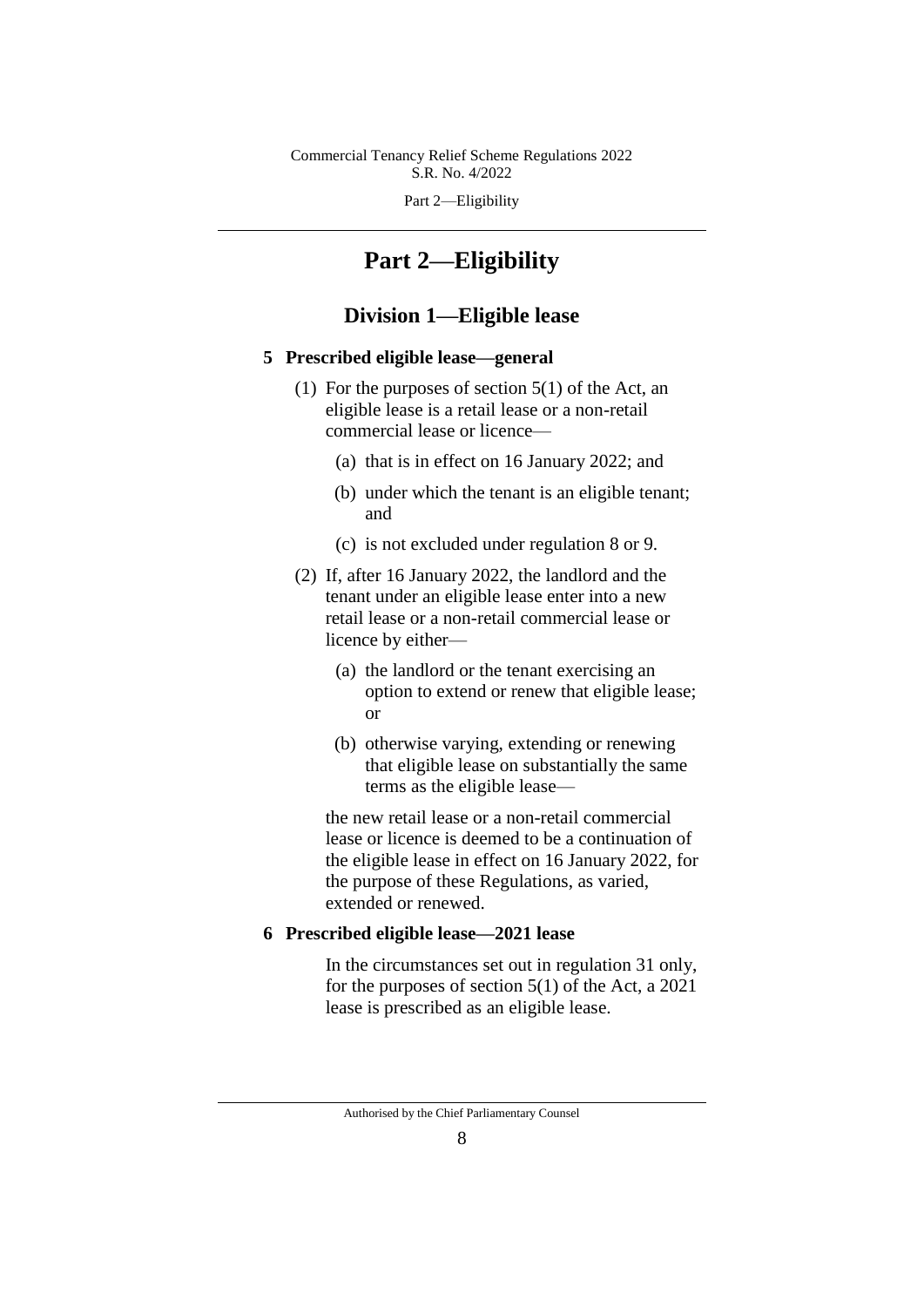Part 2—Eligibility

## **7 Prescribed eligible lease—change in trading hours protection**

In the circumstances set out in regulation 36 only, for the purposes of section  $5(1)$  of the Act, a lease that meets the requirements of regulation  $5(1)$  is prescribed as an eligible lease and the tenant does not need to satisfy the decline in turnover test to be an eligible tenant.

#### **Note**

See also regulation  $10(2)$ .

## **8 Prescribed excluded class of lease—agriculture**

For the purposes of section 5(2) of the Act, an eligible lease does not include a retail lease or a non-retail commercial lease or licence under which the premises may be used wholly or predominantly for any of the following activities—

- (a) agricultural, pastoral, horticultural or apicultural activities;
- (b) poultry farming, dairy farming, aquaculture, tree-farming or any business that consists of the cultivation of soils, the gathering of crops or rearing of livestock;
- (c) grazing, including agistment;
- (d) any activity prescribed for the purposes of paragraph (c) of the definition of *farming operation* in section 3 of the **Farm Debt Mediation Act 2011**.

## **9 Prescribed excluded class of lease—listed corporation**

(1) For the purposes of section 5(2) of the Act, an eligible lease does not include a retail lease or a non-retail commercial lease or licence under which the tenant is—

Authorised by the Chief Parliamentary Counsel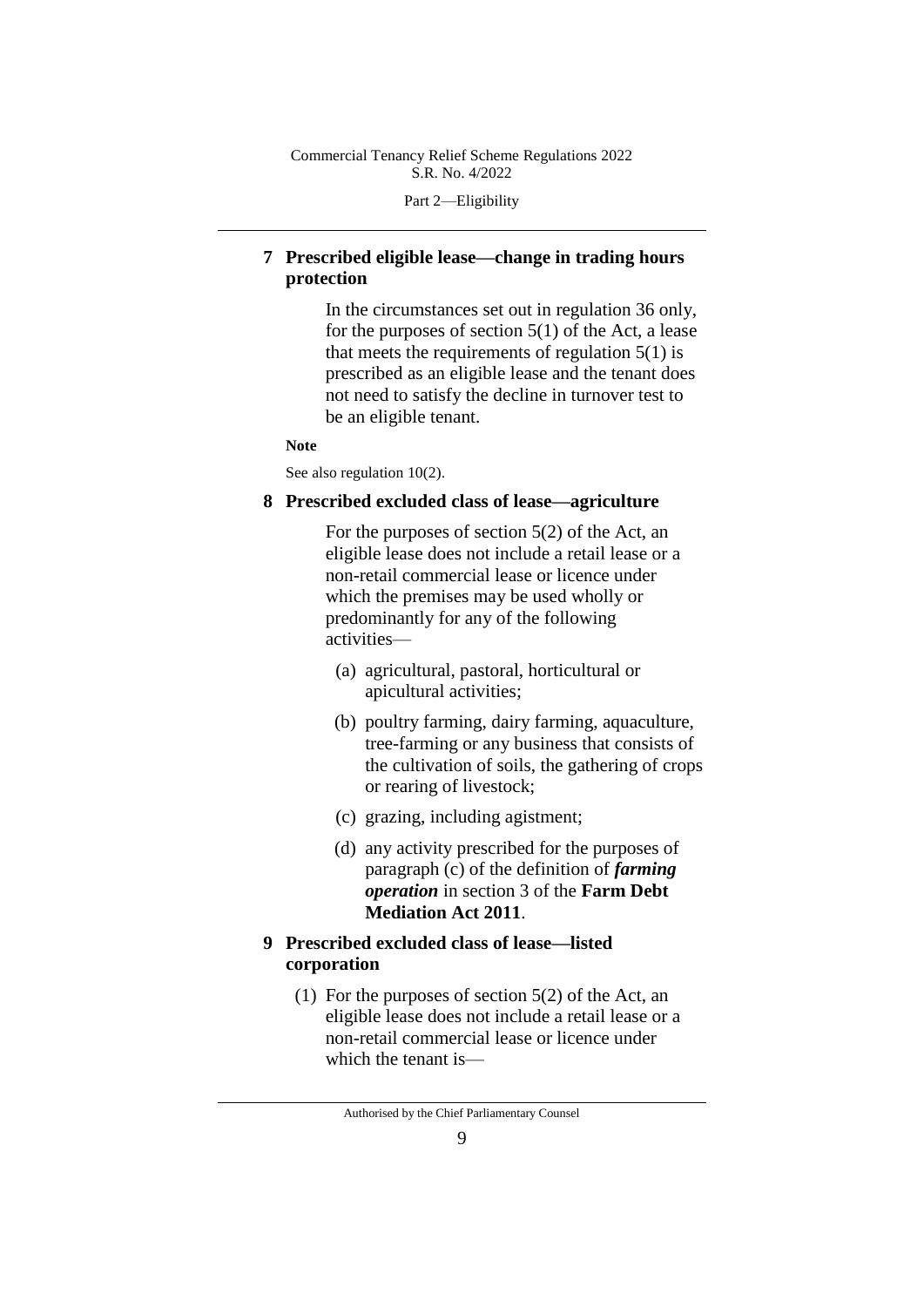Part 2—Eligibility

- (a) a listed corporation; or
- (b) a body corporate, company or corporation whose securities are listed on a stock exchange outside Australia and the external territories; or
- (c) a subsidiary of—
	- (i) a listed corporation; or
	- (ii) a body corporate, company or corporation described in paragraph (b).
- (2) Unless otherwise defined in regulation 4, an expression used in this regulation that is defined in the Corporations Act has the same meaning in this regulation as it has in the Corporations Act.

## **Division 2—Eligible tenant**

#### **10 Meaning of eligible tenant**

- (1) For the purposes of regulation  $5(1)(b)$ , a tenant is an *eligible tenant* if the tenant—
	- (a) is an entity that, as at 16 January 2022—
		- (i) carried on a business in Australia; or
		- (ii) was a non-profit body that pursued its objectives principally in Australia; or
		- (iii) was a deductible gift recipient that was, or operated, a public fund covered by item 9.1.1 (developing country relief funds) or item 9.1.2 (developed country disaster relief funds) of the table in subsection 30.80(1) of the Income Tax Assessment Act 1997 of the Commonwealth; and
	- (b) is a small entity; and
	- (c) satisfies the decline in turnover test as set out at regulation 13; and

Authorised by the Chief Parliamentary Counsel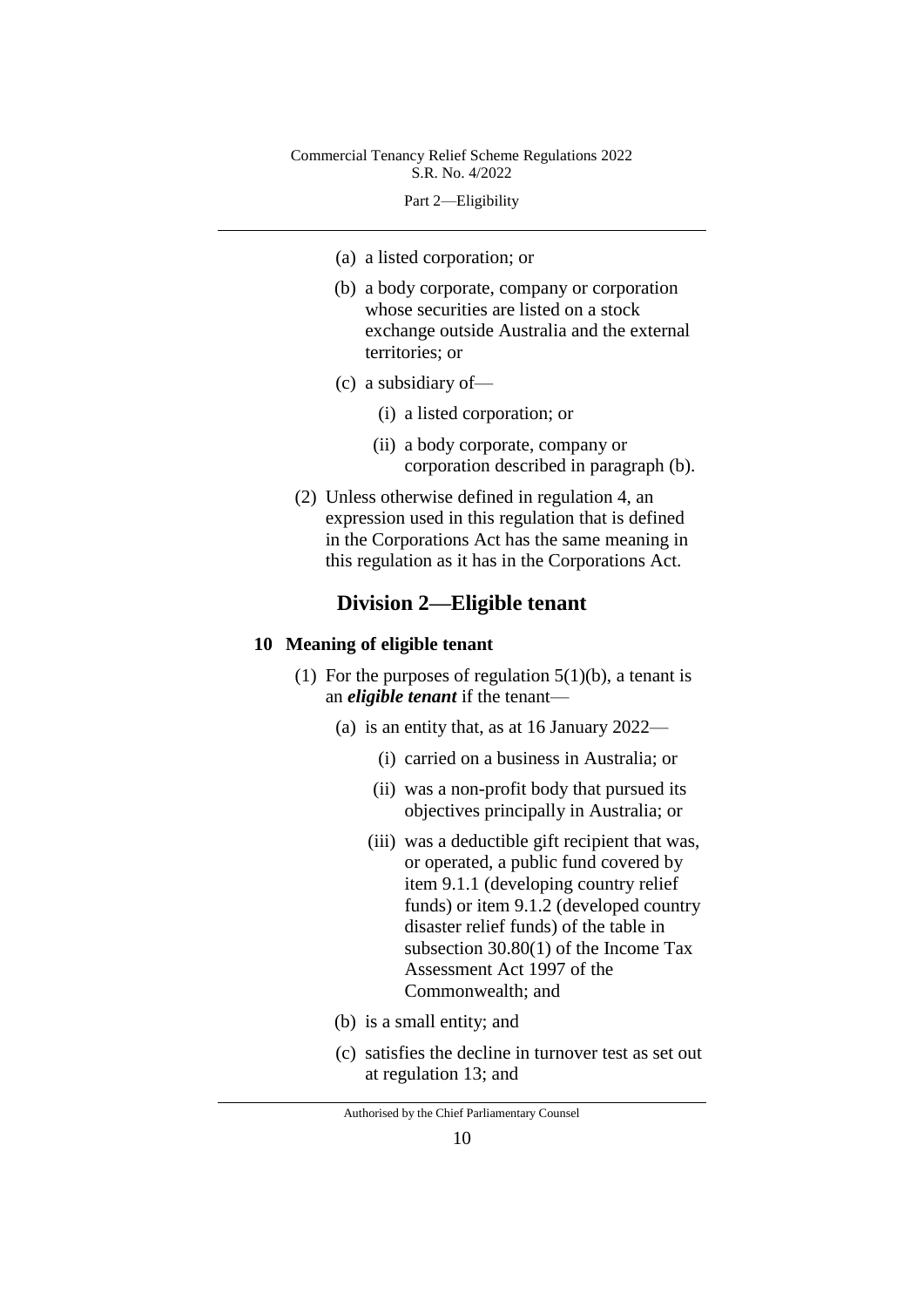Part 2—Eligibility

- (d) is not excluded because the tenant is a tenant to whom regulation 9 applies or is a tenant referred to in subregulation (3).
- (2) For the purposes of regulation 7, a tenant is an eligible tenant if the tenant fulfils the criteria set out in subregulation  $(1)(a)$ ,  $(b)$  and  $(d)$ .
- (3) Despite subregulation (1), a tenant under a retail lease or a non-retail commercial lease or licence is not an eligible tenant if—
	- (a) an amount of levy under the Major Bank Levy Act 2017 of the Commonwealth was imposed for any quarter ending before 1 July 2021 on—
		- (i) the tenant; or
		- (ii) if the tenant is a member of a consolidated group—another member of the group; or
	- (b) the tenant is an Australian government agency; or
	- (c) the tenant is a local governing body; or
	- (d) the tenant is wholly owned by an entity referred to in paragraph (b) or (c); or
	- (e) the tenant is a sovereign entity, or would be a sovereign entity if subparagraphs  $880.15(c)(ii)$  and (iii) of the Income Tax Assessment Act 1997 of the Commonwealth were disregarded; or
	- (f) if the tenant is a company—a liquidator or provisional liquidator has been appointed in relation to the company; or
	- (g) if the tenant is an individual—a trustee in bankruptcy has been appointed to the individual's property; or

Authorised by the Chief Parliamentary Counsel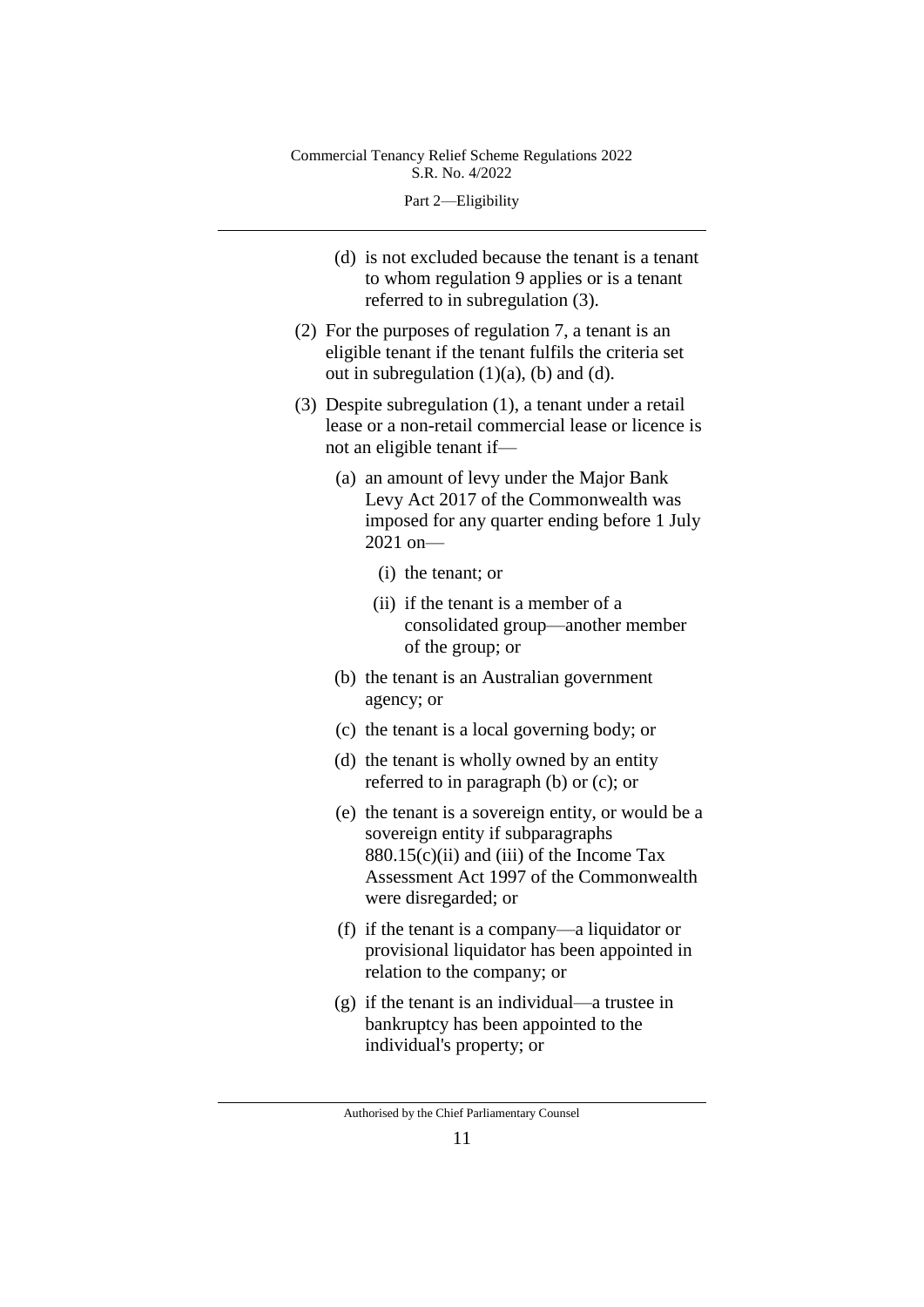Part 2—Eligibility

- (h) the tenant is connected with another entity or other entities, and the aggregated turnover of that group of entities—
	- (i) in the financial year ending 30 June 2021 exceeded \$10 million; or
	- (ii) if the tenant did not carry on a business for the whole of the financial year ending 30 June 2021, for the financial year ending 30 June 2022 is likely to be more than \$10 million; or
- (i) the tenant is an affiliate of another entity or other entities, and the aggregated turnover of the tenant and the other entity or entities—
	- (i) in the financial year ending 30 June 2021 exceeded \$10 million; or
	- (ii) if the tenant did not carry on a business for the whole of the financial year ending 30 June 2021, for the financial year ending 30 June 2022 is likely to be more than \$10 million.
- (4) Unless otherwise defined in regulation 4, an expression used in this regulation that is defined in the Income Tax Assessment Act 1997 of the Commonwealth has the same meaning in this regulation as it has in that Act.

## **Division 3—Small entity**

### **11 Meaning of** *small entity*

A tenant is a *small entity* if, in the current financial year, the tenant is either a non‑profit body or carries on a business and—

(a) in the financial year ending 30 June 2021, the tenant was either a non-profit body or carried on a business and its annual turnover for that year was less than \$10 million; or

Authorised by the Chief Parliamentary Counsel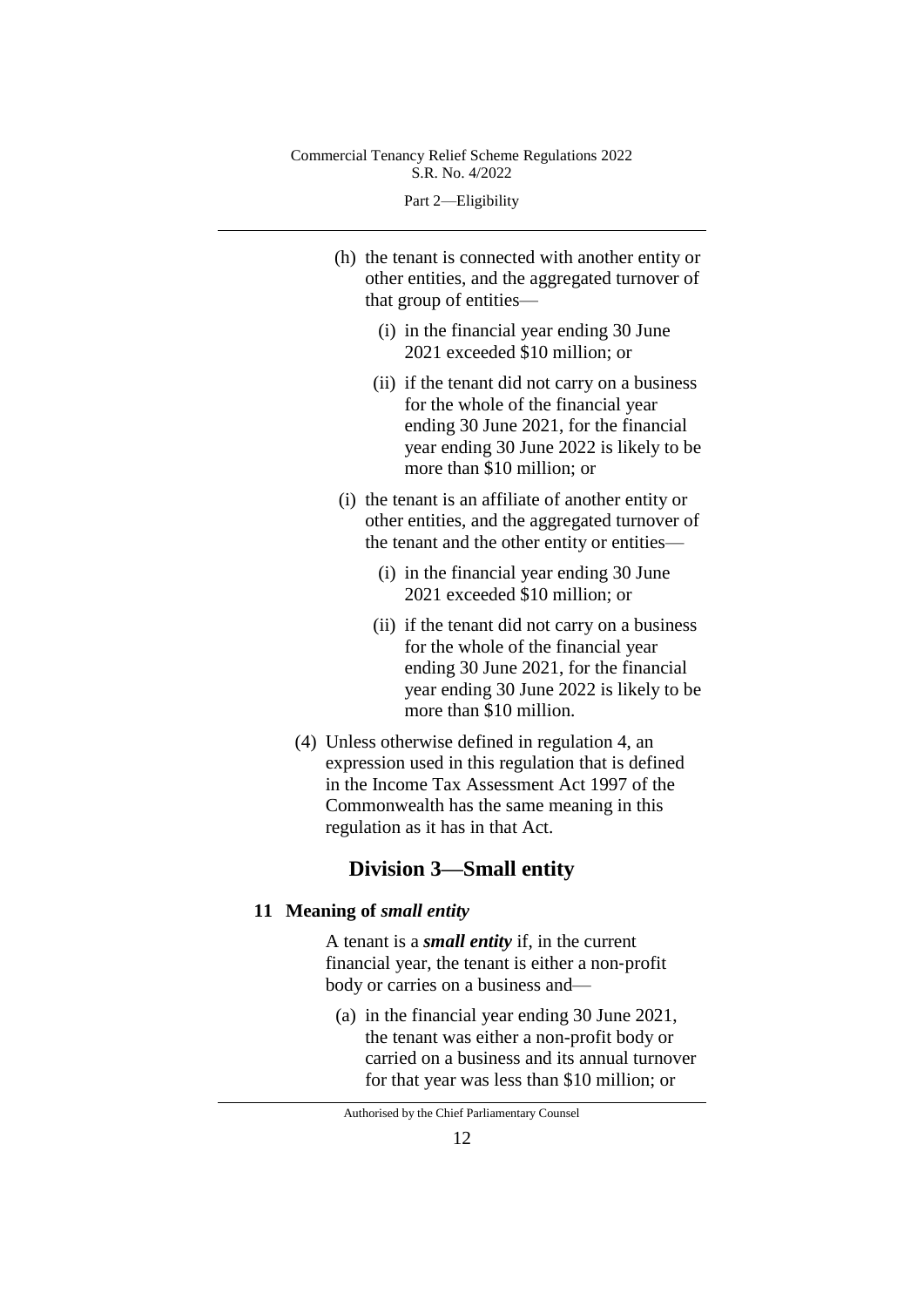Part 2—Eligibility

(b) the tenant did not carry on a business or was not a non-profit body for the whole of the financial year ending 30 June 2021 and the tenant's annual turnover for the financial year ending 30 June 2022 is likely to be less than \$10 million.

# **Division 4—Decline in turnover**

#### **12 Modifications relating to** *turnover*

- (1) For the purposes of the definition of *turnover* in regulation 4, in calculating the turnover for a period, for the purposes of these Regulations, the following apply—
	- (a) section 188-15 of the GST Act apply as if a reference to a month were a reference to the period;
	- (b) subsection 188-15(2) of the GST Act (about members of GST groups) is to be disregarded;
	- (c) for calculating turnover—
		- (i) subsection  $188-15(1)$  of the GST Act is to be applied at the end of the period; and
		- (ii) subsection  $188-15(1)$  of the GST Act has effect as if the reference in that subsection to ", or are likely to make, during the 12 months ending at the end of that month," were instead a reference to "during that period";
	- (d) each external Territory is treated as forming part of the indirect tax zone within the meaning of the GST Act;
	- (e) for an entity that is a Table A provider or a Table B provider—subsection 9-17(3) of the GST Act is to be disregarded in its

Authorised by the Chief Parliamentary Counsel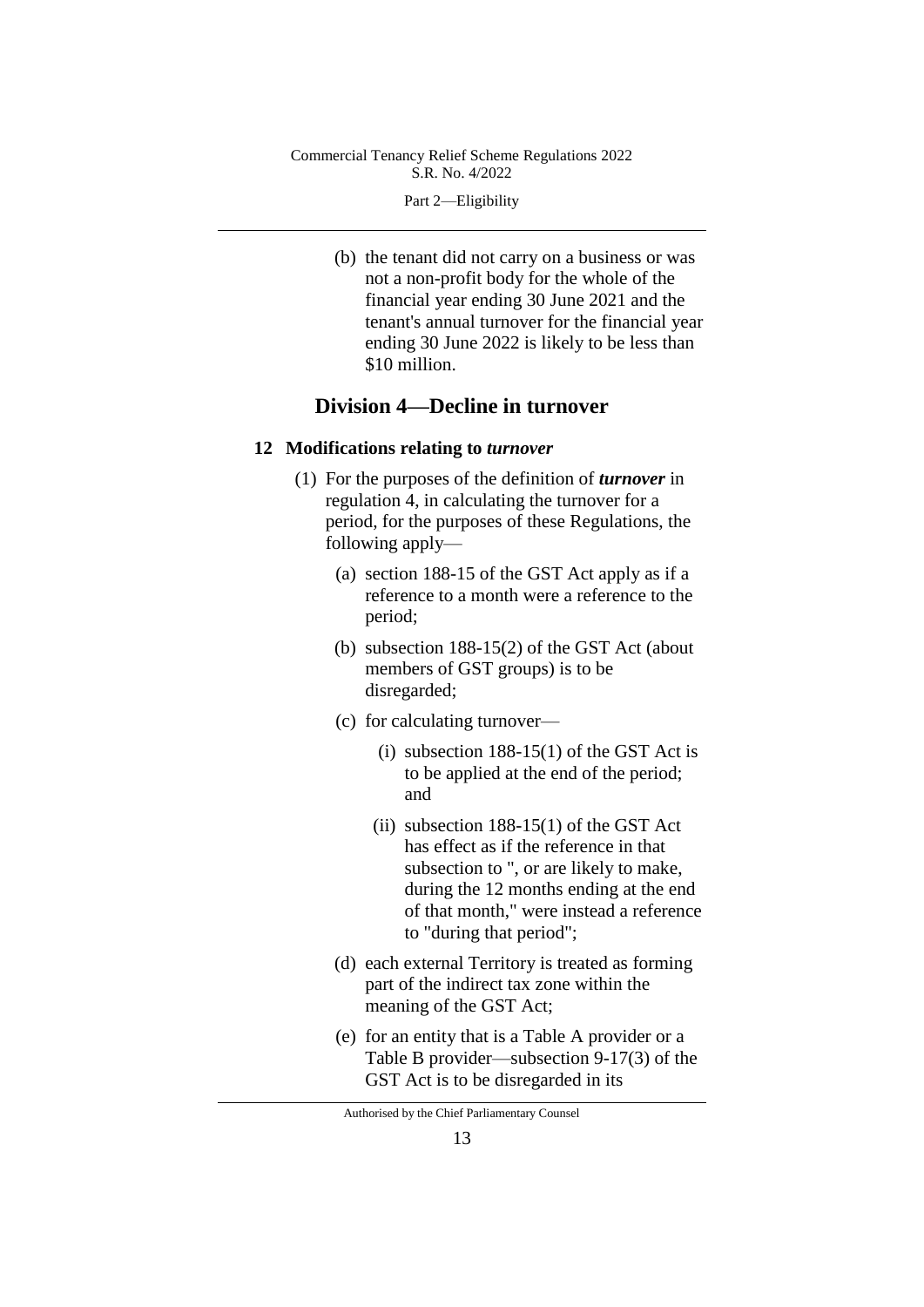Part 2—Eligibility

application to a payment covered by an appropriation under the Higher Education Support Act 2003 of the Commonwealth or the Australian Research Council Act 2001 of the Commonwealth;

- (f) for an entity that is a deductible gift recipient—each gift described in an applicable item of the table in section 30-15 of the Income Tax Assessment Act 1997 of the Commonwealth and received, or likely to be received, by the entity in the period (other than from an associate) results in the following treatment—
	- (i) the entity is treated as making, or as likely to make (as the case requires), a supply in the period for consideration;
	- (ii) the value (within the meaning of the GST Act) of the supply is treated as being equal to the amount of the gift (if the gift is money) or the market value of the gift (if the gift is not money);
- (g) for an entity that is an ACNC-registered charity (other than a deductible gift recipient)—each gift received, or likely to be received, by the entity in the period (other than from an associate) also results in the treatment set out in paragraph (f) if the gift is—
	- (i) a gift of money; or
	- (ii) a gift of property with a market value of more than \$5000; or
	- (iii) a gift of listed Australian shares;
- (h) for an entity that is an ACNC-registered charity (other than a Table A provider, a Table B provider, or a school)—a supply made by the entity is to be disregarded, if—

Authorised by the Chief Parliamentary Counsel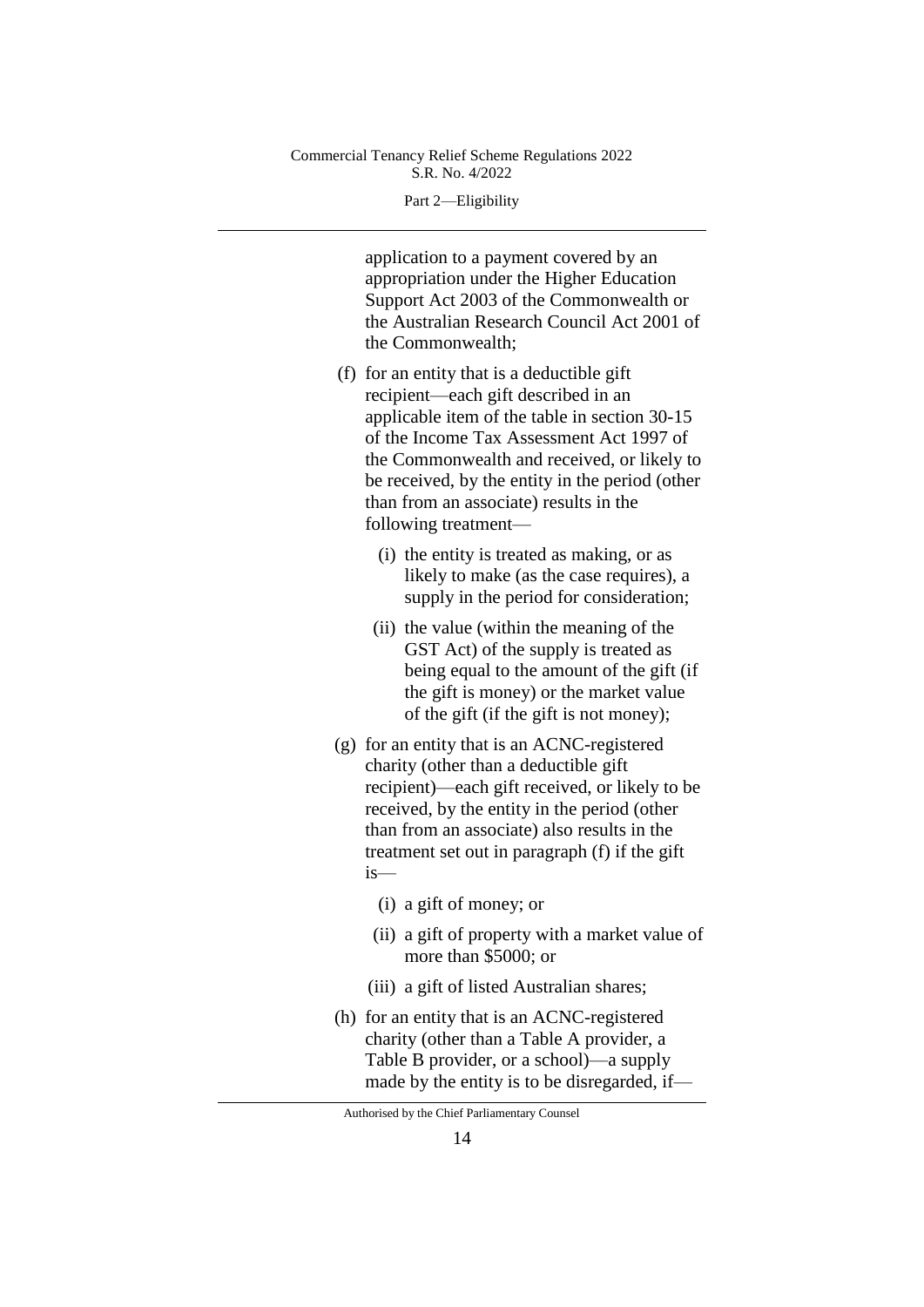Part 2—Eligibility

- (i) the consideration for the supply is provided by an Australian government agency, a local governing body, the United Nations, or an agency of the United Nations; and
- (ii) the ACNC-registered charity elects for this subregulation to apply.
- (2) To avoid doubt, turnover includes any turnover derived from internet sales of goods and services.
- (3) To avoid doubt, turnover does not include any grant or financial assistance payment provided to a tenant by the Commonwealth to mitigate the effects of the COVID-19 pandemic on the tenant.

#### **13 Meaning of decline in turnover test**

For the purposes of regulation  $10(1)(c)$ , a tenant satisfies the *decline in turnover test* if—

- (a) the tenant's turnover for the turnover test period falls short of the tenant's comparison turnover; and
- (b) the shortfall, expressed as a percentage of the comparison turnover (the *decline in turnover*), equals or exceeds—
	- (i) for an ACNC-registered charity, other than a Table A provider, Table B provider, or a school, 15%; or
	- (ii) for all other entities, 30%.

#### **Note**

Paragraph (b)(i) affects only non-government schools, as government schools are not eligible tenants because of regulation 10(3)(b).

### **14 Meaning of turnover test period**

For the purpose of regulation 13(a), the *turnover test period* is—

(a) the month of January 2022; or

Authorised by the Chief Parliamentary Counsel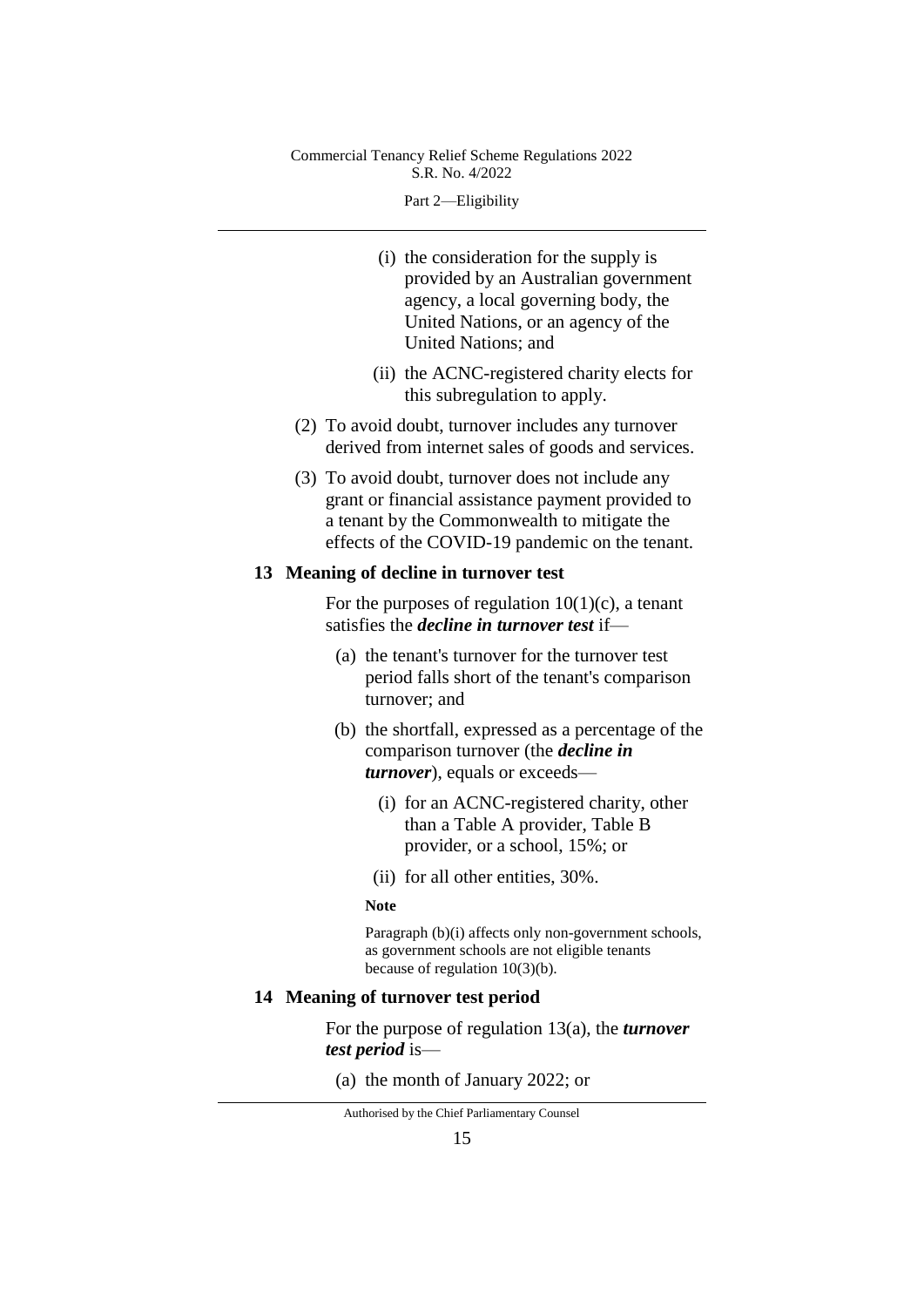#### Part 2—Eligibility

- (b) the month of December 2021 if—
	- (i) during the relevant comparison period a tenant's business temporarily ceased trading for a week or more due to an event or circumstances outside the ordinary course of the tenant's business; and
	- (ii) the tenant's business resumed trading before 16 January 2022.

#### **Note**

If the tenant ceased trading at the premises temporarily during the relevant comparison period, see the alternative comparison turnover method at regulation 21.

#### **15 Meaning of comparison turnover**

- (1) The comparison turnover is—
	- (a) the tenant's turnover for the relevant comparison period; or
	- (b) if an alternative comparison turnover applies to the tenant, as calculated in accordance with the applicable alternative comparison turnover.
- (2) If more than one alternative comparison turnover applies to the tenant, the tenant may choose the alternative comparison turnover that applies for the purpose of subregulation  $(1)(b)$ .

# **Division 5—Alternative comparison turnover methods**

## **16 Alternative comparison turnover—business began trading on or after 1 January 2020**

(1) This regulation applies if a tenant began trading (whether or not at the premises) on or after 1 January 2020.

Authorised by the Chief Parliamentary Counsel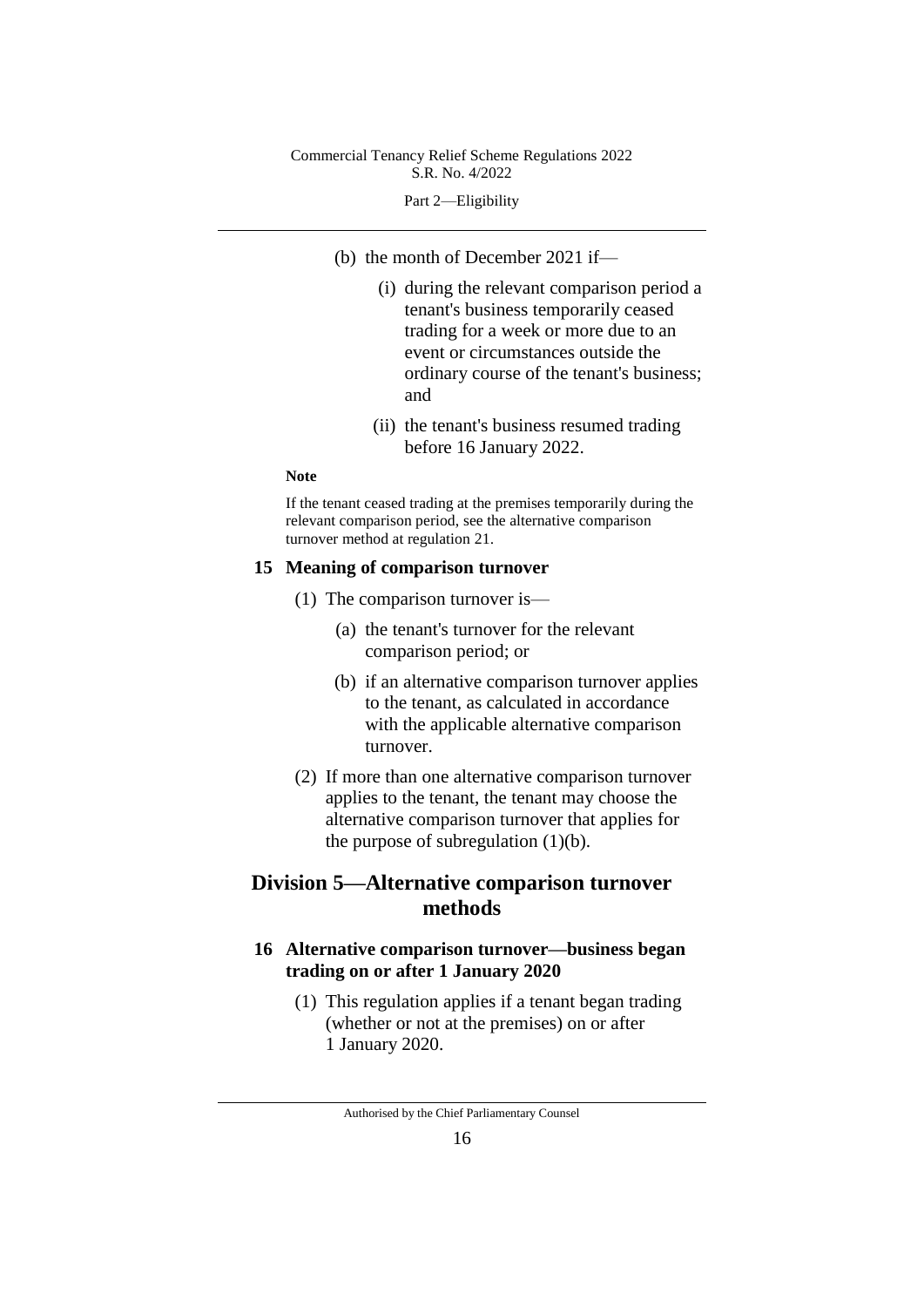Part 2—Eligibility

(2) For the purpose of regulation  $15(1)(b)$ , a tenant's comparison turnover is to be calculated by taking the sum of the tenant's turnover for each whole month after the tenant commenced trading up to 31 January 2022, divided by the number of whole months of trade.

## **17 Alternative comparison turnover—business acquisition or disposal that changed the tenant's comparison turnover**

- (1) This regulation applies if—
	- (a) there was an acquisition or disposal of part of a tenant's business on or after, the start of the relevant comparison period and before the applicable turnover test period; and
	- (b) the acquisition or disposal changed the tenant's comparison turnover.
- (2) For the purpose of regulation  $15(1)(b)$ , a tenant's comparison turnover is to be calculated by taking the tenant's turnover from the month immediately after the month in which the acquisition or disposal occurred.
- (3) For the purposes of subregulation (2), if there is no whole month after the acquisition or disposal and before the applicable turnover test period, then the month immediately before the applicable turnover test period should be used.
- **18 Alternative comparison turnover—business restructure that changed the tenant's comparison turnover**
	- (1) This regulation applies if—
		- (a) there was a restructure of a tenant's business, or a part of that business, on or after the start of the relevant comparison period and before the applicable turnover test period; and
		- (b) the restructure changed the tenant's turnover.

Authorised by the Chief Parliamentary Counsel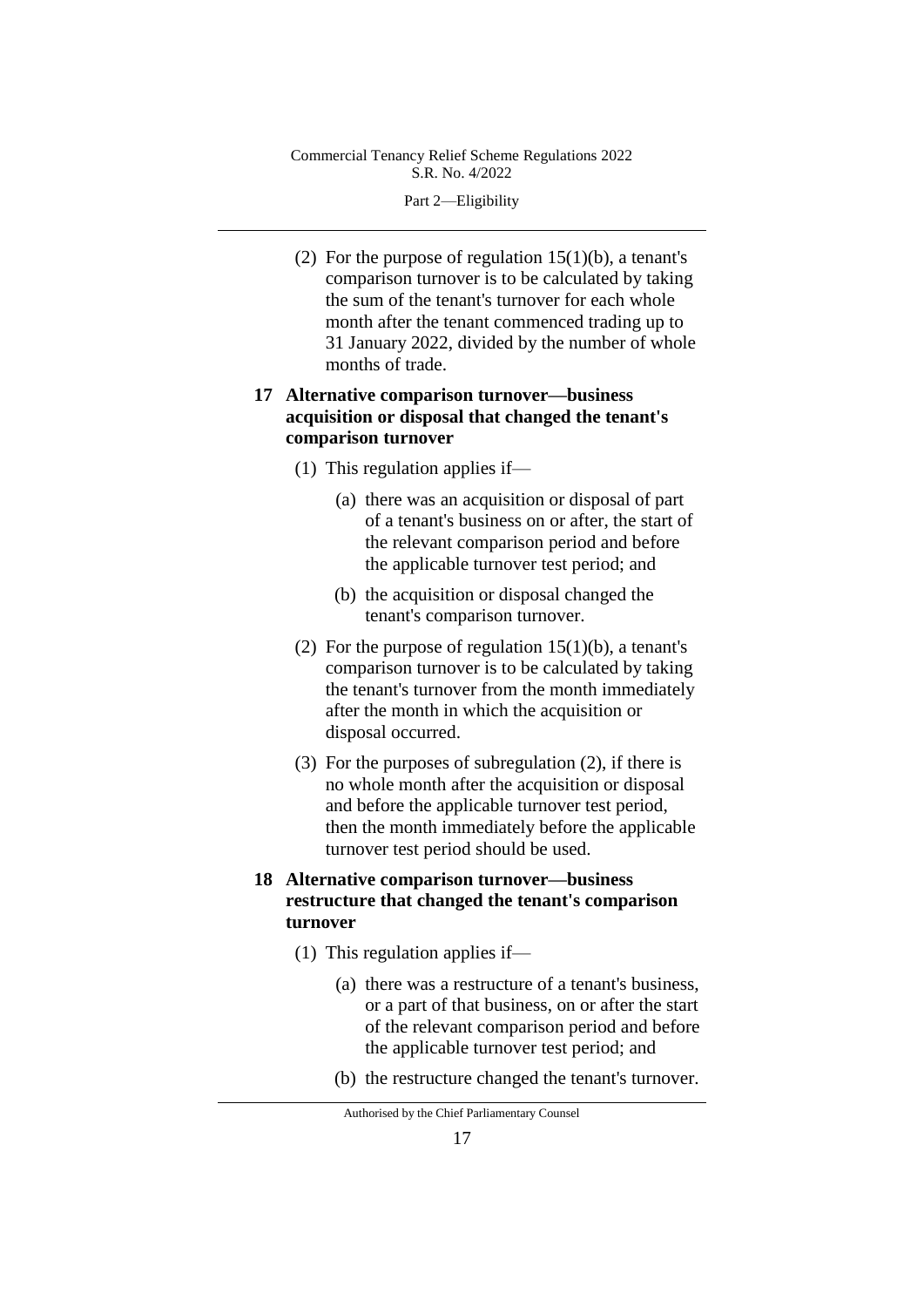Part 2—Eligibility

- (2) For the purpose of regulation  $15(1)(b)$ , a tenant's comparison turnover is to be calculated by taking the tenant's turnover from the month immediately after the month in which the restructure occurred.
- (3) For the purposes of subregulation (2), if there is no whole month after the restructure and before the applicable turnover test period, then the month immediately before the applicable turnover test period should be used.
- **19 Alternative comparison turnover—business affected by natural disaster**
	- (1) This regulation applies if—
		- (a) a tenant conducted business or some of the business in a declared natural disaster zone during the relevant comparison period; and
		- (b) the natural disaster changed the tenant's turnover.
	- (2) For the purpose of regulation  $15(1)(b)$ , a tenant's comparison turnover is equal to the tenant's turnover for the month of January 2019.

## **20 Alternative comparison turnover—sole trader or small partnership with sickness, injury or leave**

- (1) This regulation applies if—
	- (a) a tenant is a sole trader or small partnership that has no employees; and
	- (b) the sole trader or at least one of the partners did not work for all or part of the relevant comparison period due to sickness, injury or leave; and
	- (c) the tenant's turnover was affected by the sole trader or partner not working for all or part of that period.
- (2) For the purpose of regulation  $15(1)(b)$ , a tenant's comparison turnover is to be calculated by taking

Authorised by the Chief Parliamentary Counsel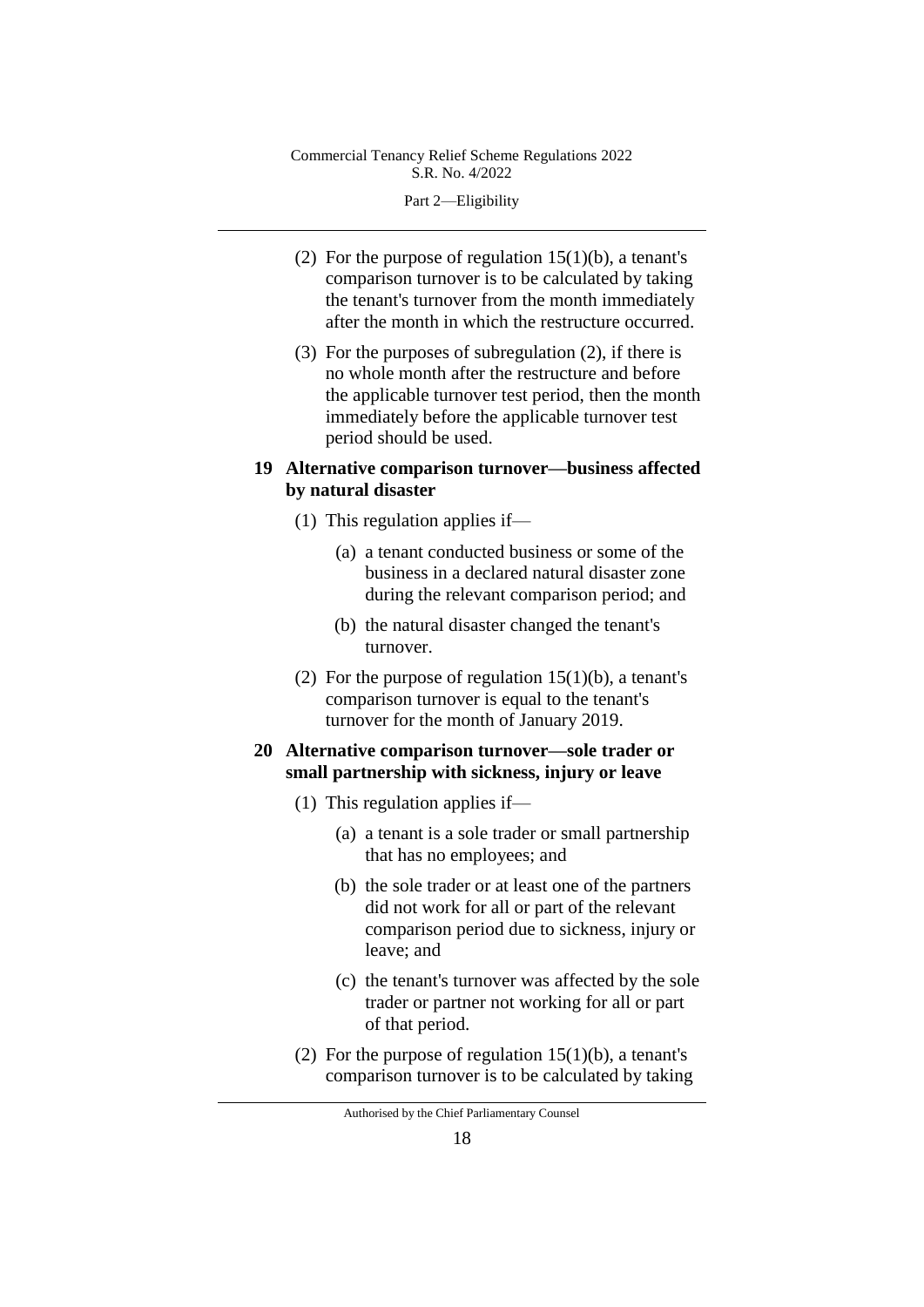Part 2—Eligibility

the tenant's turnover from the month immediately before the month in which the sole trader or partner did not work due to sickness, injury or leave.

## **21 Alternative comparison turnover—tenant temporarily ceased trading during the relevant comparison period**

- (1) This regulation applies if—
	- (a) during the relevant comparison period a tenant's business temporarily ceased trading for a week or more due to an event or circumstances outside the ordinary course of the tenant's business; and
	- (b) the tenant's business resumed trading before 16 January 2022.
- (2) For the purpose of regulation  $15(1)(b)$ , a tenant's comparison turnover is to be calculated by taking the tenant's turnover from the month of December 2019.

Authorised by the Chief Parliamentary Counsel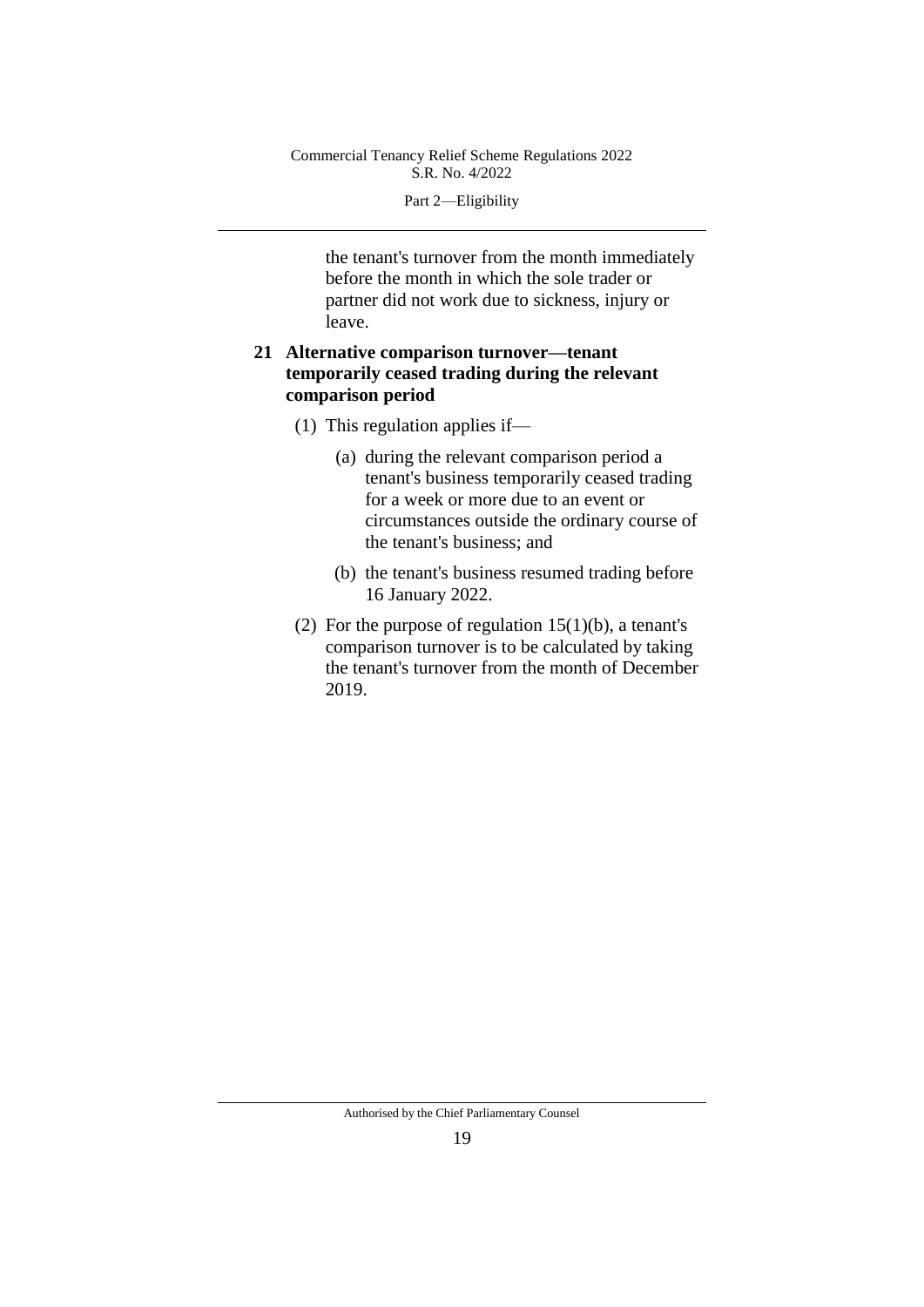Part 3—General obligations on landlords and tenants

# **Part 3—General obligations on landlords and tenants**

## **22 Landlords and tenants must work cooperatively**

- (1) An eligible lease is deemed to include as part of the lease the term set out in subregulation (2).
- (2) A landlord and tenant under an eligible lease must cooperate and act reasonably and in good faith in all discussions and actions associated with matters to which these Regulations apply.

#### **Note**

Section  $8(1)(a)$  of the Act provides that an eligible lease has effect subject to these Regulations. The term as set out in this regulation forms part of the eligible lease and a landlord and tenant under the eligible lease must observe it.

## **23 Prohibition on providing false or misleading information**

In providing any document or information under these Regulations, a landlord or a tenant under an eligible lease must not—

- (a) give information or make a statement that the landlord or the tenant knows or has reason to believe to be false or misleading; or
- (b) produce a document that the landlord or the tenant knows or has reason to believe to be false or misleading without indicating the respect in which it is false or misleading and, if practicable, providing correct information.

Penalty: 20 penalty units.

Authorised by the Chief Parliamentary Counsel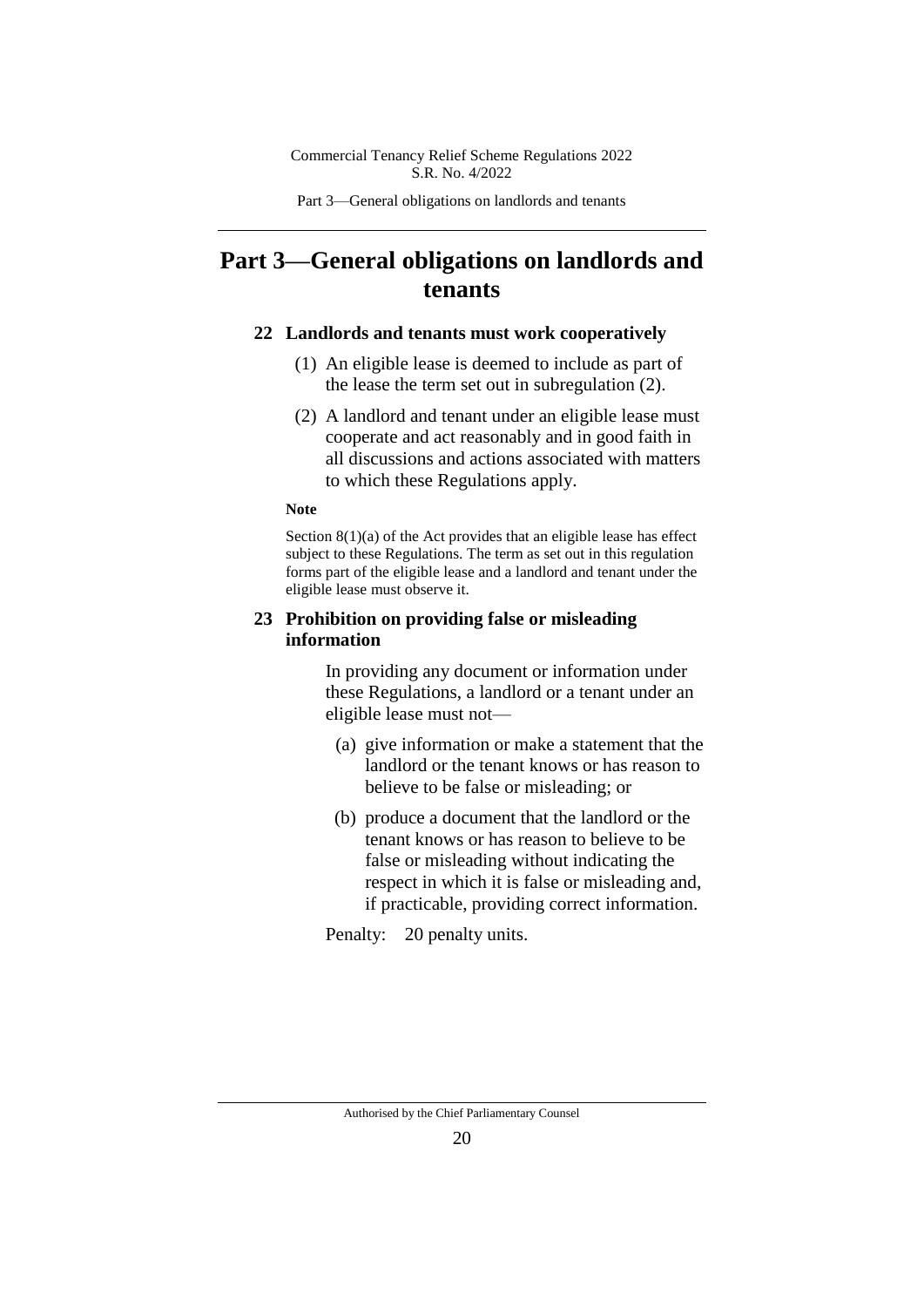Part 4—Rent, outgoings and other expenses

# **Part 4—Rent, outgoings and other expenses**

## **Division 1—Rent relief**

## **24 Non-payment of rent or outgoings during protection period**

- (1) A tenant under an eligible lease is not in breach of any provision of the eligible lease that relates to payment of rent or outgoings if the tenant does not pay the amount of rent or outgoings required to be paid under the eligible lease during the protection period but only if—
	- (a) before a rent relief agreement is made, the tenant—
		- (i) makes a request to the landlord for rent relief under regulation 25(1) and in accordance with regulation 25(2) and that request has not lapsed; and
		- (ii) continues to pay a portion of the rent due under the eligible lease, equal to the rent due reduced by the same percentage as the tenant's decline in turnover as set out in the statement accompanying the tenant's request for rent relief; or
	- (b) if a rent relief agreement has been made, the tenant pays the amount of rent and outgoings in accordance with that rent relief agreement; or
	- (c) one of the following circumstances apply—
		- (i) the tenant is unable to trade as a result of sickness or injury affecting the tenant, its officers or employees;

Authorised by the Chief Parliamentary Counsel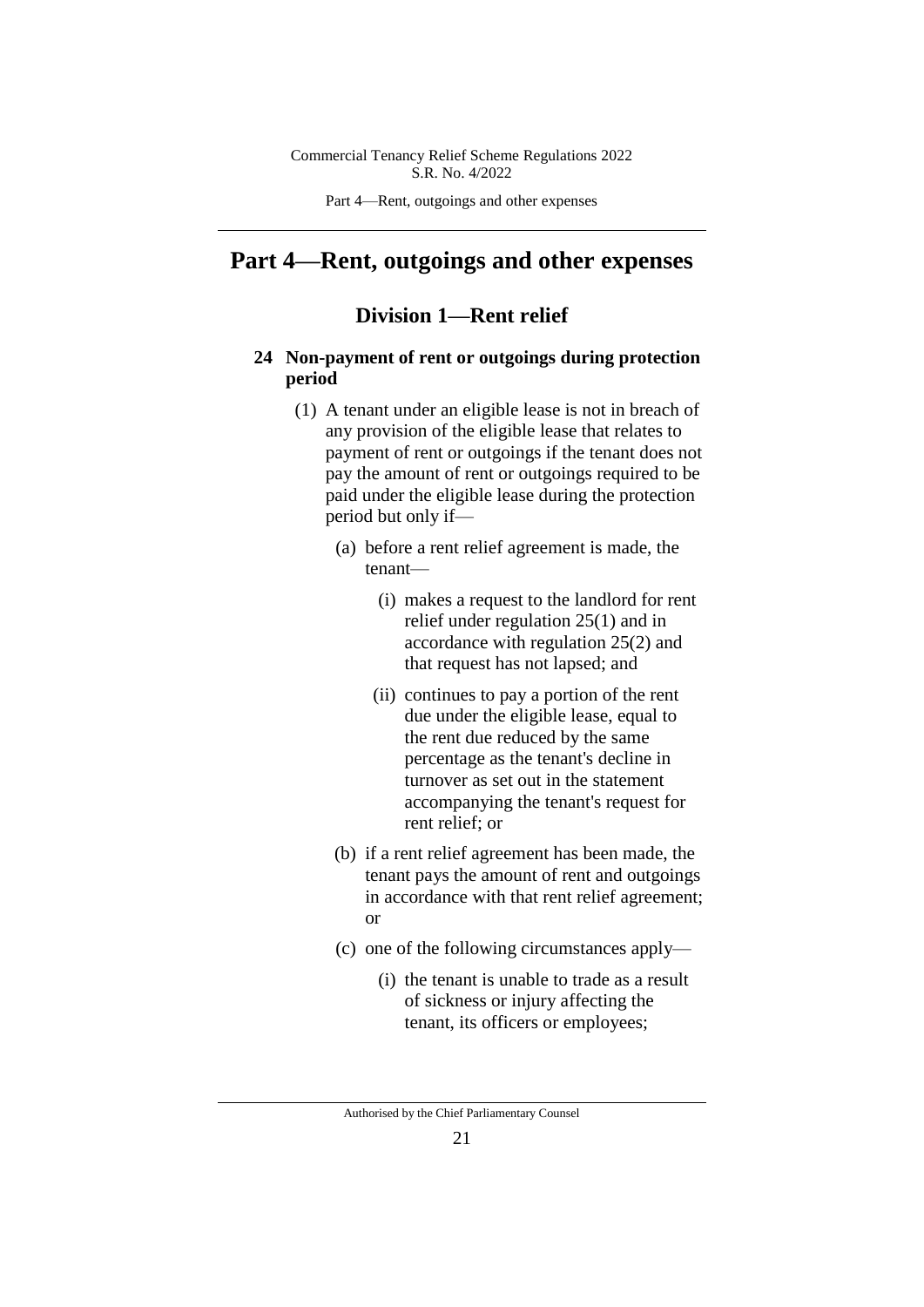Part 4—Rent, outgoings and other expenses

- (ii) the tenant is unable to trade as a result of natural disaster affecting the tenant or the premises.
- (2) A landlord under an eligible lease must not evict or attempt to evict a tenant under the eligible lease because of non-payment of rent or outgoings if the tenant under the eligible lease has taken an action referred to in subregulation  $(1)(a)$  or  $(b)$  or subregulation  $(1)(c)$  applies.

Penalty: 20 penalty units.

(3) A landlord under an eligible lease must not reenter or otherwise recover, or attempt to re-enter or otherwise recover, the premises under an eligible lease because of non-payment of rent or outgoings if the tenant under the eligible lease has taken an action referred to in subregulation  $(1)(a)$ or (b) or subregulation  $(1)(c)$  applies.

Penalty: 20 penalty units.

(4) A landlord under an eligible lease must not have recourse, or attempt to have recourse, to any security relating to the non-payment of rent under an eligible lease by a tenant under the eligible lease because of non-payment of rent or outgoings if the tenant under the eligible lease has taken an action referred to in subregulation  $(1)(a)$  or  $(b)$  or subregulation (1)(c) applies.

Penalty: 20 penalty units.

(5) To avoid doubt, a landlord under an eligible lease is not prohibited from taking any action described in subregulation  $(2)$ ,  $(3)$  or  $(4)$  for a reason not expressly prohibited by this regulation or regulation 36.

## **25 Rent relief**

(1) A tenant under an eligible lease may request rent relief from the landlord under the eligible lease.

Authorised by the Chief Parliamentary Counsel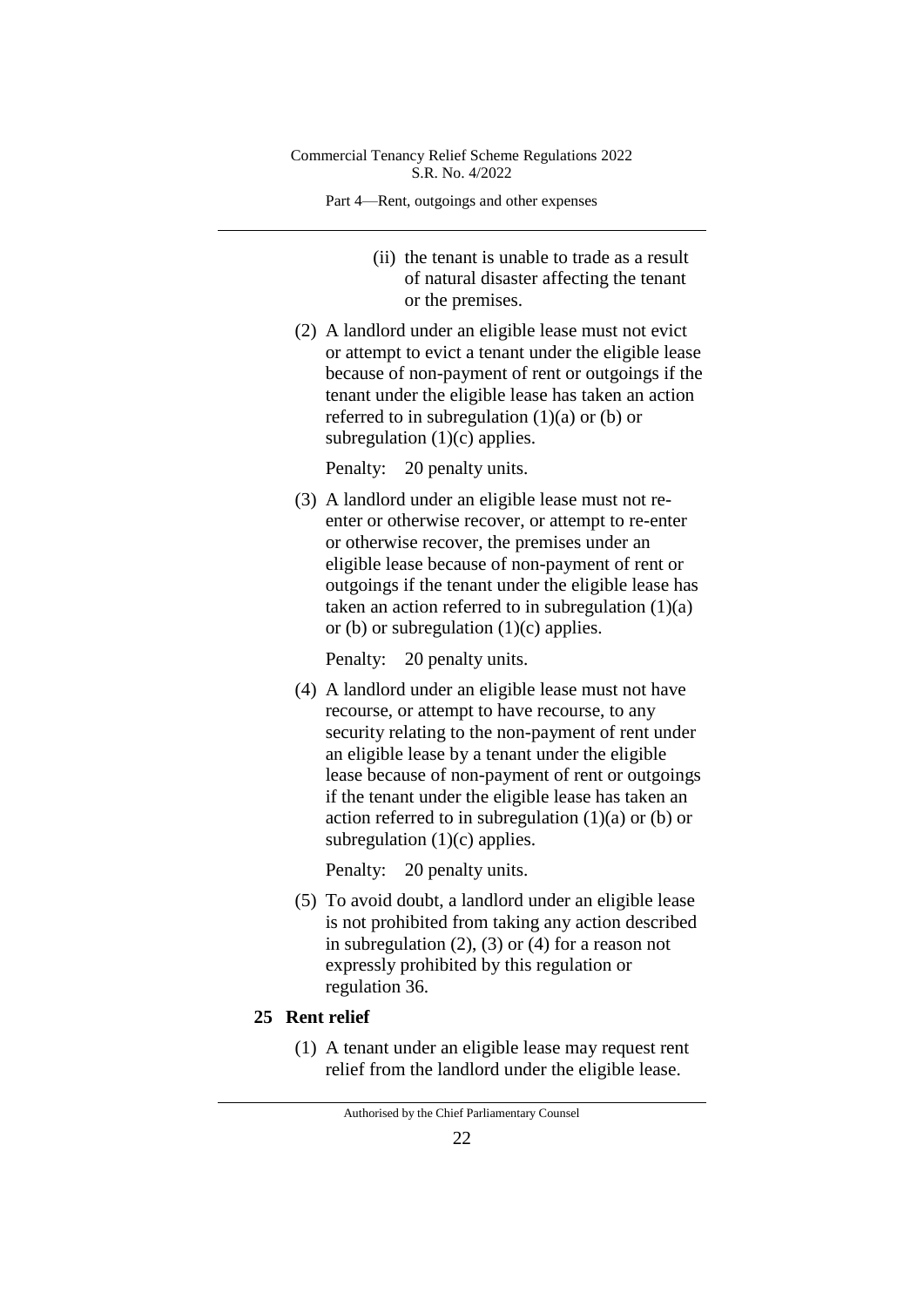Part 4—Rent, outgoings and other expenses

- (2) A request under subregulation (1) must be in writing and be accompanied by a statement from the tenant—
	- (a) that the tenant is an eligible tenant; and
	- (b) that the tenant satisfies the decline in turnover test, including setting out—
		- (i) the tenant's turnover for the turnover test period; and
		- (ii) the tenant's comparison turnover, including stating whether the relevant comparison period or a specific alternative turnover method was used; and
		- (iii) if an alternative comparison turnover method was used, how the comparison turnover was calculated; and
		- (iv) the tenant's decline in turnover; and
		- (v) the reduction in rent that would satisfy the minimum requirements of an offer under subregulation (8); and
		- (vi) any other circumstances that the tenant would like the landlord to consider in making an offer under subregulation  $(8)(d)(ii)$ .
- (3) Within 14 days after making a request under subregulation (1), the tenant must provide information to the landlord that evidences the turnover figures contained in the statement under subregulation (2), including at least one of the following—
	- (a) extracts from the tenant's accounting records;
	- (b) the tenant's business activity statements;
	- (c) statements issued by an ADI in respect of the tenant's account;

Authorised by the Chief Parliamentary Counsel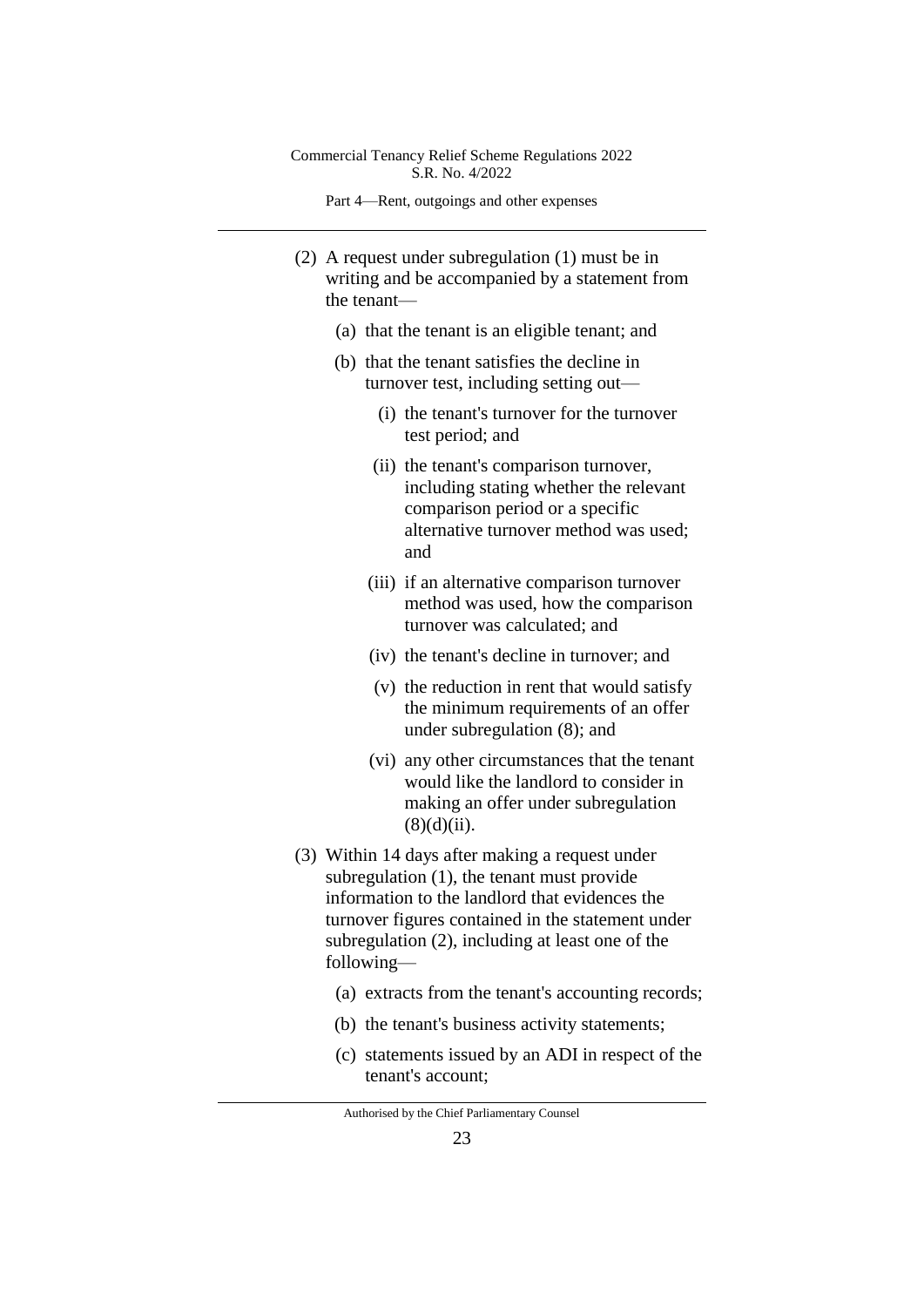Part 4—Rent, outgoings and other expenses

(d) a statement prepared by a practising accountant—

and include a statutory declaration made by the tenant or an authorised officer of the tenant, stating that the tenant is an eligible tenant and that the information provided by the tenant under this subregulation and subregulation (2) is true to the best of the tenant's knowledge and belief.

- (4) If a tenant does not comply with subregulation (3) within 14 days after making the request under subregulation (1), the tenant's request for rent relief lapses.
- (5) Subject to subregulation (6), if a tenant's request for rent relief lapses, the tenant may make a new request for rent relief under subregulation (1).
- (6) If a tenant allows 3 requests for rent relief to lapse, the tenant cannot make a further request for rent relief under subregulation (1).
- (7) On receipt of a tenant's request under subregulation (1) which complies with subregulations (2) and (3), a landlord must offer rent relief to the tenant under an eligible lease within—
	- (a) 14 days after receiving the evidence required under subregulation (3); or
	- (b) a different time frame as agreed between the landlord and the tenant in writing.
- (8) A landlord's offer of rent relief under subregulation (7) must be in writing and—
	- (a) relate to up to 100% of the rent payable under the eligible lease during the rent relief period; and
	- (b) at a minimum, be proportional to the tenant's decline in turnover; and

Authorised by the Chief Parliamentary Counsel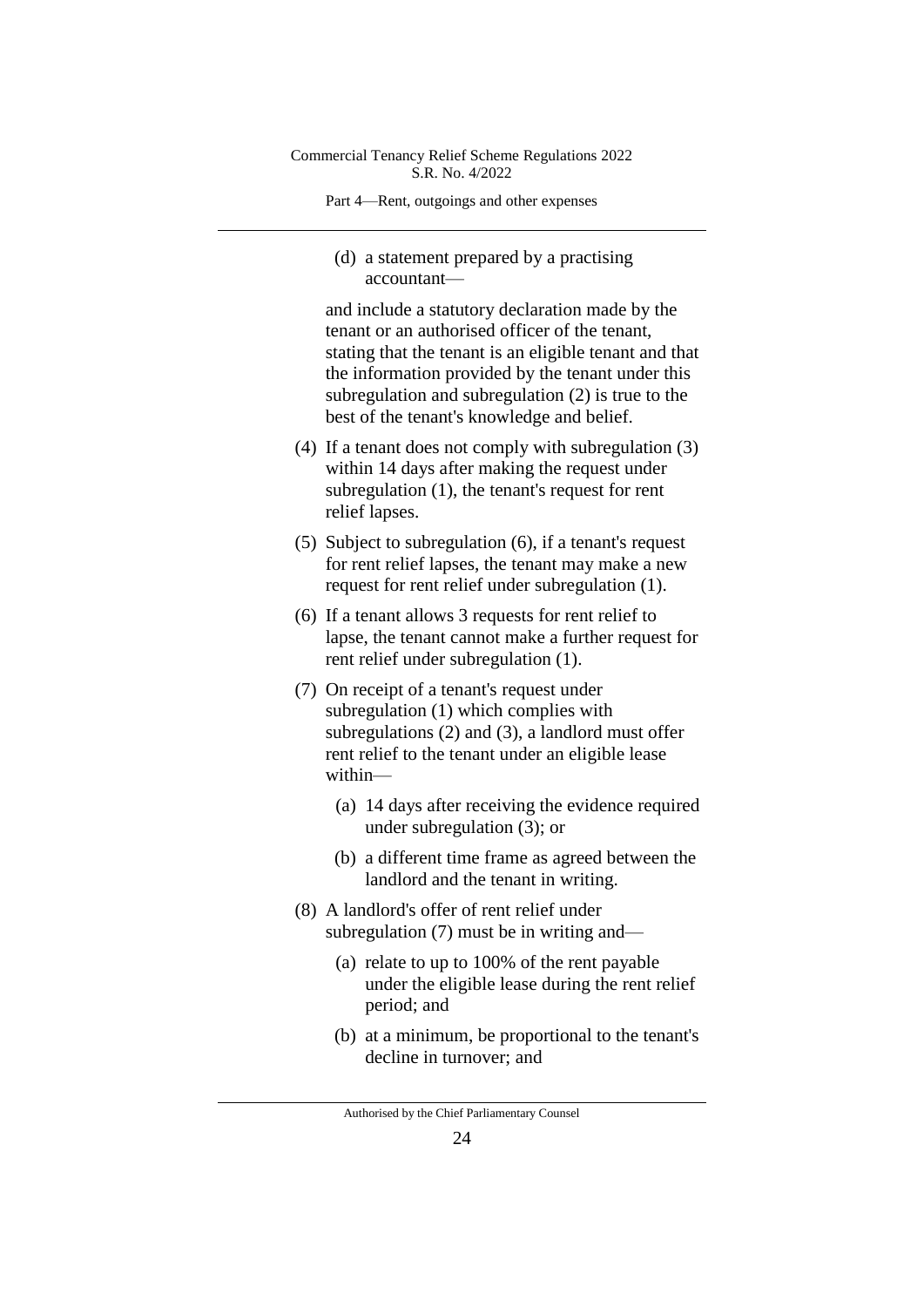Part 4—Rent, outgoings and other expenses

- (c) provide that no less than 50% of the rent relief offered by the landlord must be in the form of a waiver of rent, unless a landlord and a tenant otherwise agree in writing; and
- (d) take into account—
	- (i) part payments of rent under regulation  $24(1)(a)(ii)$ ; and
	- (ii) any other circumstances that the tenant would like the landlord to consider as stated in the tenant's request under subregulation  $(2)(b)(vi)$ .
- (9) To avoid doubt, if the rent charged under an eligible lease is inclusive of outgoings chargeable to the tenant with respect to the premises, the landlord must offer rent relief under subregulation (8) with respect to the rent payable inclusive of outgoings.
- (10) Following receipt of a landlord's offer by a tenant, the tenant and the landlord must negotiate in good faith with a view to agreeing on the rent relief to apply during the rent relief period.
- (11) On the date that is 15 days after the tenant receives the landlord's offer of rent relief, the tenant is deemed to have accepted the landlord's offer and a rent relief agreement is deemed to have been made accordingly if—
	- (a) the landlord and the tenant have not agreed on a rent relief agreement; and
	- (b) the tenant has not referred the matter to the Small Business Commission under regulation 38; and
	- (c) the landlord's offer of rent relief complies with the minimum requirements in subregulation (8).

Authorised by the Chief Parliamentary Counsel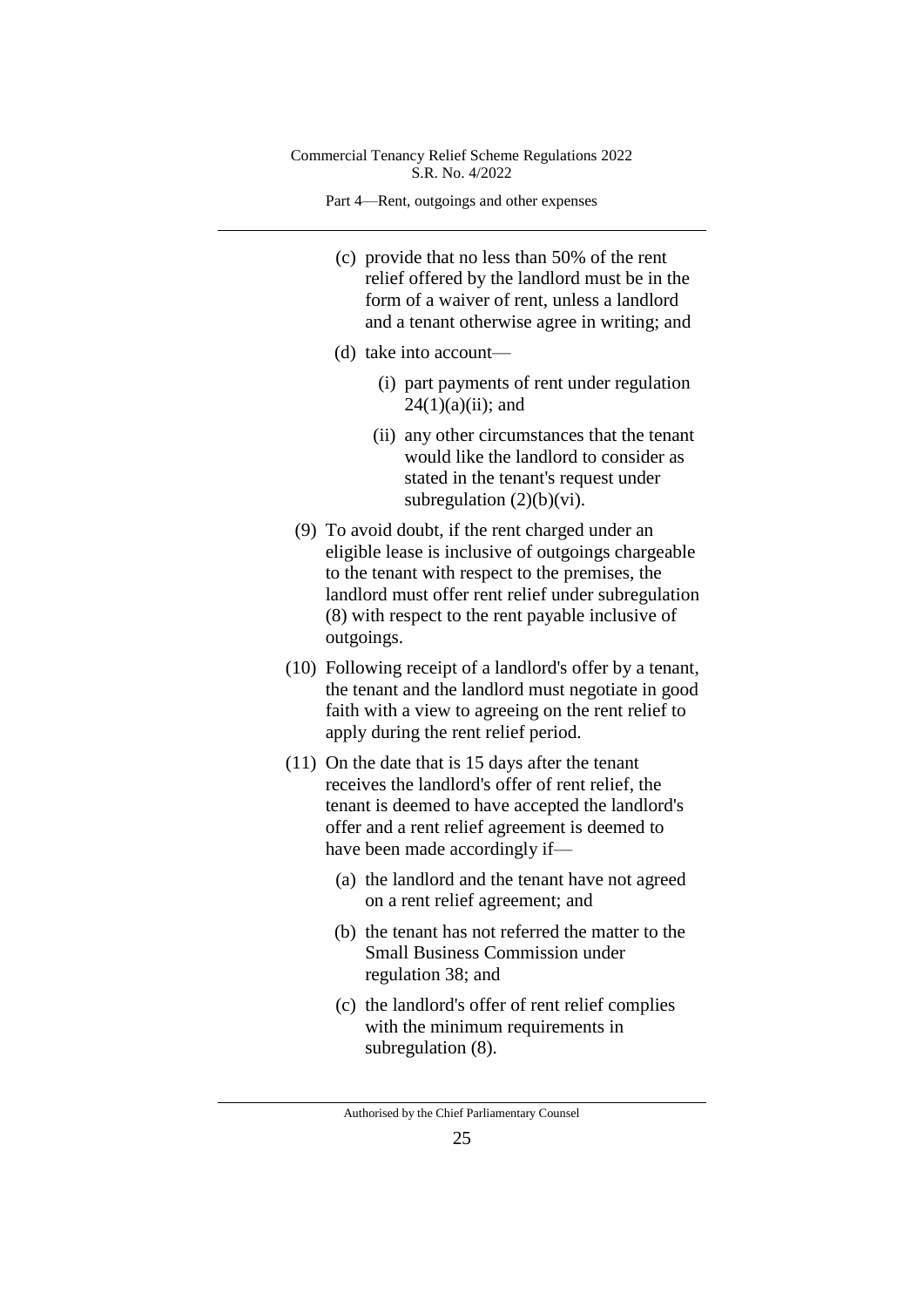Part 4—Rent, outgoings and other expenses

- (12) Rent relief under this regulation may be given effect by the landlord and tenant by—
	- (a) a variation to the eligible lease; or
	- (b) any other agreement between them that gives effect to the rent relief, either directly or indirectly.

#### **Notes**

- 1 An eligible lease has effect subject to this regulation—see section 8(1) of the Act.
- 2 If any part of the rent payable under an eligible lease has been waived under a variation to the eligible lease or under another agreement between the landlord and tenant that gives effect to the rent relief, either directly or indirectly, a landlord will be bound by that variation or agreement and will not be able to subsequently make any claim for payment of the waived part of the rent.

#### **26 Meaning of rent relief period**

For the purpose of the definition of *rent relief period* in regulation 4, the rent relief period is taken to have commenced on 16 January 2022 if the tenant satisfies all of the following—

- (a) makes a request to the landlord for rent relief under regulation 25(1);
- (b) the tenant's request for rent relief is in accordance with regulation 25(2);
- (c) provides the required evidence under regulation 25(3).

### **27 Subsequent rent relief**

- (1) This regulation applies if a rent relief agreement has been made and subsequently the financial circumstances of a tenant under the eligible lease materially change.
- (2) The tenant may make a further request to the landlord under that lease for rent relief under regulation 25.

Authorised by the Chief Parliamentary Counsel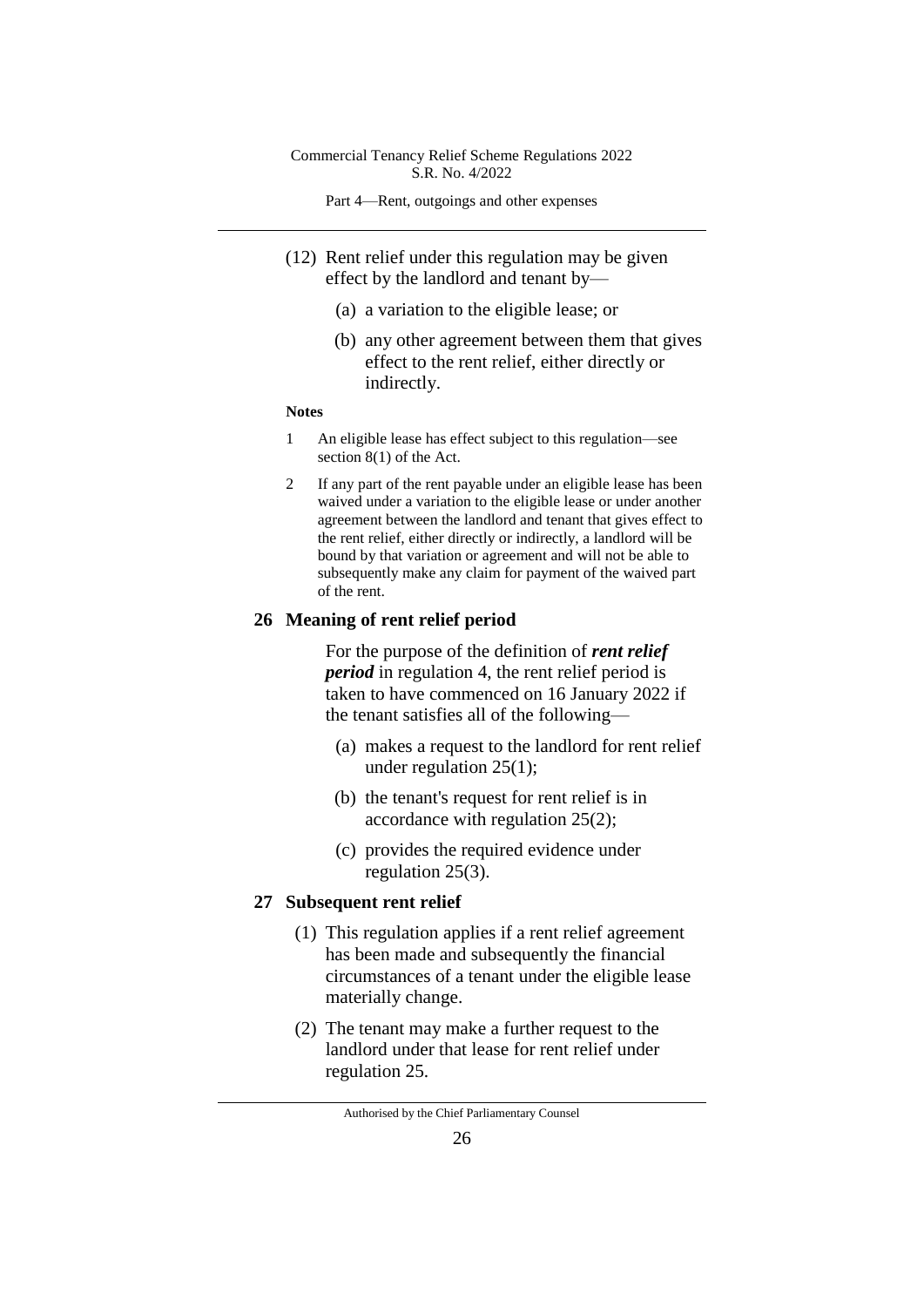Part 4—Rent, outgoings and other expenses

- (3) The landlord and the tenant must follow the process set out in regulation 25 in relation to that further request.
- (4) Any new rent relief agreement applies in substitution for the original rent relief agreement.

## **Note**

An eligible lease has effect subject to this regulation—see section 8(1) of the Act.

#### **28 Extension of the term**

- (1) An eligible lease is deemed to include as part of the lease the term set out in subregulations (2) and (3).
- (2) If the payment of any rent is deferred by a rent relief agreement, the landlord under the eligible lease must offer the tenant under the eligible lease an extension to the term of their eligible lease otherwise on the same terms that applied under the eligible lease before 16 January 2022.
- (3) The extension offered under subregulation (2) must be equivalent to the period for which rent is deferred, unless a landlord and a tenant agree in writing in relation to their eligible lease that the extension offer does not need to be equivalent to the period for which rent is deferred.

#### **Example**

If 3 months' rent is deferred, 3 months must be added to the term of the eligible lease.

#### **Note**

Section 8(1)(a) of the Act provides that an eligible lease has effect subject to these Regulations. The term as set out in this regulation forms part of the eligible lease and a landlord and tenant under the eligible lease must observe it.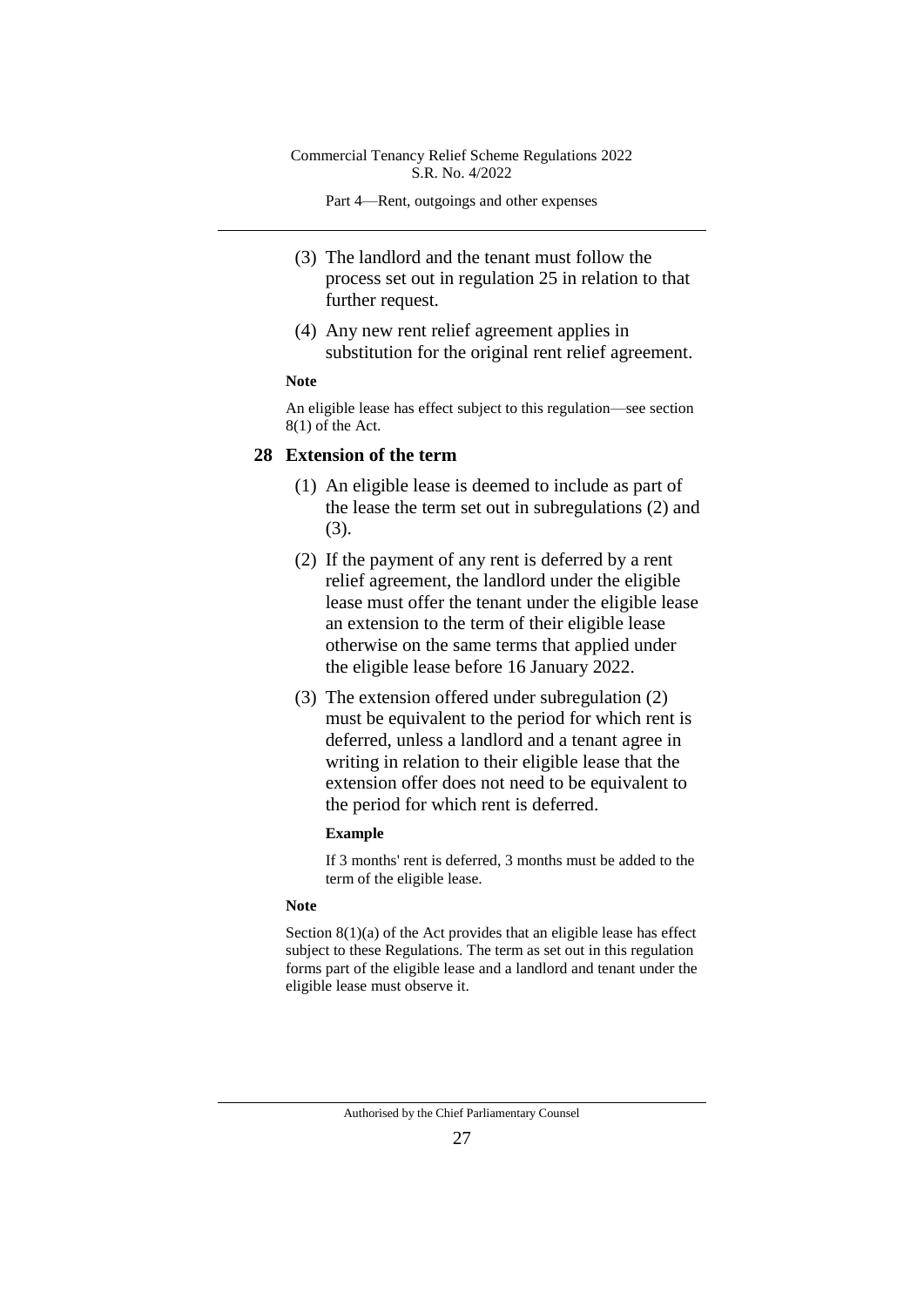Part 4—Rent, outgoings and other expenses

#### **29 Payment of deferred rent**

- (1) An eligible lease is deemed to include as part of the lease the term set out in subregulations (2) and (3).
- (2) Unless a landlord and tenant otherwise agree in writing, if any rent is deferred by a rent relief agreement—
	- (a) a landlord under the eligible lease must not request payment of any part of the deferred rent until after 15 March 2022; and
	- (b) the eligible lease is deemed to be varied so that tenant must pay the deferred rent to the landlord amortised over the greater of—
		- (i) the balance of the term of the eligible lease, including any extension to that term, as provided under regulation 28 or otherwise; and
		- (ii) a period of no less than 24 months.
- (3) The method by which the deferred rent is amortised for the purposes of subregulation (2) is to be in equal amounts, unless otherwise agreed to by the landlord and tenant.

#### **Note**

Section  $8(1)(a)$  of the Act provides that an eligible lease has effect subject to these Regulations. The term as set out in this regulation forms part of the eligible lease and a landlord and tenant under the eligible lease must observe it.

#### **30 Further deferral of rent under a 2020 lease**

- $(1)$  If—
	- (a) rent payable under a 2020 lease was deferred under the COVID-19 Omnibus (Emergency Measures) (Commercial Leases and Licences) Regulations  $2020^2$ ; and

Authorised by the Chief Parliamentary Counsel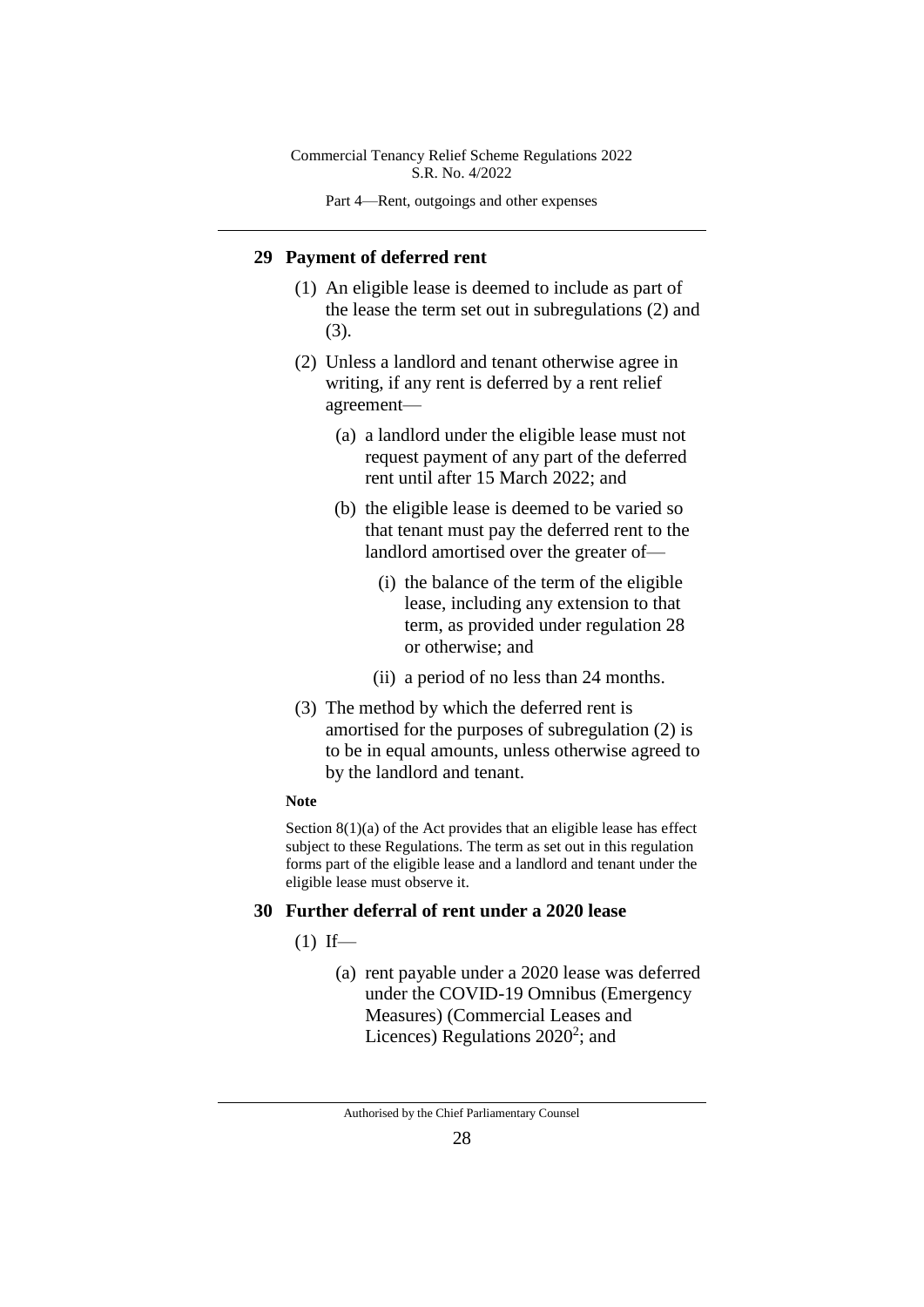Part 4—Rent, outgoings and other expenses

- (b) the eligible lease is—
	- (i) a 2020 lease; or
	- (ii) in substance a renewal, extension or replacement of a 2020 lease; and
- (c) a tenant has requested rent relief from the landlord under regulation 25—

any part of that deferred rent payable under the 2020 lease during the rent relief period under these Regulations is further deferred in accordance with subregulation (2), unless the landlord and the tenant agree otherwise in writing.

- (2) If any rent is deferred under subregulation (1)—
	- (a) a landlord under the eligible lease must not request payment of any part of the further deferred rent until after 15 March 2022; and
	- (b) after 15 March 2022, the tenant must resume paying the deferred rent to the landlord in the same instalments and frequency as agreed between the landlord and the tenant when the rent was deferred under the 2020 lease.
- (3) The landlord must not require the tenant to pay interest or any other fee or charge in relation to rent further deferred by this regulation.
- (4) Any agreement between the landlord and the tenant in relation to the payment of that deferred rent is deemed to be varied in accordance with subregulation  $(1)$ .
- **31 Further deferral of rent under a 2021 lease**
	- $(1)$  If—
		- (a) rent payable under a 2021 lease was deferred under the Commercial Tenancy Relief Scheme Regulations 2021; and

Authorised by the Chief Parliamentary Counsel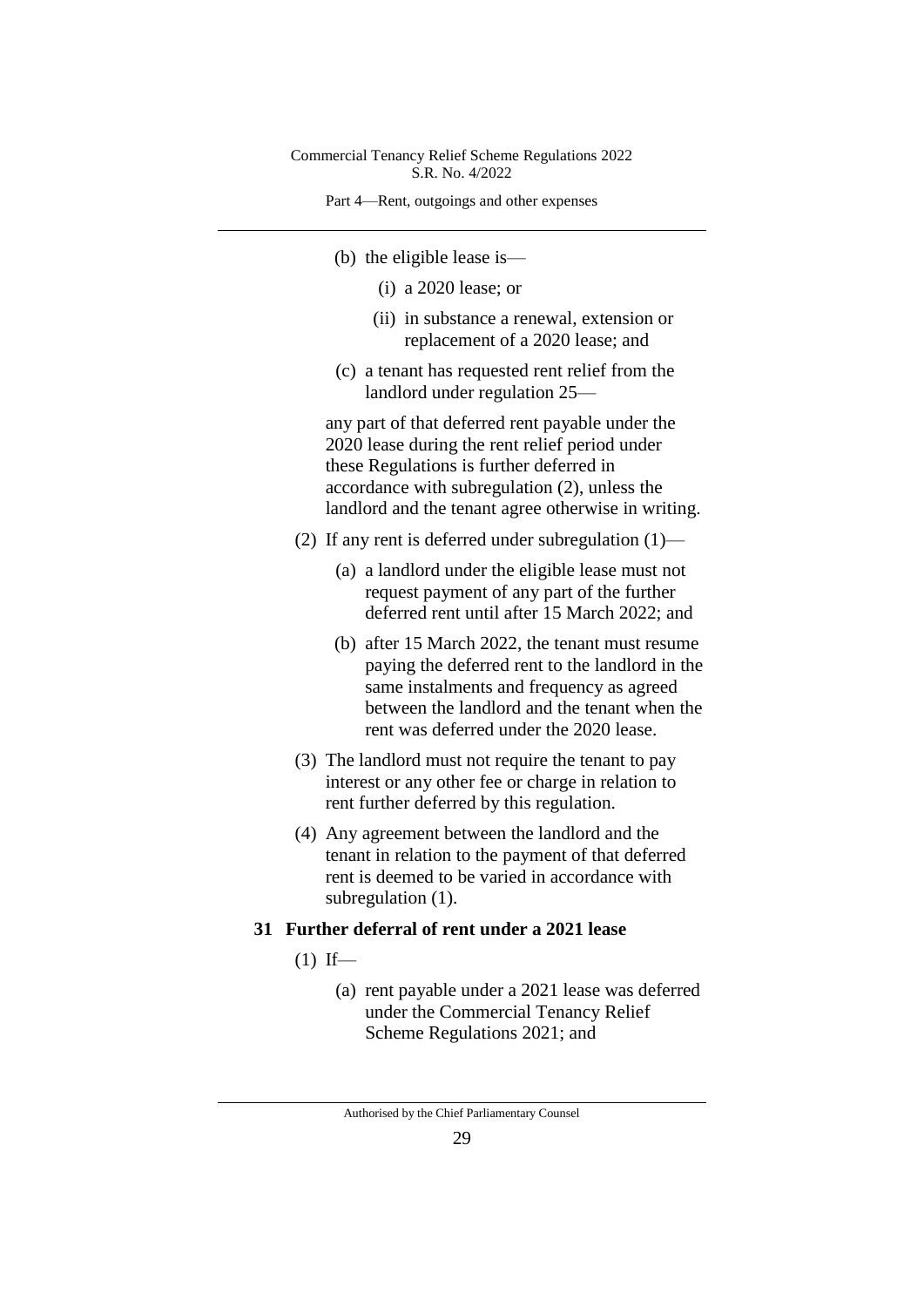Part 4—Rent, outgoings and other expenses

- (b) the eligible lease is—
	- (i) a 2021 lease; or
	- (ii) in substance a renewal, extension or replacement of a 2021 lease; and
- (c) a tenant has requested rent relief from the landlord under regulation 25—

any part of that deferred rent under the 2021 lease payable during the rent relief period under these Regulations is further deferred in accordance with subregulation (2), unless the landlord and the tenant agree otherwise in writing.

- (2) If any rent is deferred under subregulation (1)—
	- (a) a landlord under the eligible lease must not request payment of any part of the further deferred rent until after 15 March 2022; and
	- (b) after 15 March 2022, the tenant must resume paying the deferred rent to the landlord in the same instalments and frequency as agreed between the landlord and the tenant when the rent was deferred under the 2021 lease.
- (3) The landlord must not require the tenant to pay interest or any other fee or charge in relation to rent further deferred by this regulation.
- (4) Any agreement between the landlord and the tenant in relation to the payment of that deferred rent is deemed to be varied in accordance with subregulation  $(1)$ .

#### **32 No fees, interest or charges**

- (1) An eligible lease is deemed to include as part of the lease the term set out in subregulation (2).
- (2) A landlord under an eligible lease must not require a tenant under the lease to pay interest or any other fee or charge in relation to rent deferred by a rent relief agreement.

Authorised by the Chief Parliamentary Counsel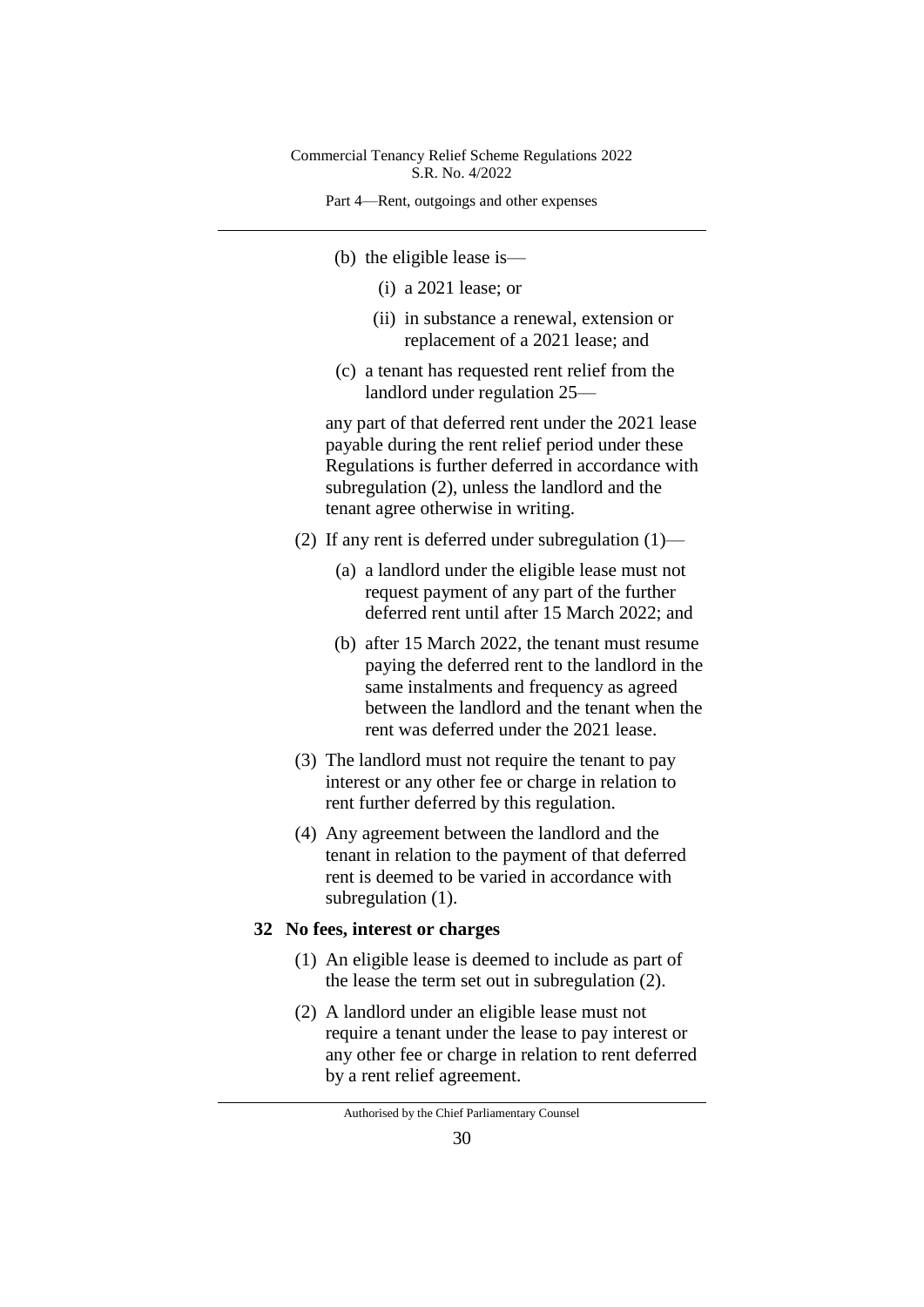Part 4—Rent, outgoings and other expenses

#### **Note**

Section  $8(1)(a)$  of the Act provides that an eligible lease has effect subject to these Regulations. The term as set out in this regulation forms part of the eligible lease and a landlord and tenant under the eligible lease must observe it.

# **Division 2—General protections and obligations**

#### **33 Prohibition on rent increases**

- (1) An eligible lease is deemed to include as part of the lease the term set out in subregulations (2), (3) and (4).
- (2) A landlord under an eligible lease must not increase the rent payable under the lease at any time during the protection period, unless the landlord and the tenant under the eligible lease agree in writing that in relation to their eligible lease, the rent can be increased during the protection period.
- (3) If an eligible lease provides on one or more dates during the protection period for—
	- (a) an increase in rent; or
	- (b) a review of the rent payable under the eligible lease that would increase the rent payable—

that review is voided and may never be claimed by the landlord.

(4) Subregulations (2) and (3) do not apply to an eligible lease to the extent that it provides for rent to be determined by reference to the volume of trade of a tenant's business.

#### **Note**

Section 8(1)(a) of the Act provides that an eligible lease has effect subject to these Regulations. The term as set out in this regulation forms part of the eligible lease and a landlord and tenant under the eligible lease must observe it.

Authorised by the Chief Parliamentary Counsel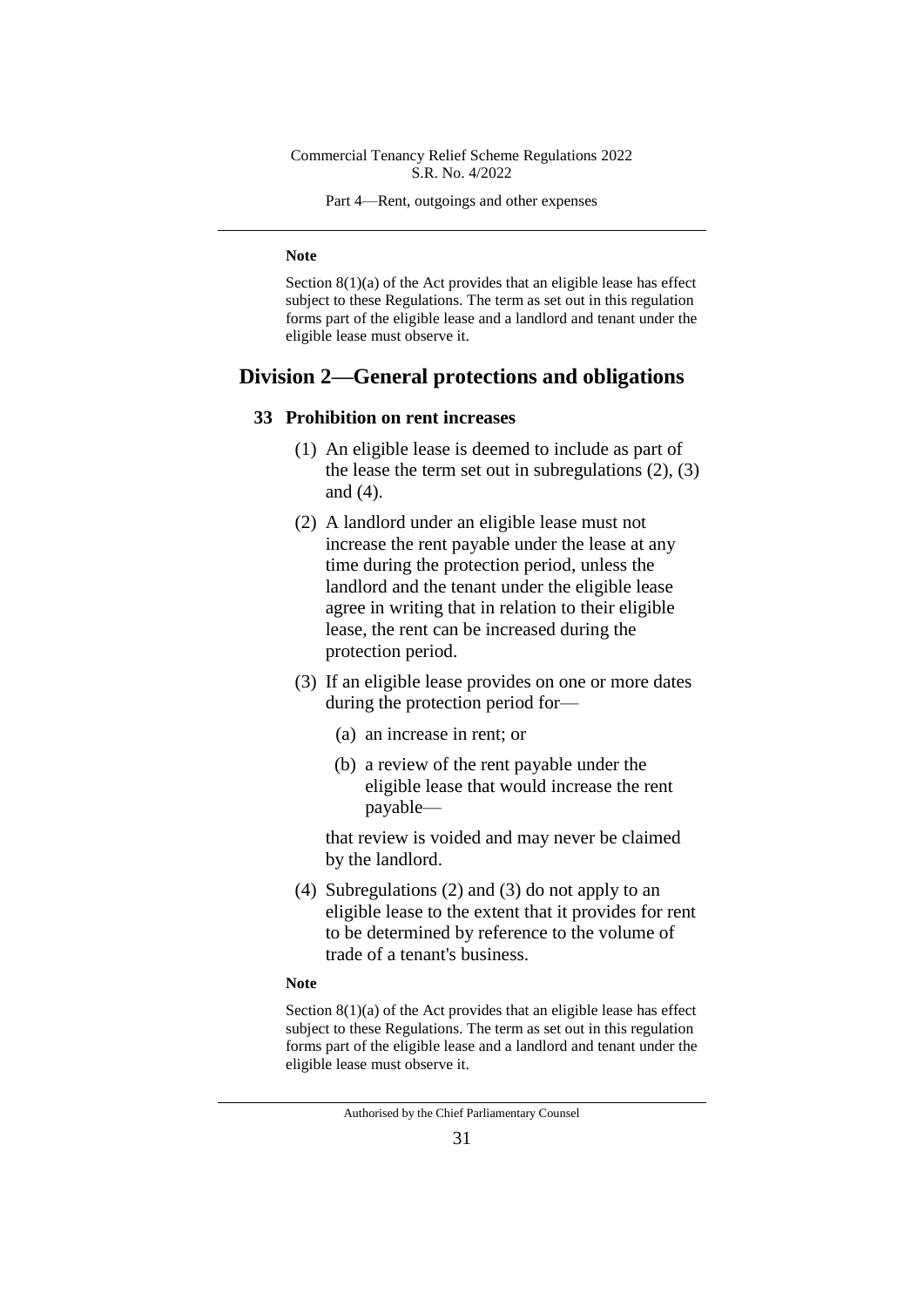Part 4—Rent, outgoings and other expenses

#### **34 Recovery of outgoings or expenses**

- (1) An eligible lease is deemed to include as part of the lease the term set out in subregulations (2) and (3).
- (2) A landlord under an eligible lease must consider waiving recovery of any outgoing or other expense payable by a tenant under the eligible lease for any part of the protection period that the tenant is not able to operate their business at the premises.
- (3) If a tenant under an eligible lease is not able to operate their business at the premises for any part of the protection period, the landlord may cease to provide, or reduce provision of, any service at the premises—
	- (a) as is reasonable in the circumstances; or
	- (b) in accordance with any reasonable request of the tenant.

#### **Note**

Section  $8(1)(a)$  of the Act provides that an eligible lease has effect subject to these Regulations. The term as set out in this regulation forms part of the eligible lease and a landlord and tenant under the eligible lease must observe it.

## **35 Reduction in outgoings**

- (1) An eligible lease is deemed to include as part of the lease the term set out in subregulation (2).
- (2) If any outgoings charged, imposed or levied in relation to the premises are reduced—
	- (a) a landlord under an eligible lease must not require a tenant under the lease to pay any amount in respect of that outgoing that is greater than a tenant's proportional share of the reduced outgoing payable under the lease; and

Authorised by the Chief Parliamentary Counsel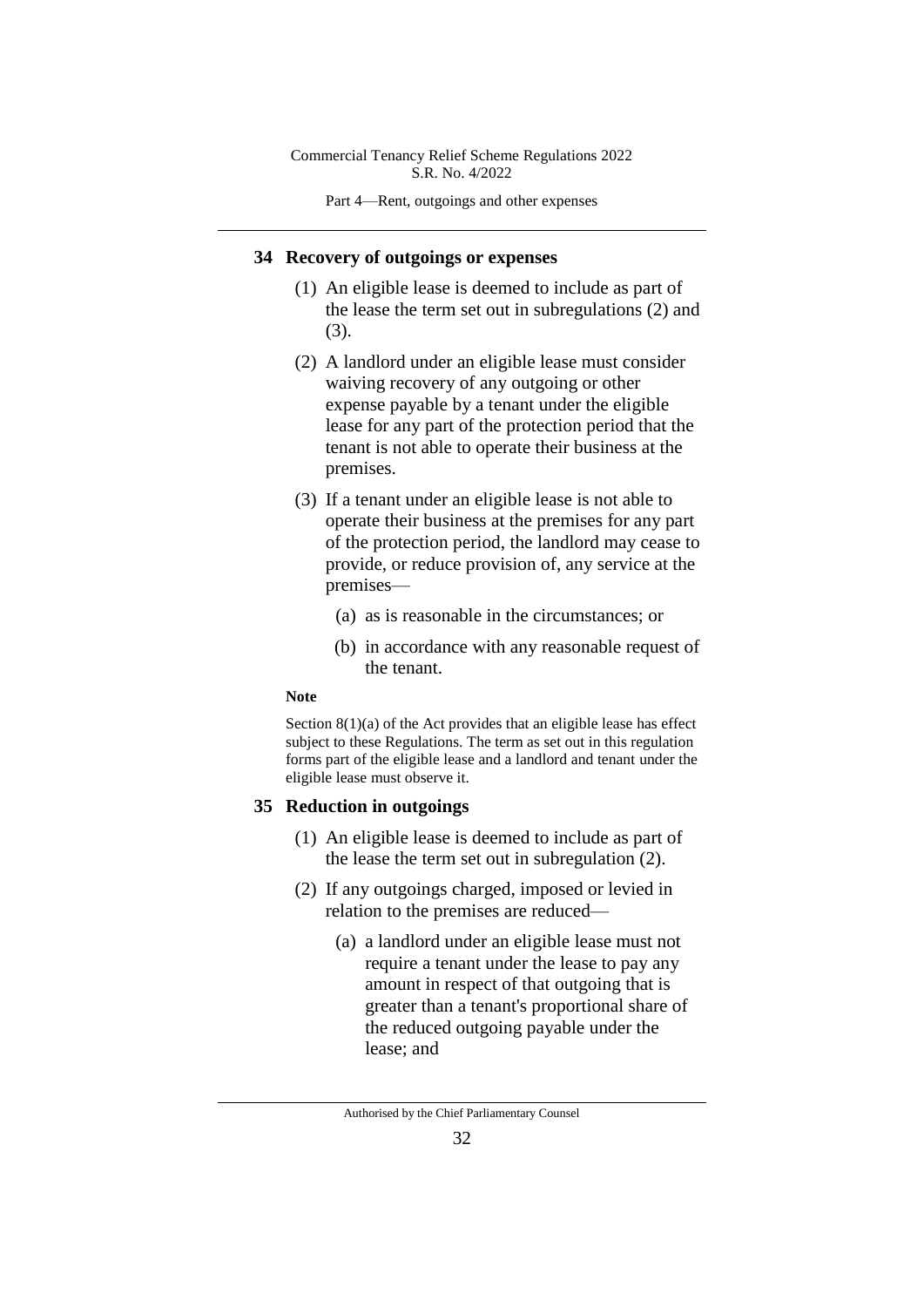Part 4—Rent, outgoings and other expenses

(b) if a tenant under an eligible lease has already paid to a landlord under the lease an amount greater than a tenant's proportional share of the reduced outgoing, the landlord must reimburse the excess amount to a tenant as soon as possible.

#### **Note**

Section 8(1)(a) of the Act provides that an eligible lease has effect subject to these Regulations. The term as set out in this regulation forms part of the eligible lease and a landlord and tenant under the eligible lease must observe it.

Authorised by the Chief Parliamentary Counsel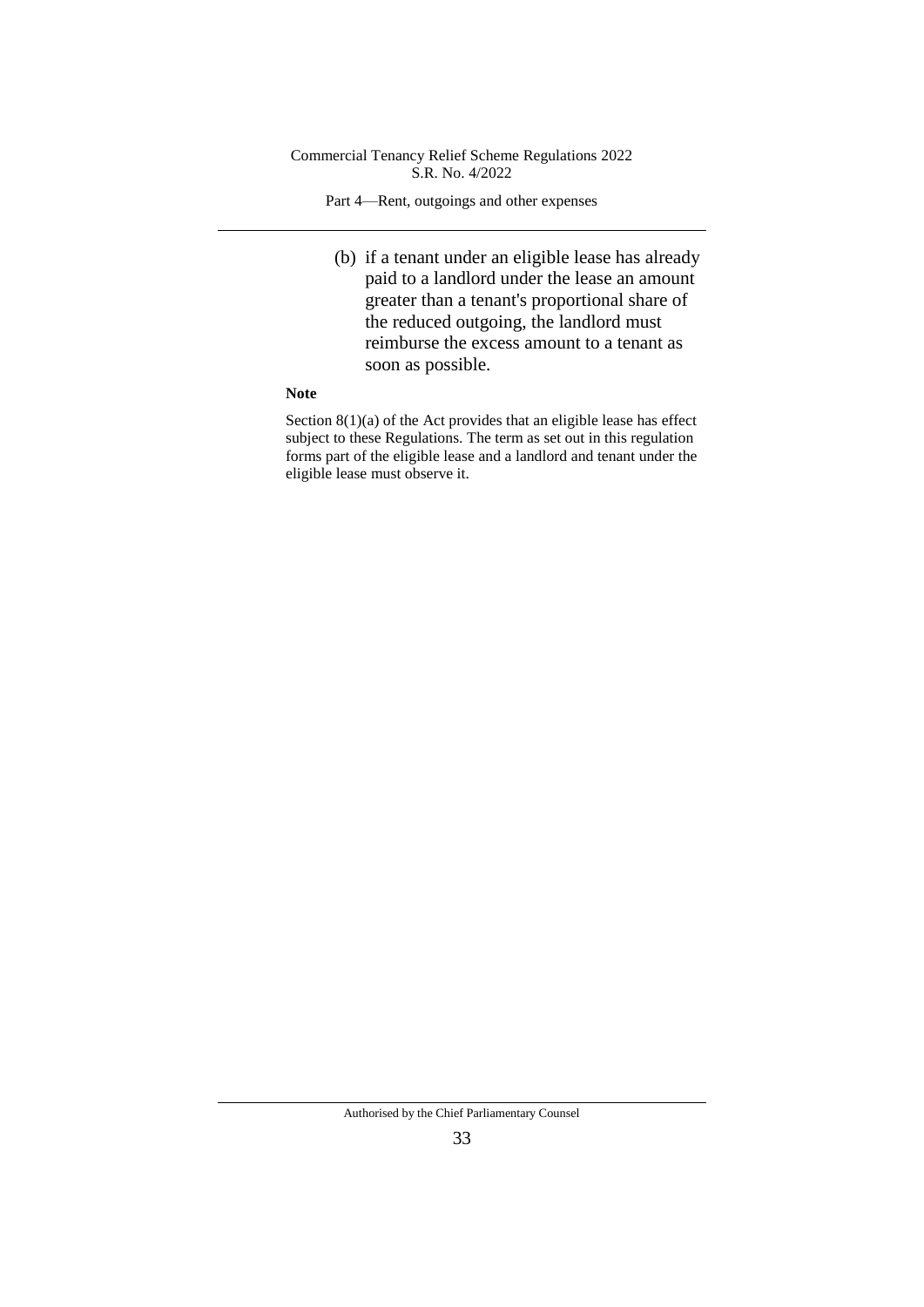Part 5—Change in trading hours

# **Part 5—Change in trading hours**

## **36 Tenant may reduce business hours or cease business during protection period**

- (1) A tenant under an eligible lease is not in breach of any provision of the eligible lease that relates to the opening hours of the business they carry out at the premises if, during the protection period, they—
	- (a) reduce the opening hours of the business they carry out at the premises; or
	- (b) close the premises and cease to carry out any business at the premises.

#### **Note**

An eligible lease has effect subject to this regulation—see section 8(1) of the Act.

(2) A landlord under an eligible lease must not evict or attempt to evict a tenant under the eligible lease because the tenant under the eligible lease has taken an action referred to in subregulation  $(1)(a)$ or (b).

Penalty: 20 penalty units.

(3) A landlord under an eligible lease must not re-enter or otherwise recover, or attempt to re-enter or otherwise recover, the premises under an eligible lease because the tenant has taken an action referred to in subregulation  $(1)(a)$  or  $(b)$ .

Penalty: 20 penalty units.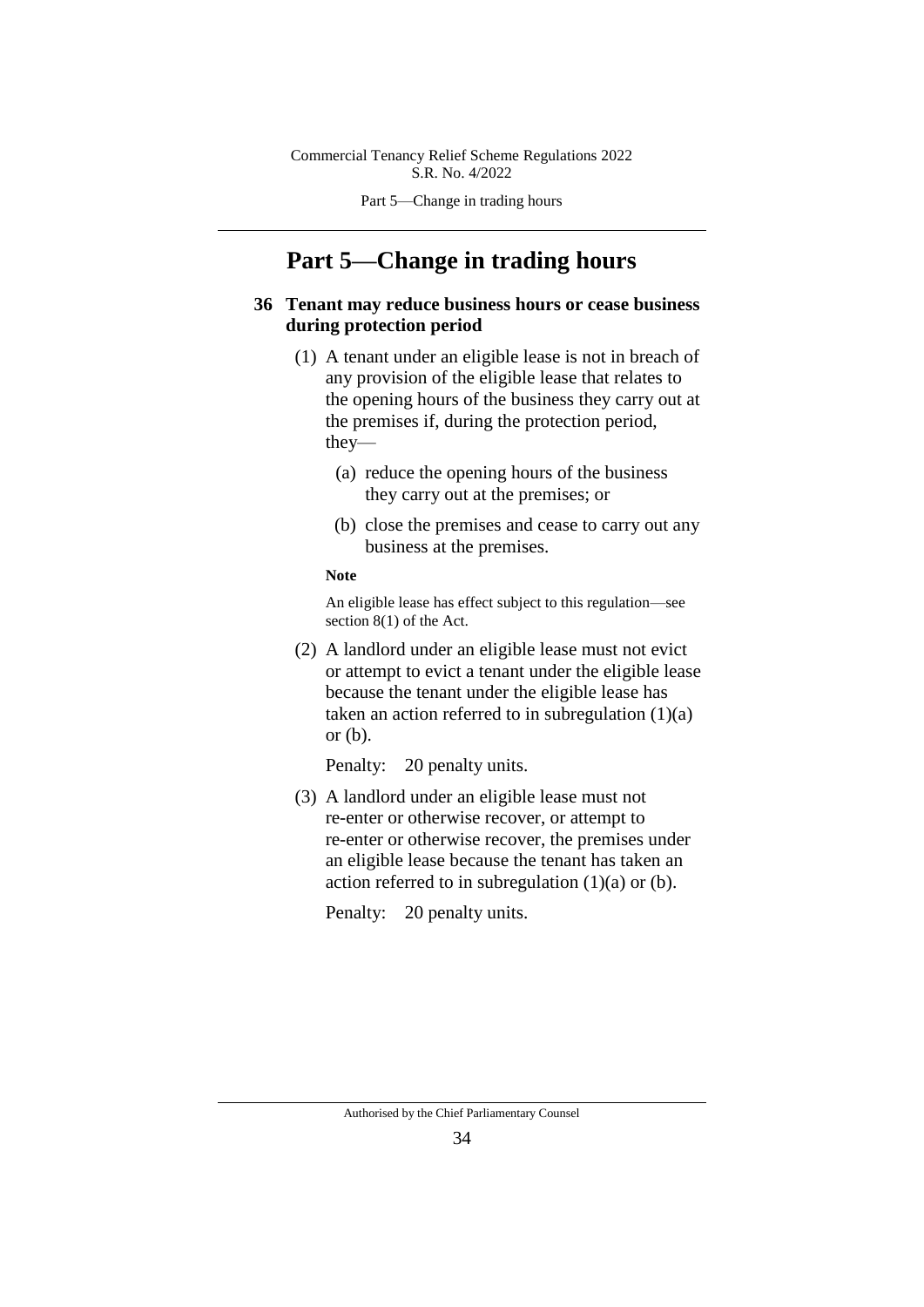Part 5—Change in trading hours

(4) A landlord under an eligible lease must not have recourse, or attempt to have recourse, to any security relating to the non-payment of rent under an eligible lease by a tenant under the eligible lease because the tenant has taken an action referred to in subregulation  $(1)(a)$  or  $(b)$ .

Penalty: 20 penalty units.

Authorised by the Chief Parliamentary Counsel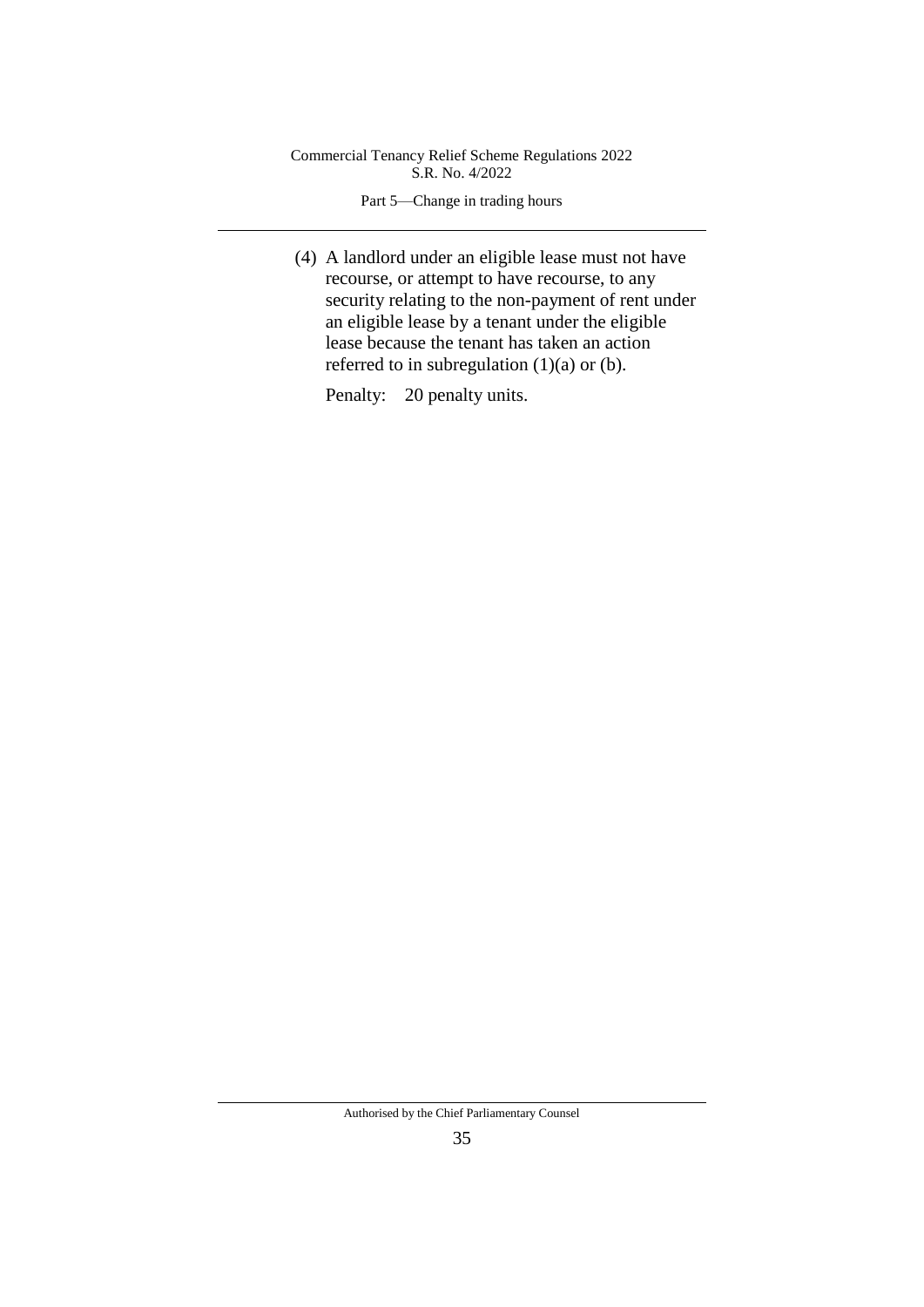Part 6—Other obligations

# **Part 6—Other obligations**

#### **37 Confidentiality of information**

- (1) An eligible lease is deemed to include as part of the lease the terms set out in this regulation.
- (2) A landlord or tenant under an eligible lease must not divulge or communicate protected information obtained under or in connection with the operation of these Regulations except—
	- (a) with the consent of the person to whom the information relates; or
	- (b) to a professional adviser who agrees to keep it confidential; or
	- (c) to an actual or prospective financier who agrees to keep it confidential; or
	- (d) as authorised by the Small Business Commission; or
	- (e) as authorised under law; or

#### **Example**

As authorised by regulation 65.

- (f) for the purposes of any proceeding in a court or tribunal; or
- (g) as provided for in subregulation (3).
- (3) A landlord or a tenant under an eligible lease may give the statement and information under regulation 25(2) to any Commonwealth or State government entity for the purpose of applying to be eligible, in relation to the premises, for—
	- (a) a tax relief measure in relation to any tax paid or required to be paid by the landlord; or
	- (b) any government grant to mitigate the effects of the COVID-19 pandemic.

Authorised by the Chief Parliamentary Counsel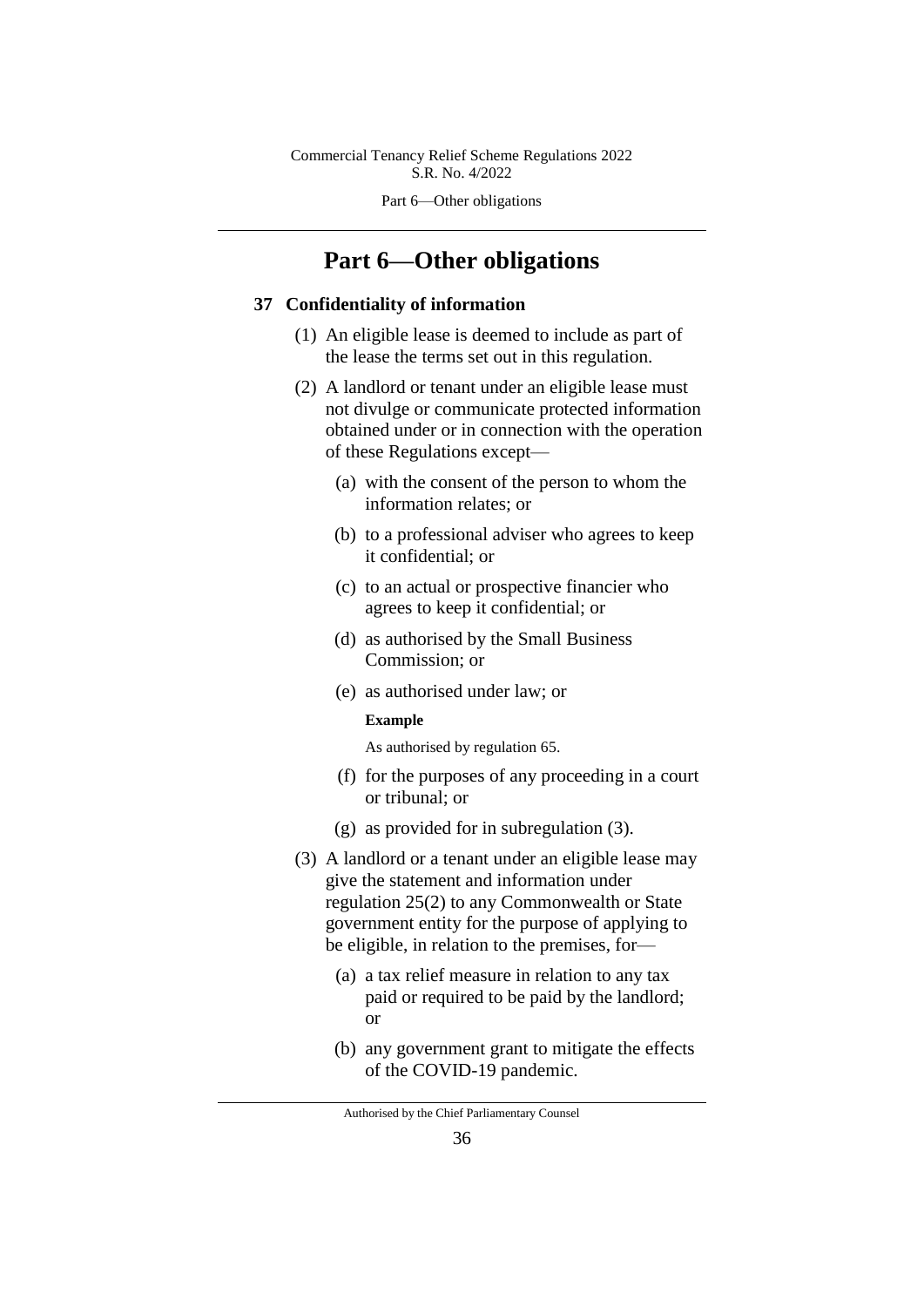Part 6—Other obligations

(4) In this regulation—

*personal information* means the name, address and contact details of any person (other than the landlord or tenant);

#### *protected information* means—

- (a) personal information; or
- (b) information relating to business processes or financial information, including information about the trade of a business;
- *tax relief measure* has the same meaning as in Part 9A of the **Taxation Administration Act 1997**.

## **Note**

Section 8(1)(a) of the Act provides that an eligible lease has effect subject to these Regulations. The term as set out in this regulation forms part of the eligible lease and a landlord and tenant under the eligible lease must observe it.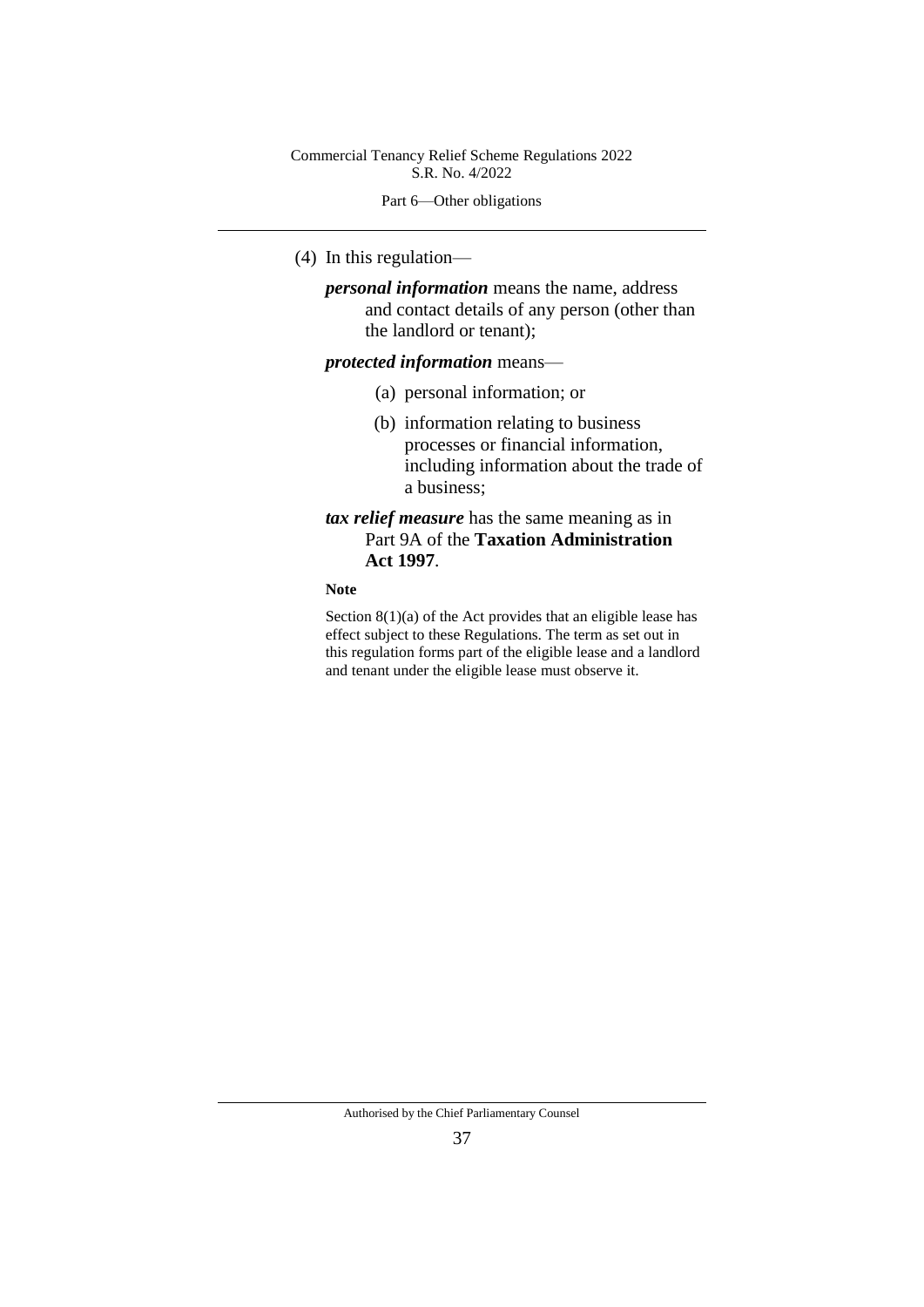Part 7—Dispute resolution

# **Part 7—Dispute resolution**

# **Division 1—Mediation of eligible lease disputes by Small Business Commission**

## **38 Referral of eligible lease dispute for mediation by Small Business Commission**

- (1) A landlord or a tenant under an eligible lease may refer a dispute about any matter relating to an eligible lease arising in relation to a matter to which these Regulations apply (an *eligible lease dispute*) to the Small Business Commission for mediation.
- (2) A referral under subregulation (1) must be in writing and—
	- (a) be in a form approved by the Small Business Commission; and
	- (b) be accompanied by—
		- (i) if the dispute relates to the tenant's request for rent relief under regulation 25 or 27, the tenant's written request for rent relief and all other materials given to the landlord by the tenant under regulation 25; and
			- **Note**

Subsequent rent relief requests are made under regulation 27—see regulation 27(2).

- (ii) all relevant correspondence between the landlord and the tenant and related materials; and
- (iii) the contact details of the other party, including their postal address and telephone number; and

Authorised by the Chief Parliamentary Counsel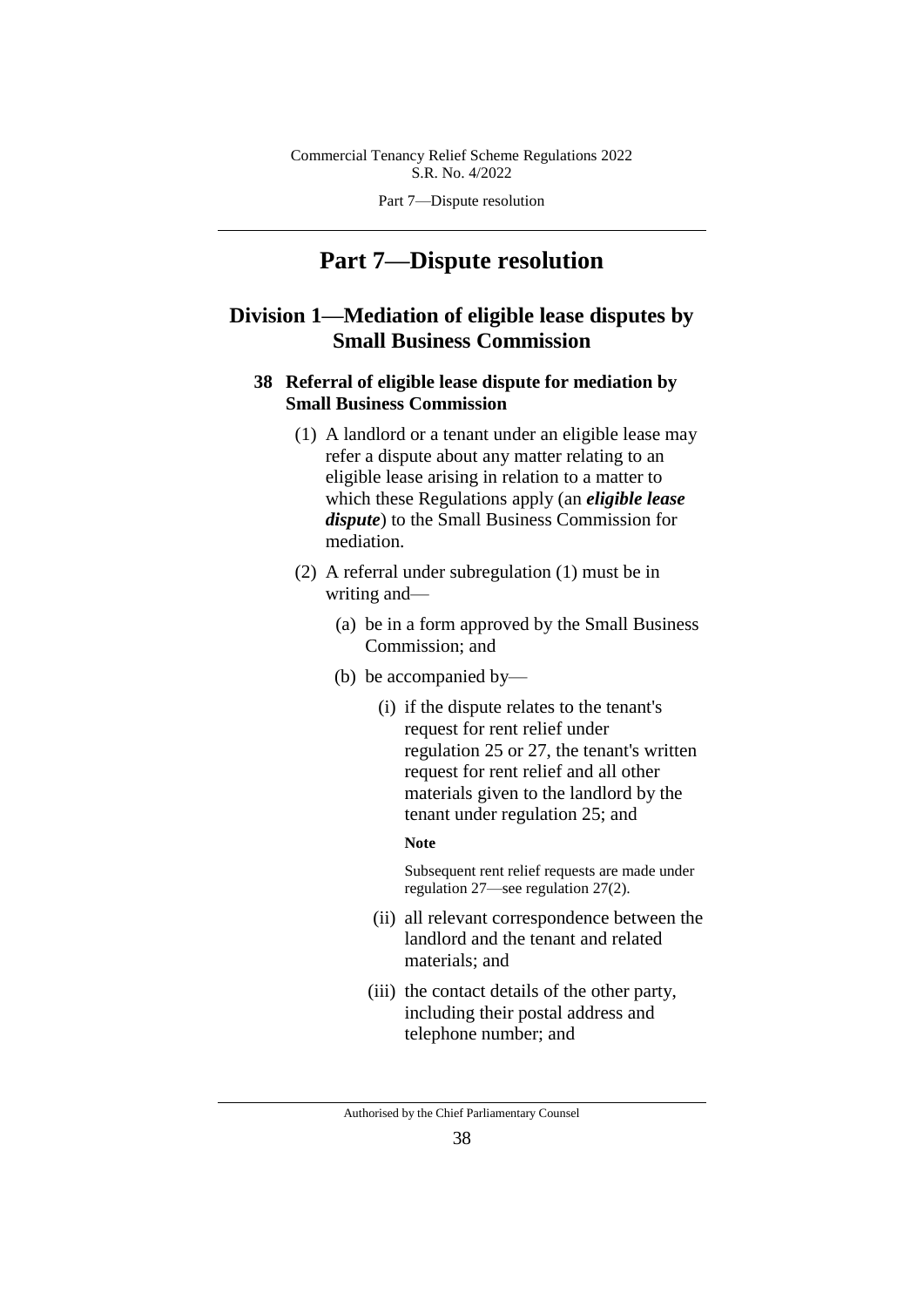#### Part 7—Dispute resolution

- (iv) any other material requested by the Small Business Commission; and
- (c) may be accompanied by evidence of, or a written submission about, the conduct of the landlord and the tenant with respect to any rent relief under a 2020 lease with each other.
- (3) The Small Business Commission must give written notice of a referral under subregulation (1) (a *dispute notice*)—
	- (a) to the tenant, if referred by the landlord; and
	- (b) to the landlord, if referred by the tenant.
- (4) A dispute notice must—
	- (a) specify the time within which the landlord or tenant must provide a response to the dispute notice under subregulation (5); and
	- (b) state the consequences of responding to the dispute notice in compliance with subregulation (5); and
	- (c) state the consequences of failing to respond to the dispute notice as set out in subregulation (6); and
	- (d) state the consequences of responding to the dispute notice not in compliance with subregulation (5) as set out in subregulation (6).
- (5) On receipt of a dispute notice, a landlord or tenant must respond to the Small Business Commission within 10 business days after receiving the dispute notice.
- (6) If the landlord or the tenant—
	- (a) does not respond to the dispute notice; or

Authorised by the Chief Parliamentary Counsel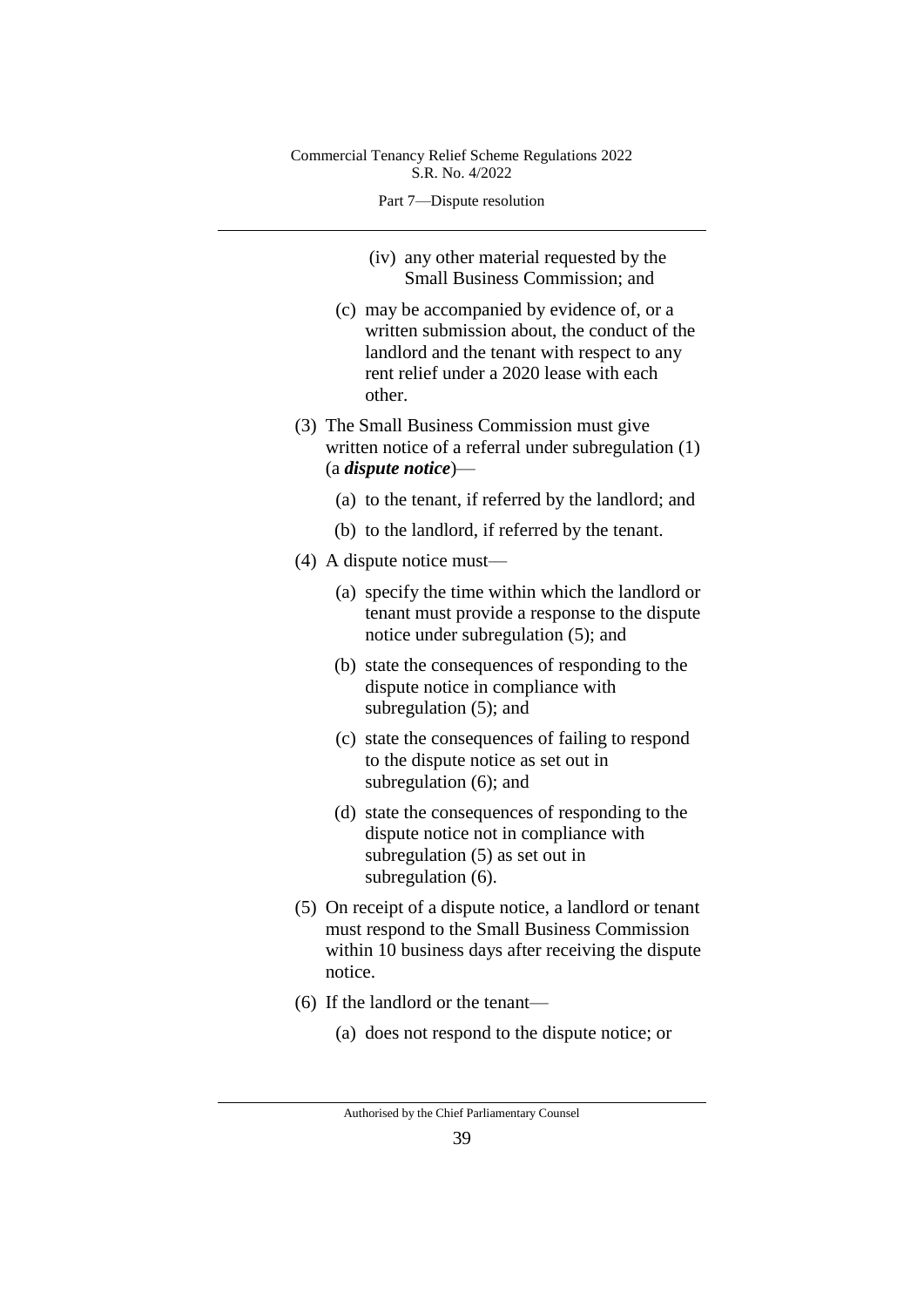Part 7—Dispute resolution

- (b) in the view of the Small Business Commission, does not sufficiently respond to the dispute notice; or
- (c) responds to the dispute notice outside of the timeframe set under subregulation (5)—

the Small Business Commission, not earlier than 10 business days after the landlord or the tenant receives the dispute notice, may arrange for the eligible lease dispute to be the subject of mediation or issue a regulation 39 certificate.

- (7) Mediation under this regulation is not limited to formal mediation procedures and extends to preliminary assistance in dispute resolution, such as the giving of advice designed to ensure that—
	- (a) the landlord and the tenant are fully aware of their rights and obligations; and
	- (b) there is full and open communication between the landlord and the tenant concerning the matter.
- (8) In referring a dispute under subregulation (1), the parties must not use mediation to prolong or frustrate reaching an agreement.
- (9) The Small Business Commission must take reasonable steps to ensure that the form referred to in subregulation (2)(a) is published on the Commission's website.

#### **39 Regulation 39 certificate**

- (1) The Small Business Commission may certify that mediation under this Part has failed, or is unlikely, to resolve the eligible lease dispute (a *regulation 39 certificate*).
- (2) Without limiting subregulation (1), the Small Business Commission may issue a regulation 39 certificate if the Small Business Commission is of the view that either the landlord or the tenant has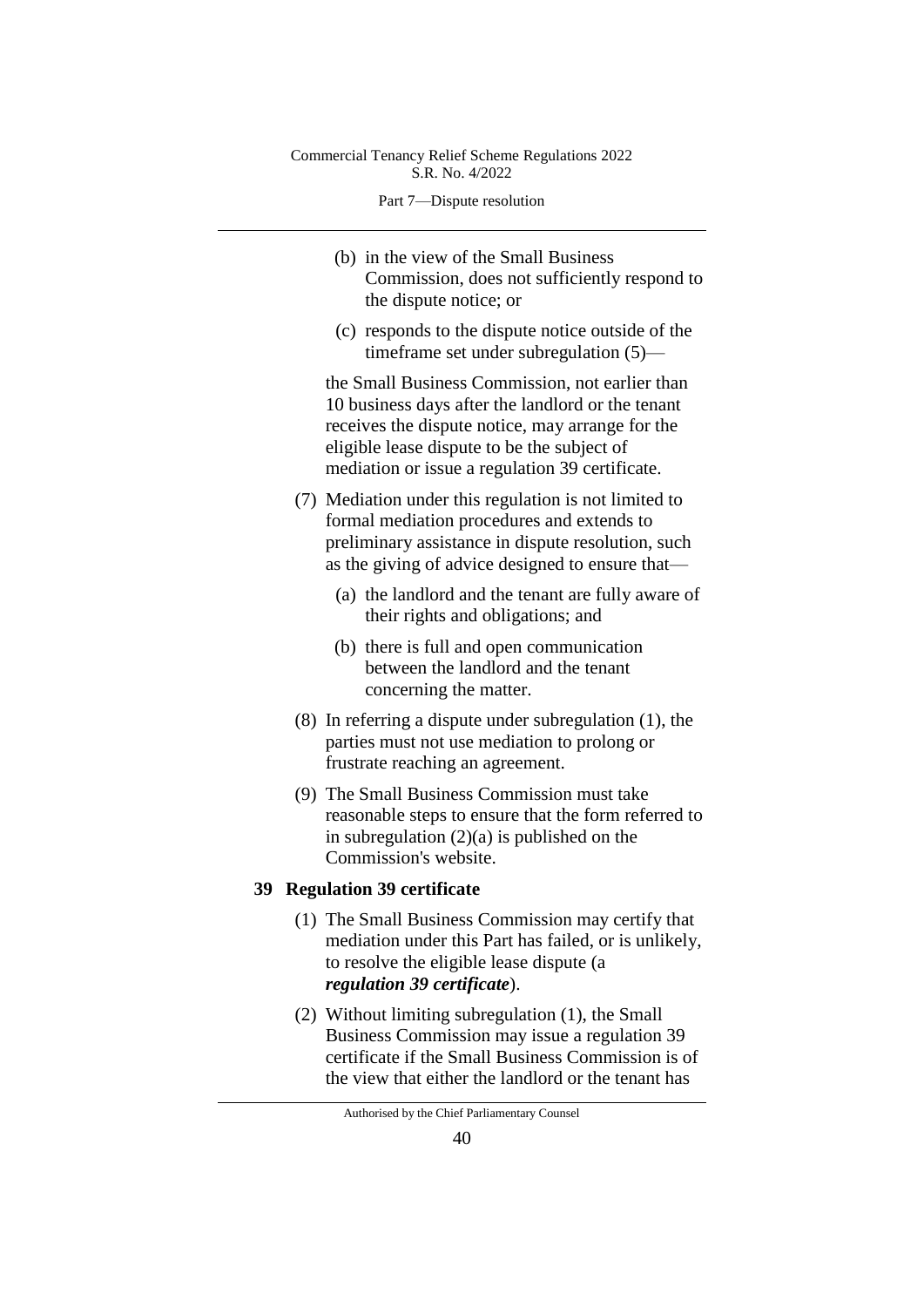#### Part 7—Dispute resolution

not engaged in the mediation process in good faith.

- (3) A regulation 39 certificate may contain a statement about whether a landlord or the tenant has—
	- (a) failed to respond to or to sufficiently respond to the dispute notice under regulation 38(5); or
	- (b) not engaged in mediation in good faith in the opinion of the Small Business Commission.

#### **40 Legal representation**

- (1) A landlord or tenant may be represented by a legal practitioner in a mediation of an eligible lease dispute under regulation 38.
- (2) Despite subregulation (1), if a mediator considers it appropriate to do so, the mediator may meet with the landlord or the tenant (alone or together with the other party) without their legal practitioners who represent them being present.

# **Division 2—Binding orders for rent relief made by Small Business Commission**

## **41 Application for binding order**

- (1) A person who is a tenant under an eligible lease in respect of which there is an eligible lease dispute may apply to the Small Business Commission for a binding order if—
	- (a) the dispute relates to a tenant's request for rent relief under regulation 25; and

#### **Note**

Subsequent rent relief requests are made under regulation 27—see regulation 27(2).

Authorised by the Chief Parliamentary Counsel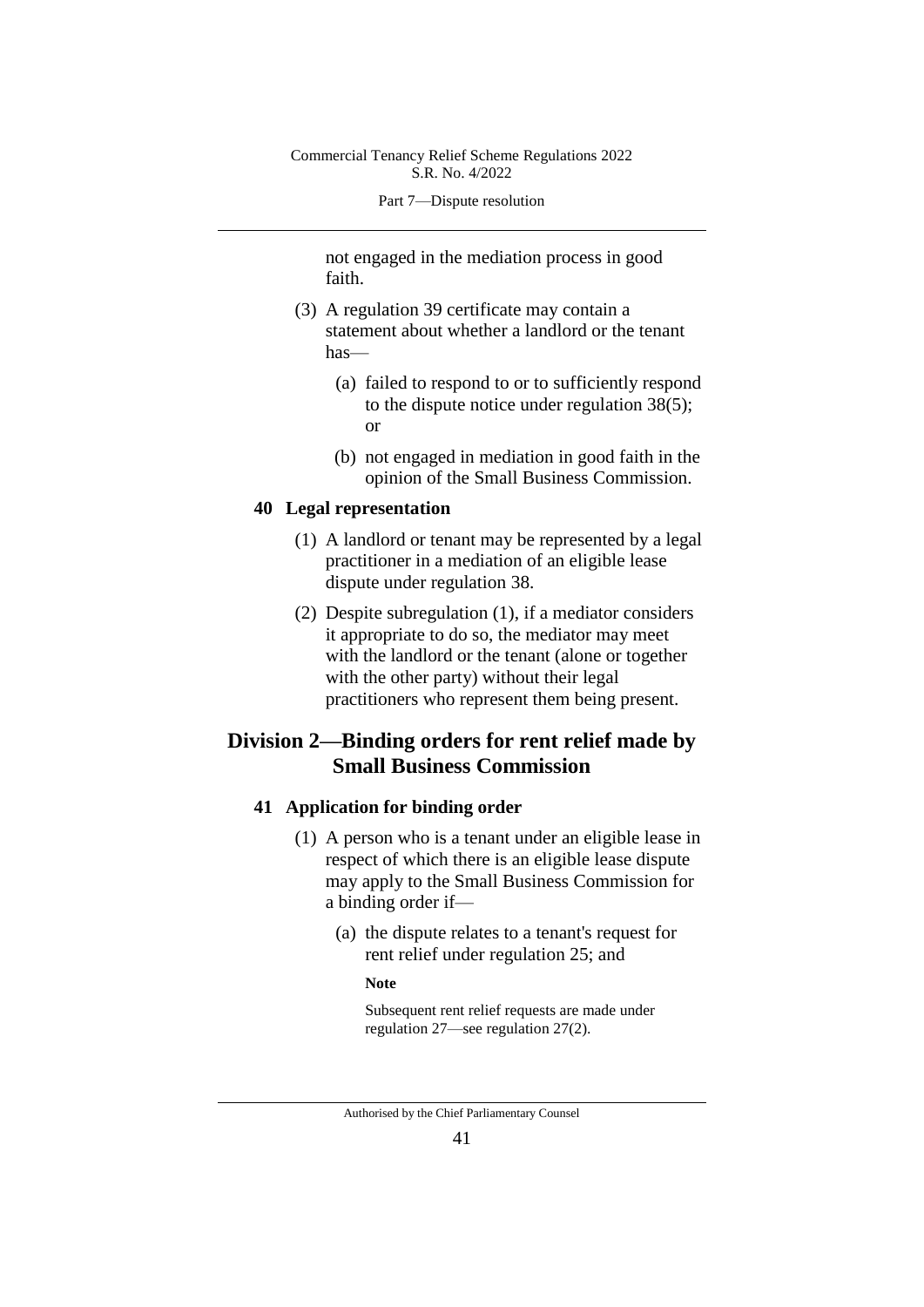Part 7—Dispute resolution

- (b) the Small Business Commission has issued a regulation 39 certificate to the landlord and tenant in respect of the dispute; and
- (c) the regulation 39 certificate includes a statement under either regulation 39(3)(a) or (b); and
- (d) the tenant has not commenced a proceeding in VCAT or a court in relation to the dispute.
- (2) An application under subregulation (1) must be—
	- (a) in writing; and
	- (b) in the form specified by the Small Business Commission; and
	- (c) accompanied by—
		- (i) all relevant correspondence and other materials referred to in regulation 38(2)(b) that the tenant has not previously provided to the Small Business Commission under that regulation; and
		- (ii) the other material specified by the Small Business Commission.
- (3) An application under subregulation (1) may be accompanied by a written submission to the Small Business Commission.
- (4) The Small Business Commission must take reasonable steps to ensure that the following information is published on the Commission's website—
	- (a) the form of an application for a binding order specified by the Small Business Commission under subregulation (2)(b); and
	- (b) the material that is to accompany an application for a binding order specified by

Authorised by the Chief Parliamentary Counsel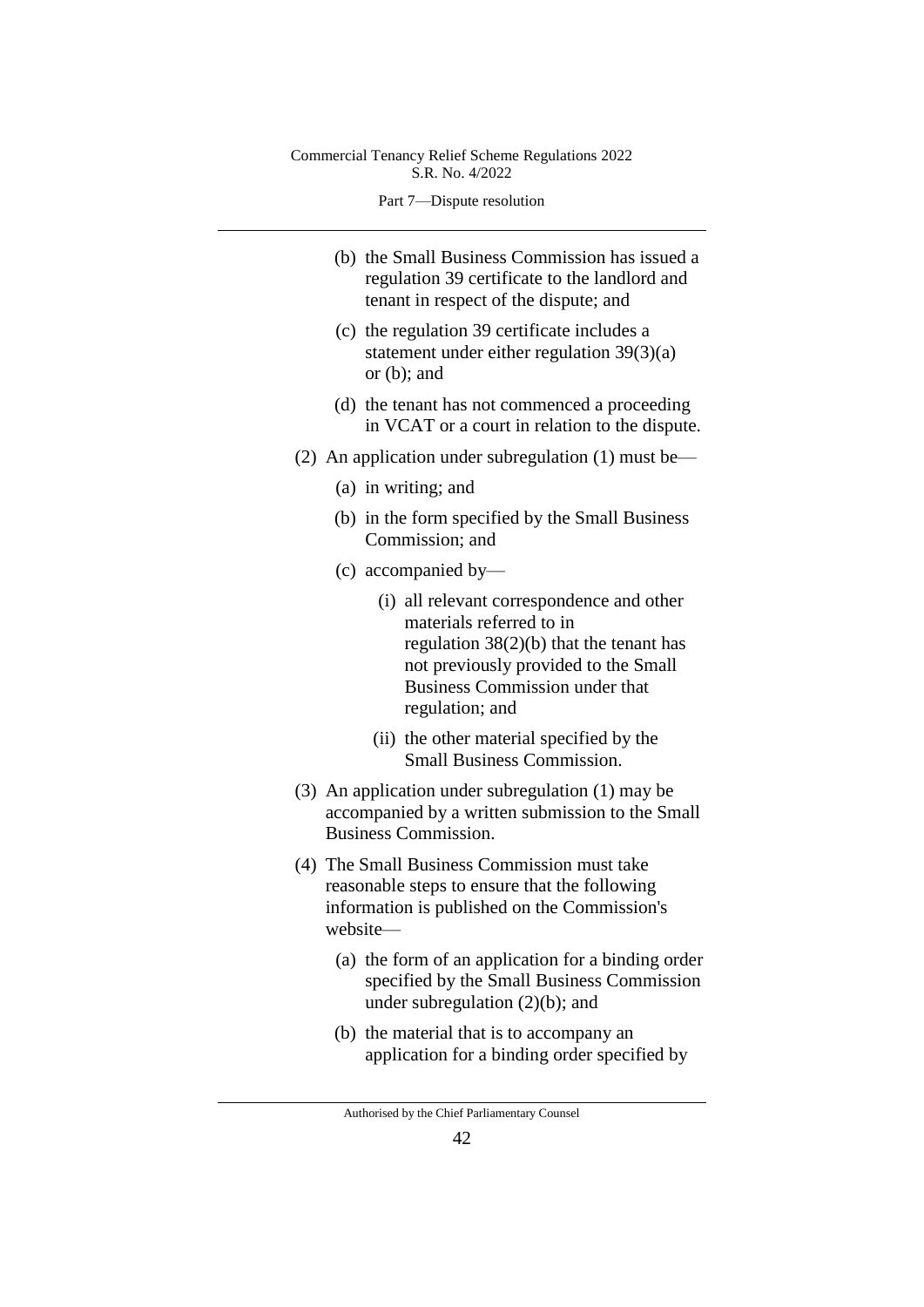Part 7—Dispute resolution

the Small Business Commission under subregulation  $(2)(c)(ii)$ .

(5) Nothing in this regulation prevents a tenant referred to in subregulation (1) from commencing a proceeding in VCAT or a court in relation to an eligible lease dispute referred to in that subregulation.

#### **42 Notice of application for binding order**

- (1) As soon as practicable after receiving an application under regulation 41 for a binding order, the Small Business Commission must give the material referred to in subregulation (2) to the person who is the landlord under the eligible lease to which the application relates.
- (2) The material that the Small Business Commission must give to the landlord is—
	- (a) written notice of the application for a binding order, setting out—
		- (i) the landlord's rights to provide further information under subregulation (3); and
		- (ii) the effect of regulation  $45(3)(b)$ ; and
		- (iii) the process that the Small Business Commission will follow under this Division; and
	- (b) a copy of the correspondence and material referred to in regulation  $41(2)(c)$  that accompanied the application; and
	- (c) a copy of the material referred to in regulation 38(2)(b) that accompanied the referral made under that regulation in respect of the eligible lease dispute.

Authorised by the Chief Parliamentary Counsel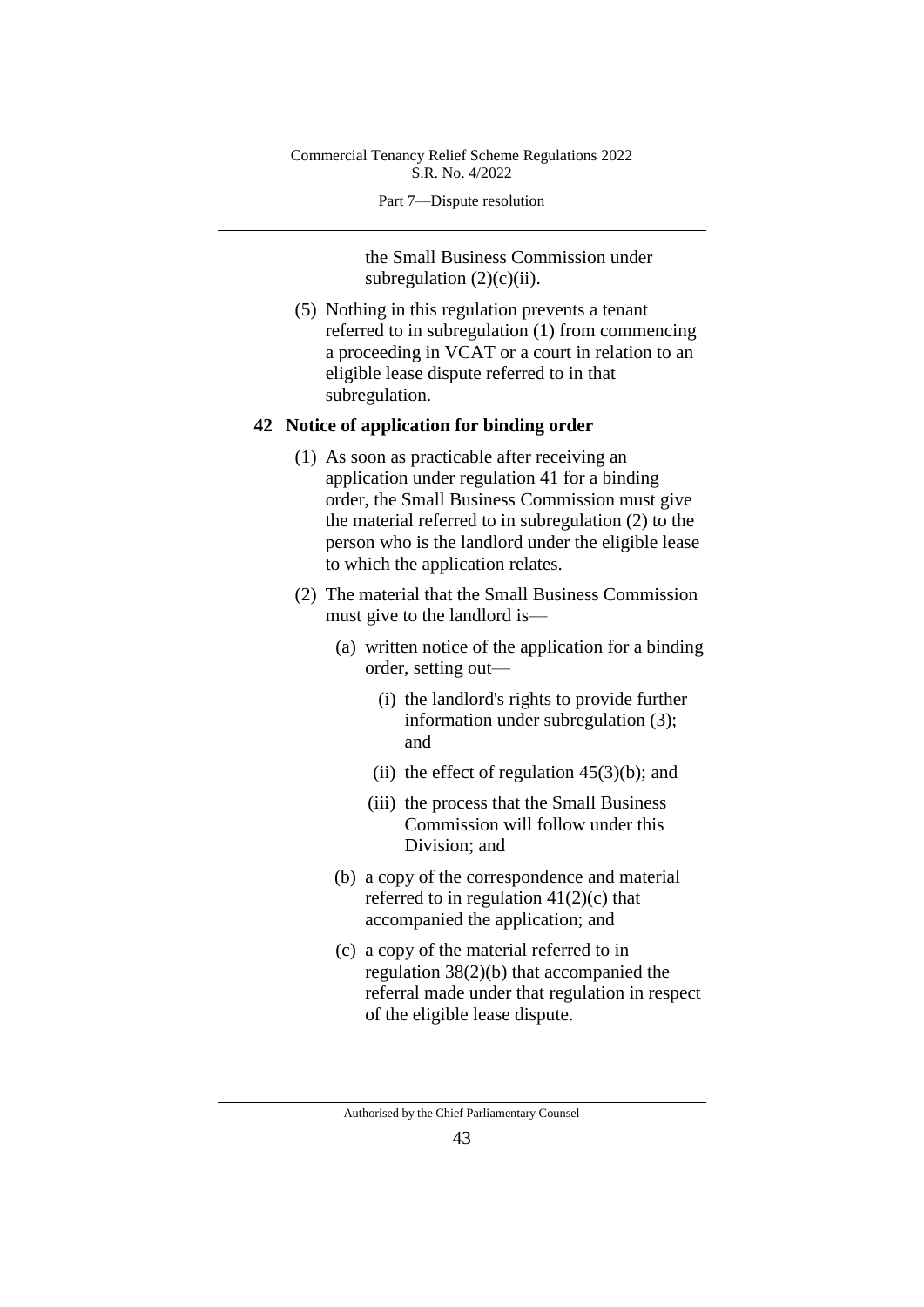Part 7—Dispute resolution

- (3) Within 5 business days after receiving the material, the landlord may give the Small Business Commission—
	- (a) any material that the landlord considers the tenant has failed to provide under regulation  $38(2)(b)$  or  $38(2)(c)$ ; and
	- (b) a written submission.

## **43 Small Business Commission may request further information**

- (1) For the purposes of considering an application for a binding order under regulation 41, the Small Business Commission may—
	- (a) request the landlord or the tenant to provide further material; and
	- (b) request the tenant to provide evidence that they have taken reasonable steps and have acted in good faith to seek to agree the rent relief with the landlord.
- (2) The Small Business Commission may—
	- (a) specify a period for compliance with a request under subregulation  $(1)(a)$  or  $(b)$ ; and
	- (b) extend that time if asked to do so by the person to whom the request is made.

## **44 No hearings for applications for binding orders**

The Small Business Commission must not hold any form of hearing for an application for a binding order.

## **45 Decision to make a binding order**

(1) On an application for a binding order under regulation 41, the Small Business Commission must make a binding order that complies with regulations 46 and 47 if—

Authorised by the Chief Parliamentary Counsel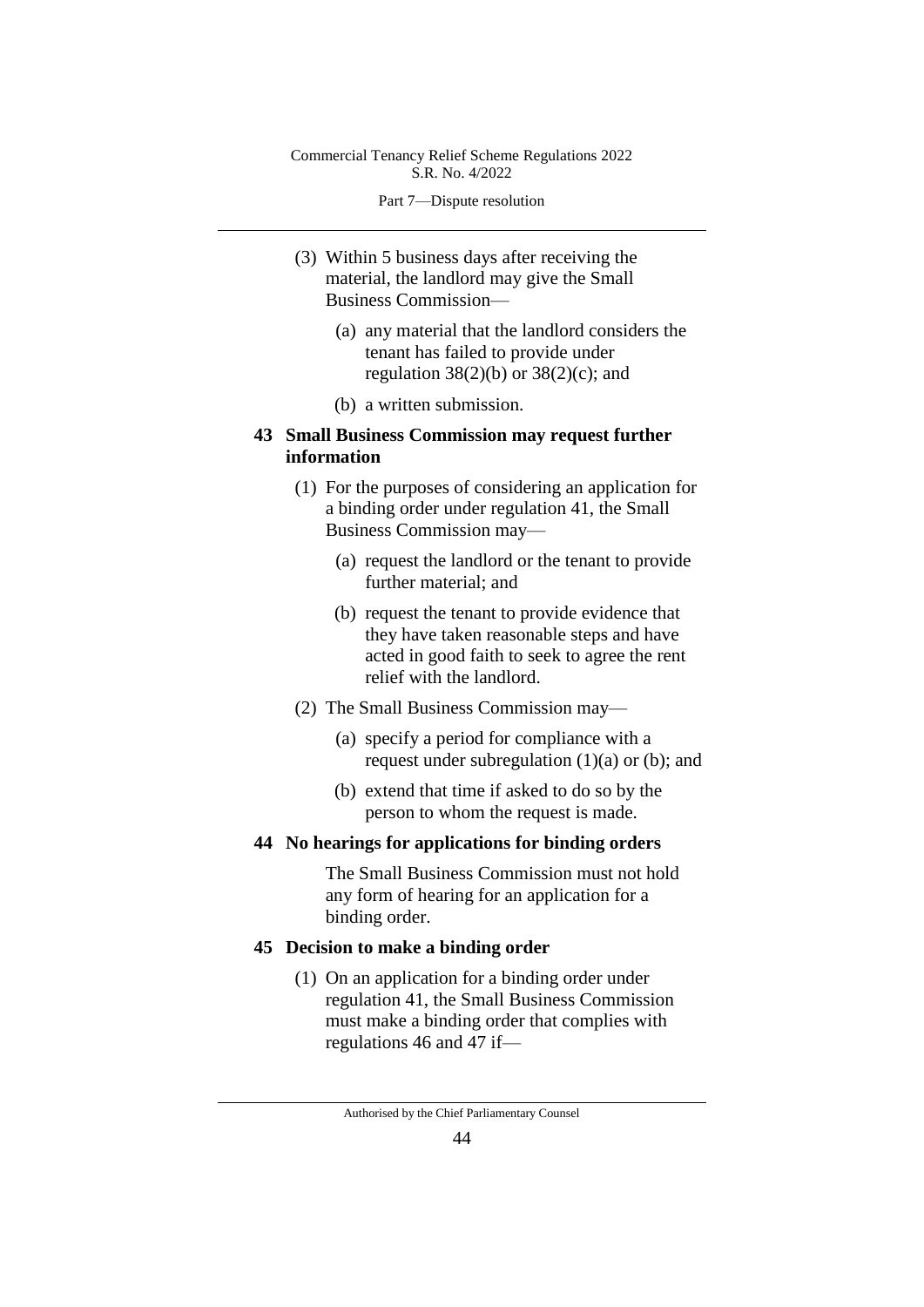Part 7—Dispute resolution

- (a) notice has been given to the landlord under regulation 42; and
- (b) neither the tenant nor the landlord has commenced a proceeding in VCAT or a court in relation to the eligible lease dispute to which the application relates; and
- (c) the Small Business Commission is satisfied that—
	- (i) the application complies with regulation 41; and
	- (ii) it is fair and reasonable in all the circumstances to make the binding order.
- (2) If subregulation (1) does not apply, the Small Business Commission must dismiss the application.
- (3) In deciding whether to make a binding order, the Small Business Commission—
	- (a) must have regard to the written submissions, correspondence, evidence and other material provided by either the tenant or the landlord in accordance with—
		- (i) regulation  $41(2)(c)$ ,  $41(3)$  or  $42(3)$ ; or
		- (ii) a request under regulation  $43(1)(a)$ or (b); and
	- (b) may have regard to submissions or other material provided by the landlord outside the period referred to in regulation 42(3) if the Commission considers it is appropriate to do so; and
	- (c) may have regard to evidence or other material provided by the tenant or the landlord on a request under regulation  $43(1)(a)$  or (b), but outside the period

Authorised by the Chief Parliamentary Counsel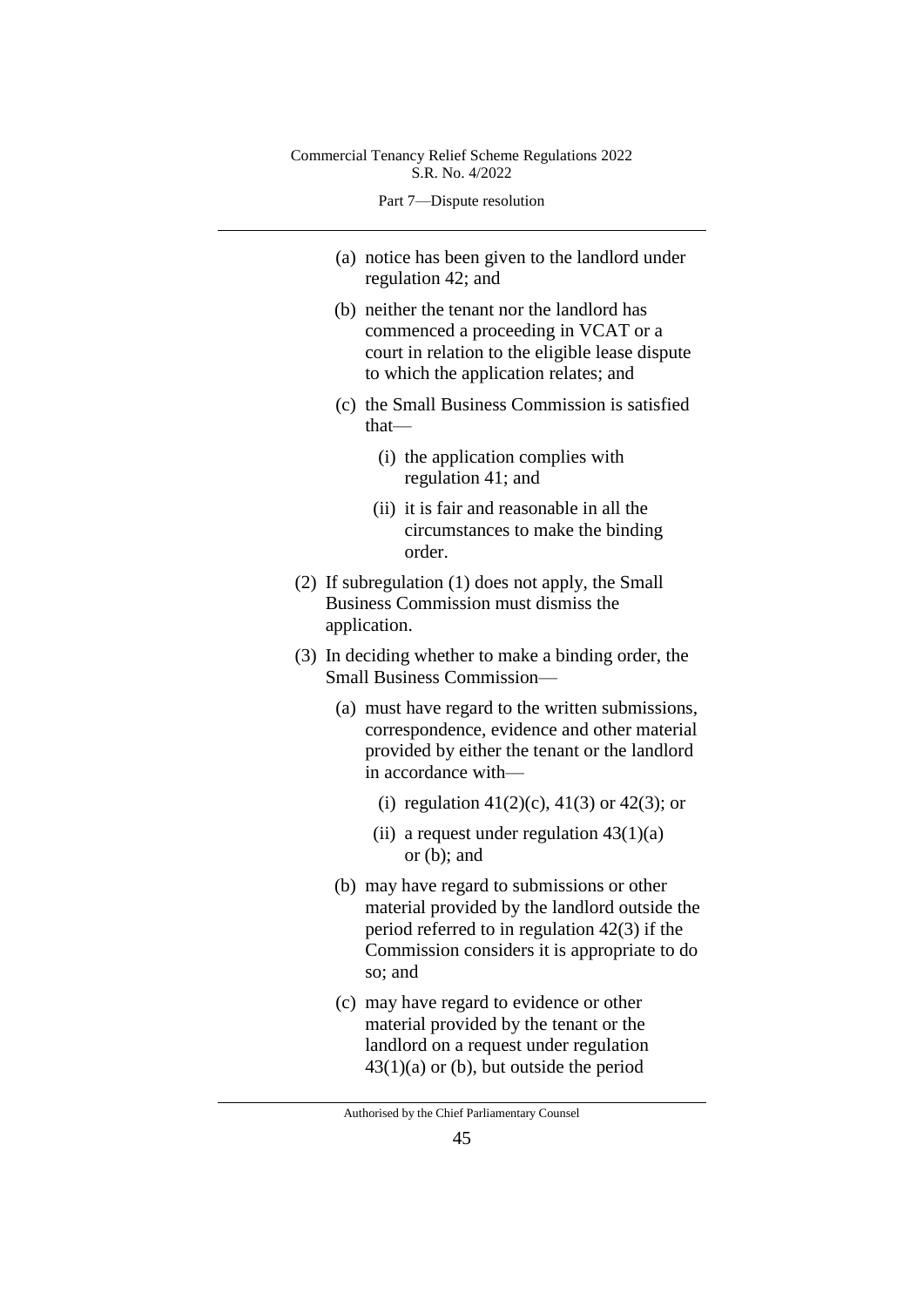#### Part 7—Dispute resolution

applying to that request, if the Commission considers it is appropriate to do so; and

- (d) may have regard to any evidence of the conduct of the landlord and the tenant with respect to any rent relief under a 2020 lease with each other.
- (4) For the purposes of subregulation  $(3)(c)$ , the period applying to a request is—
	- (a) the period specified for compliance with that request under regulation 43(2)(a); or
	- (b) if that period is extended under regulation 43(2)(b), the extended period.
- (5) If the Small Business Commission dismisses an application under subregulation (2), the Small Business Commission must give written notice to the landlord and the tenant within 5 business days after dismissing the application.

## **46 Binding orders**

- (1) A binding order must be in writing and must state—
	- (a) that the Small Business Commission is of the opinion that the landlord has—
		- (i) failed to respond to a dispute notice in the time required under regulation 38(5); or
		- (ii) not engaged in mediation in good faith; and
	- (b) that the Small Business Commission has issued a regulation 39 certificate in relation to the tenant's request for rent relief under regulation 25; and

#### **Note**

Subsequent rent relief requests are made under regulation 27—see regulation 27(2).

Authorised by the Chief Parliamentary Counsel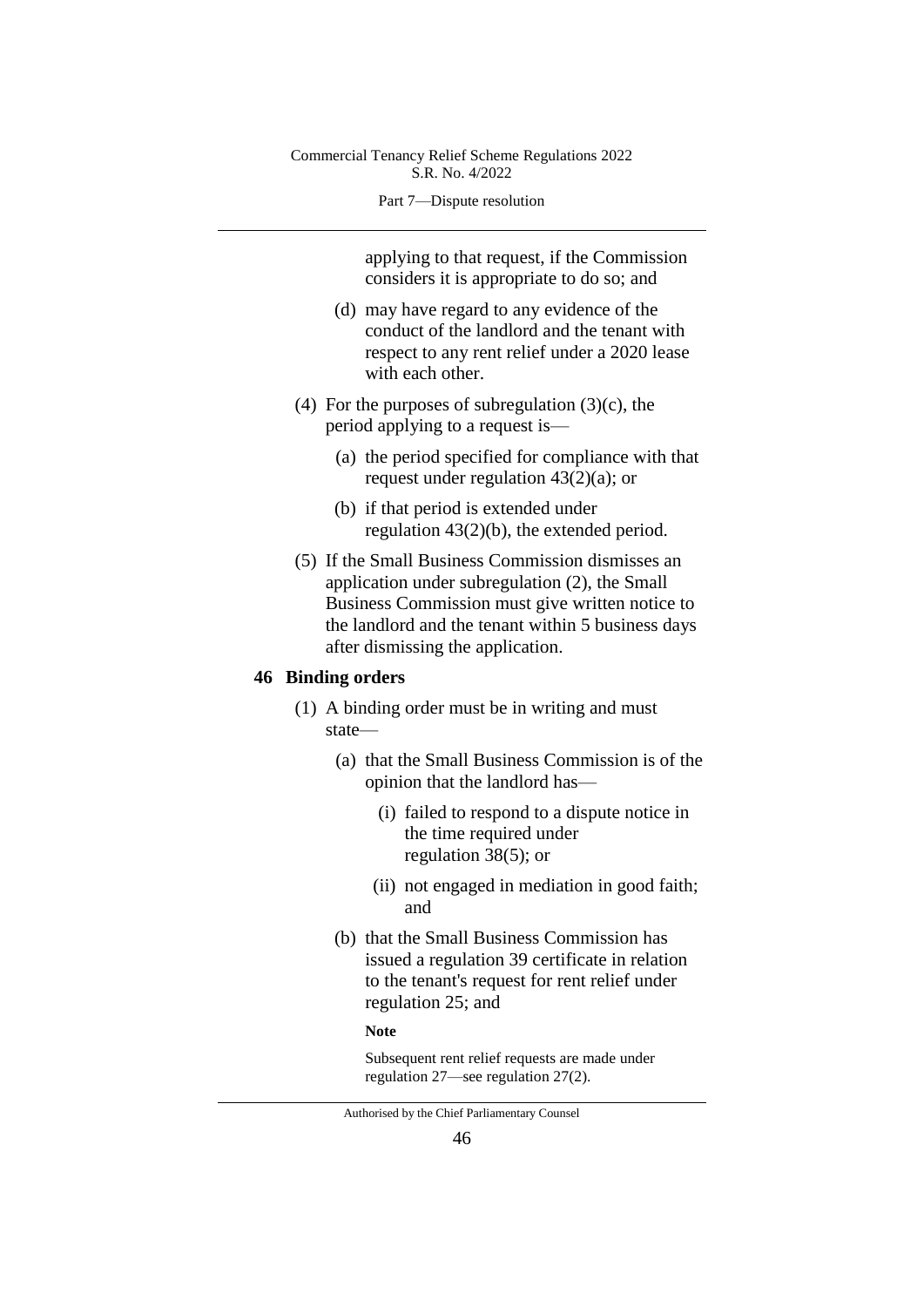Part 7—Dispute resolution

- (c) that neither the tenant nor the landlord has commenced a proceeding in VCAT or a court in relation to the eligible lease dispute; and
- (d) the direction to the landlord to give or agree to give specified rent relief in accordance with regulation 47; and
- (e) the reasons for ordering the specified rent relief.
- (2) If the Small Business Commission makes a binding order, the Small Business Commission must—
	- (a) keep a copy of the binding order until 3 years after the revocation of these Regulations; and
	- (b) give a copy of the binding order to the landlord and the tenant within 5 business days after making the binding order.

#### **Note**

The **Electronic Transactions (Victoria) Act 2000** deals with matters relating to keeping and giving electronic documents.

(3) A binding order comes into effect immediately after a copy of it is given to the landlord.

#### **47 What a binding order may require**

- (1) A direction to give, or agree to give, specified rent relief set out in a binding order must comply with regulation 25(8) as if the direction were an offer of rent relief.
- (2) A direction in a binding order to give, or agree to give, specified rent relief may require the landlord to do either or both of the following—
	- (a) waive part or all of the rent payable under an eligible lease for the rent relief period;

Authorised by the Chief Parliamentary Counsel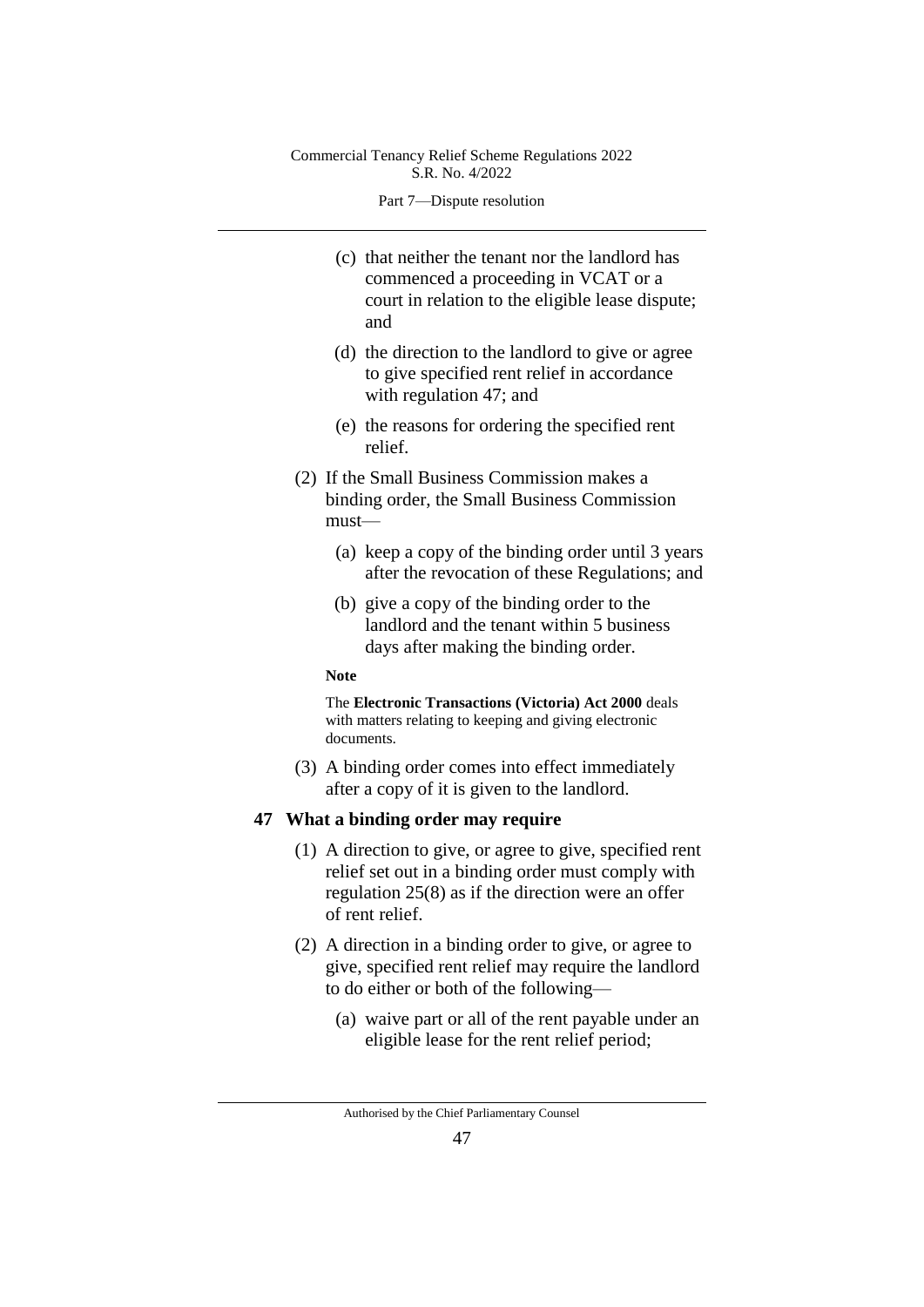Part 7—Dispute resolution

- (b) defer payment of part of the rent payable under an eligible lease for the rent relief period, so that the tenant must pay the deferred rent to the landlord amortised over the greater of—
	- (i) the balance of the term of the eligible lease, including any extension to that term, as provided under regulation 28 or otherwise; and
	- (ii) a period of no less than 24 months.
- (3) A binding order may also specify the method by which rent deferred as referred to in subregulation (2)(b) is amortised.

## **48 Cessation of binding order process**

- (1) If a tenant has made an application for a binding order under regulation 41, but the Small Business Commission has not yet determined that application, the landlord and the tenant may jointly notify the Small Business Commission that they have agreed on the rent relief and a binding order is no longer required.
- (2) On receipt of a notice under subregulation (1) from both the landlord and the tenant, the Small Business Commission must dismiss the application for the binding order.
- (3) If the Small Business Commission dismisses an application under subregulation (2), the Small Business Commission must give written notice to both the landlord and the tenant within 5 business days after doing so.

Authorised by the Chief Parliamentary Counsel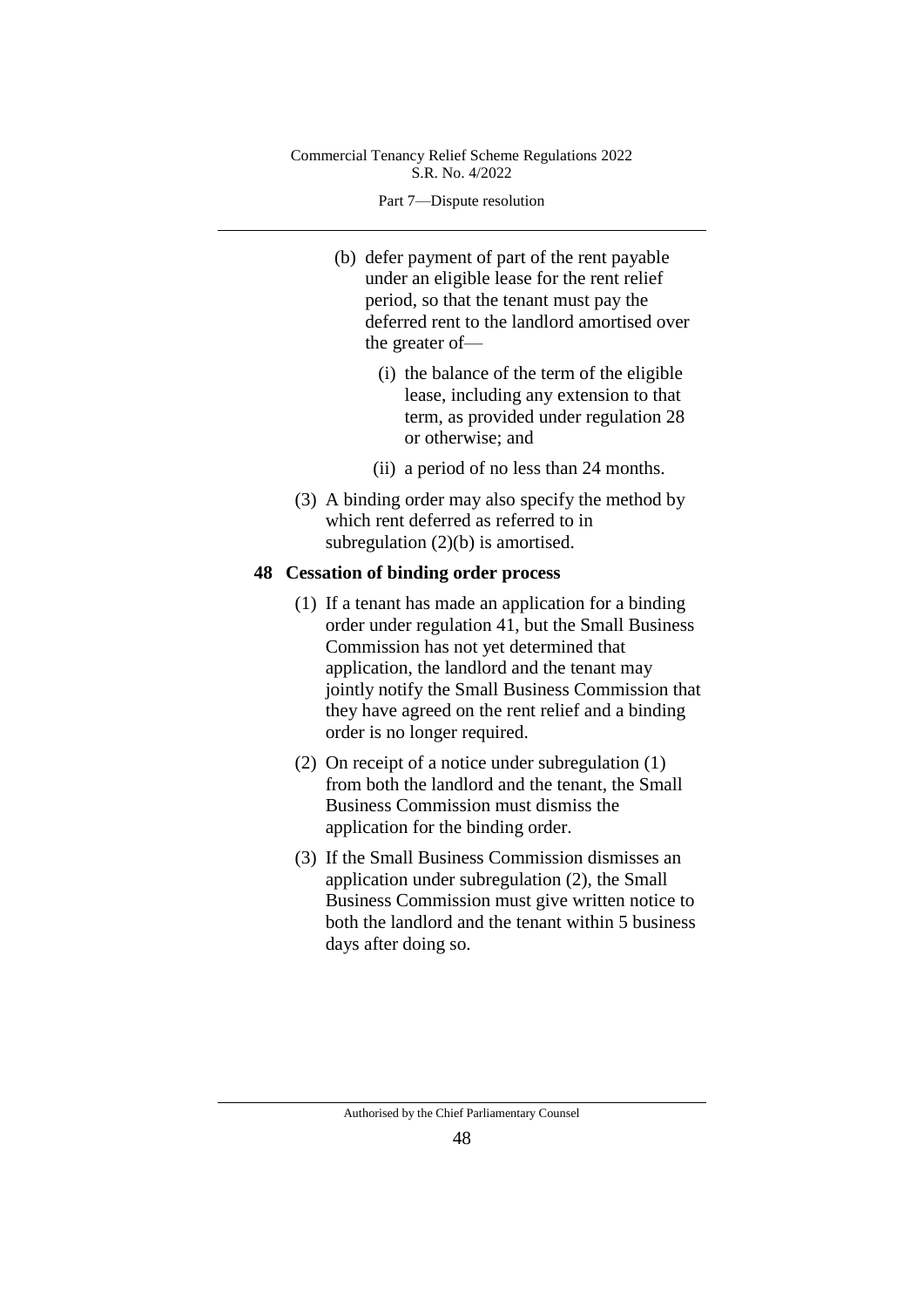Part 7—Dispute resolution

# **Division 3—Amendment of binding order**

## **49 Application for amendment or revocation of binding order**

- (1) A person who is a tenant or a landlord under an eligible lease in respect of which a binding order has been made may apply to the Small Business Commission for an amendment to, or revocation of, that order.
- (2) An application under subregulation (1) must be in writing.

## **50 Small Business Commission may dismiss application in certain circumstances**

- (1) If the Small Business Commission determines that an application to amend or revoke a binding order under regulation 49 does not have sufficient merit to justify further consideration, the Commission may dismiss the application.
- (2) If the Small Business Commission dismisses an application under subregulation (1), the Commission must give written notice to both the landlord and the tenant within 5 business days after doing so.

## **51 Small Business Commission may propose amendment on its own initiative**

- (1) If, other than on an application under regulation 49, the Small Business Commission considers that a binding order ought to be amended, the Small Business Commission, on its own initiative and in accordance with regulation 52, may propose that the amendment be made.
- (2) Unless exceptional circumstances apply, the Small Business Commission must not propose an amendment other than an amendment to correct—
	- (a) a clerical mistake; or

Authorised by the Chief Parliamentary Counsel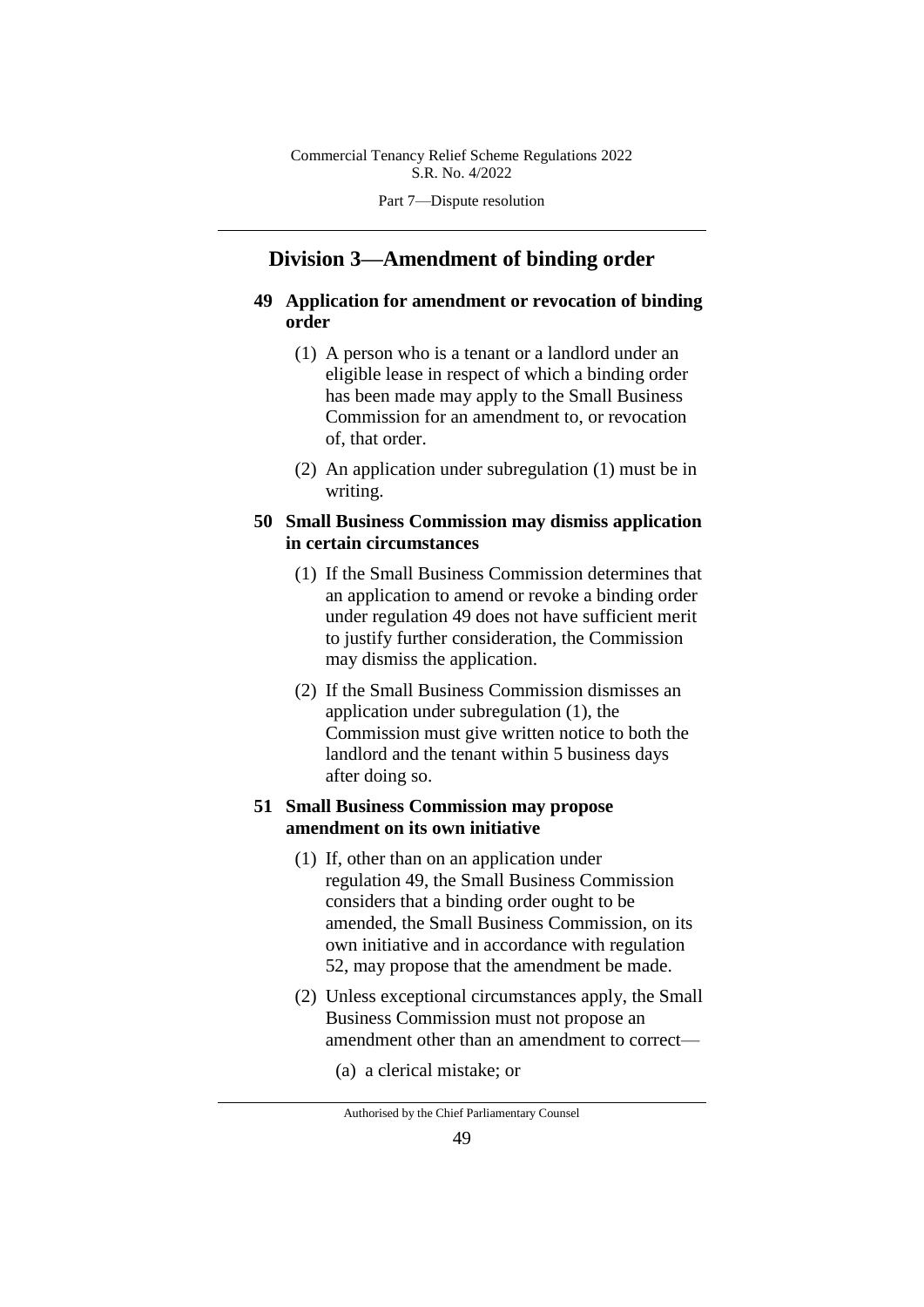Part 7—Dispute resolution

- (b) an error arising from an accidental slip or omission; or
- (c) a material miscalculation of figures; or
- (d) a material mistake in the description of a person, thing or matter referred to in the order; or
- (e) a defect of form.

## **52 Small Business Commission to give notice if amendment or revocation is to be considered**

- (1) If the Small Business Commission receives an application to amend or revoke a binding order under regulation 49 and does not dismiss that application under regulation 50, the Commission must give notice of the application to—
	- (a) if the application was made by the tenant the landlord; or
	- (b) if the application was made by the landlord—the tenant.
- (2) The Small Business Commission must give a notice under subregulation (1) as soon as practicable after receiving the application.
- (3) If the Small Business Commission proposes an amendment to a binding order on its own initiative under regulation 51, the Commission must give notice of the proposal to the tenant and the landlord.
- (4) A notice under subregulation (1) or (3) must set out—
	- (a) the person's right to provide a written submission under subregulation (5); and
	- (b) the effect of regulation  $55(3)(b)$ ; and
	- (c) the process that the Small Business Commission will follow under this Division.

Authorised by the Chief Parliamentary Counsel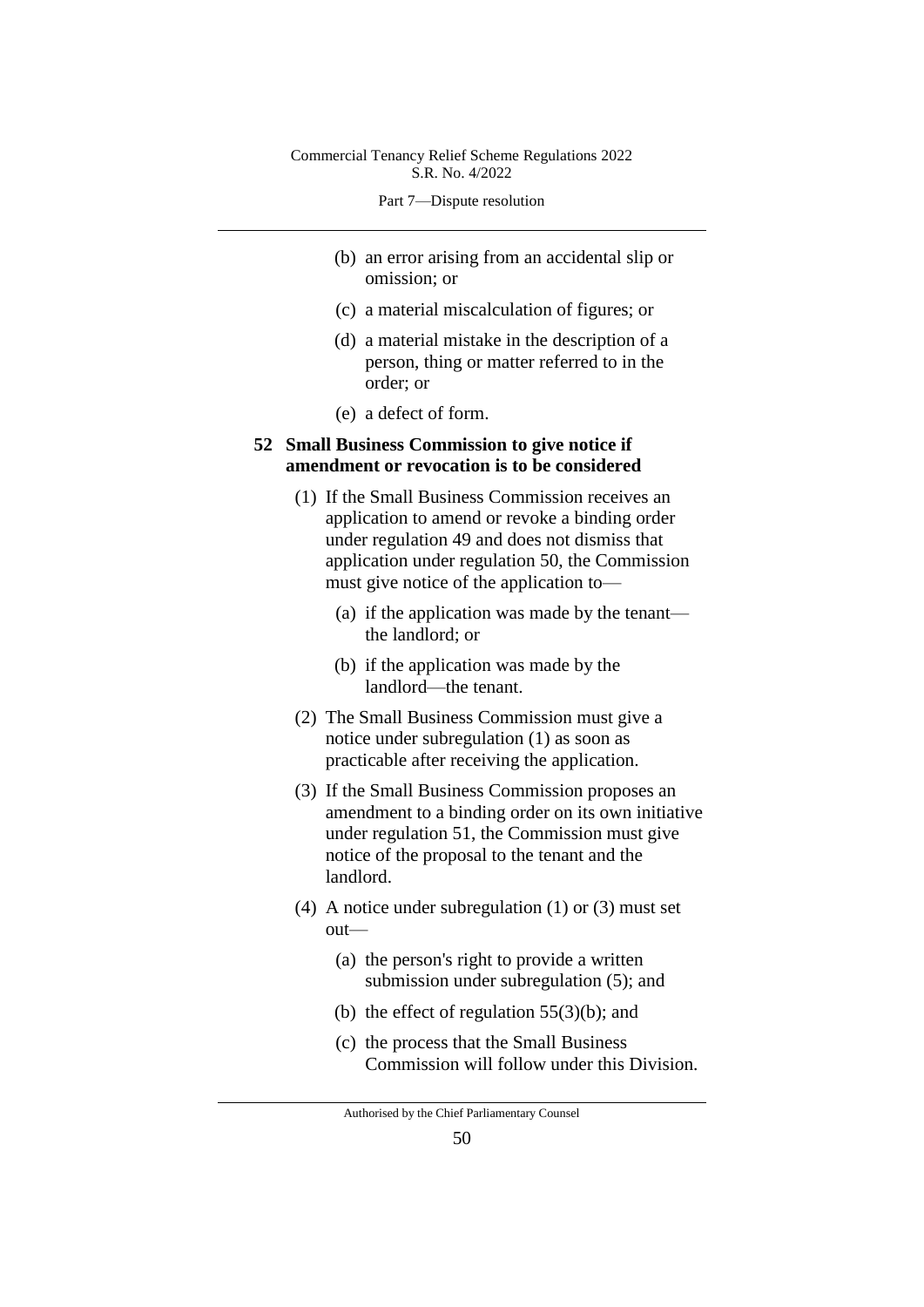Part 7—Dispute resolution

(5) Within 5 business days after receiving the notice, the person to whom it is given may give to the Small Business Commission a written submission regarding the application or proposal.

## **53 Small Business Commission may request further information**

- (1) For the purposes of considering an application to amend or revoke a binding order under regulation 49 or an own initiative proposal under regulation 51, the Small Business Commission may request the landlord or the tenant to provide further material.
- (2) The Small Business Commission may—
	- (a) specify a period for compliance with a request under subregulation (1); and
	- (b) extend that time if asked to do so by the person to whom the request is made.

## **54 No hearings for applications to amend or revoke binding orders**

The Small Business Commission must not hold any form of hearing for an application for an amendment to, or the revocation of, a binding order.

## **55 Amending or revoking a binding order**

- (1) On an application under regulation 49, the Small Business Commission may decide to—
	- (a) grant the application and amend or revoke the binding order in respect of which it is made; or
	- (b) dismiss the application.
- (2) Following the proposal of an own initiative amendment in accordance with regulation 51, the Small Business Commission may decide to make, or not to make, the proposed amendment.

Authorised by the Chief Parliamentary Counsel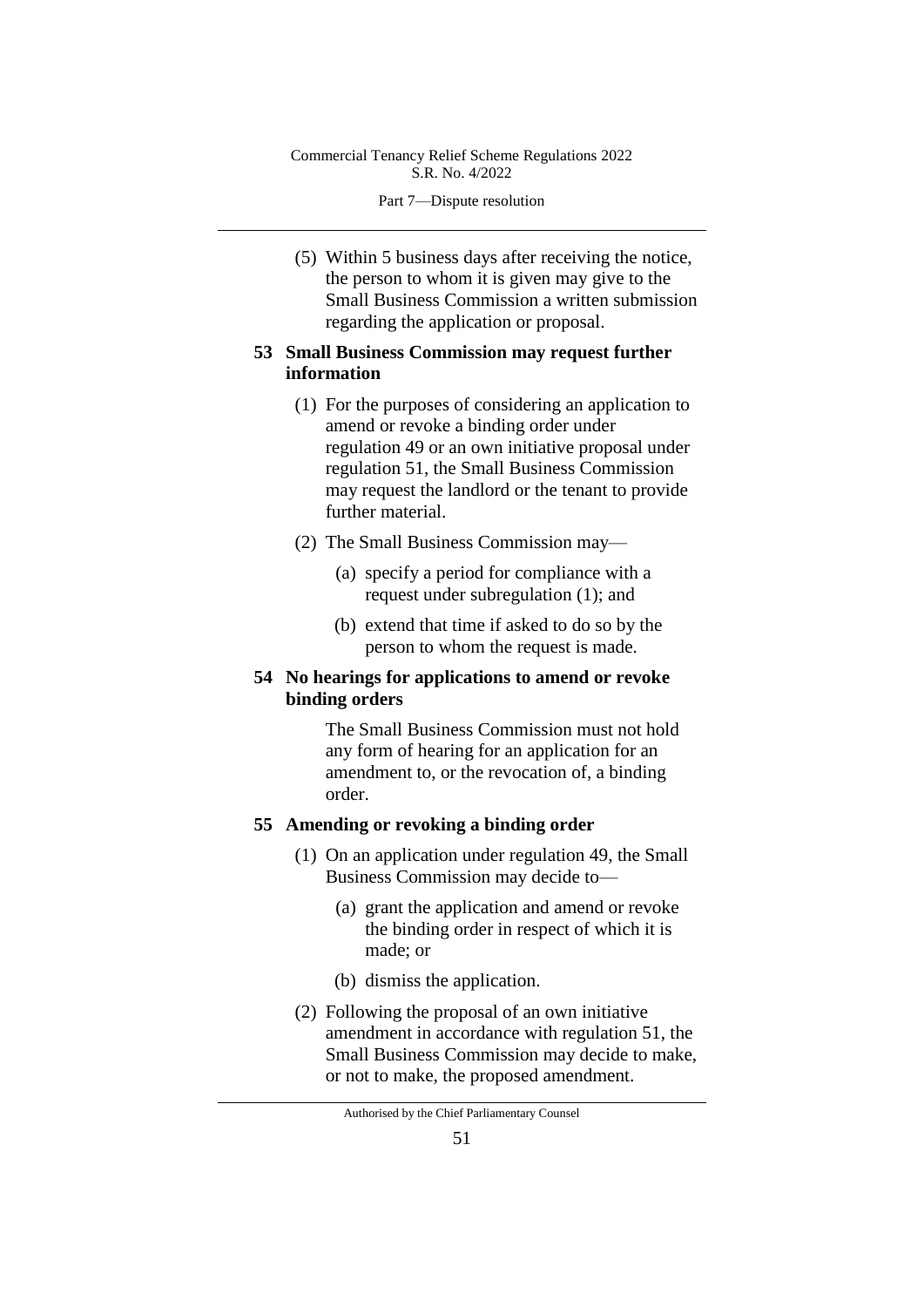Part 7—Dispute resolution

- (3) In deciding whether to grant the application, or to make the proposed amendment, the Small Business Commission—
	- (a) must have regard to—
		- (i) a submission given in accordance with regulation 52(5); and
		- (ii) material given in accordance with a request under regulation 53(1); and
	- (b) may have regard to a submission given outside the period referred to in regulation 52(5) if the Commission considers it is appropriate to do so; and
	- (c) may have regard to material given on a request under regulation 53(1), but outside the period applying to that request, if the Commission considers it is appropriate to do so; and
	- (d) may consider any other matter the Commission considers relevant, including whether the binding order contains—
		- (i) a clerical mistake; or
		- (ii) an error arising from an accidental slip or omission; or
		- (iii) a material miscalculation of figures; or
		- (iv) a material mistake in the description of a person, thing or matter referred to in the order; or
		- (v) a defect of form.
- (4) For the purposes of subregulation  $(3)(c)$ , the period applying to a request is—
	- (a) the period specified for compliance with that request under regulation 53(2)(a); or

Authorised by the Chief Parliamentary Counsel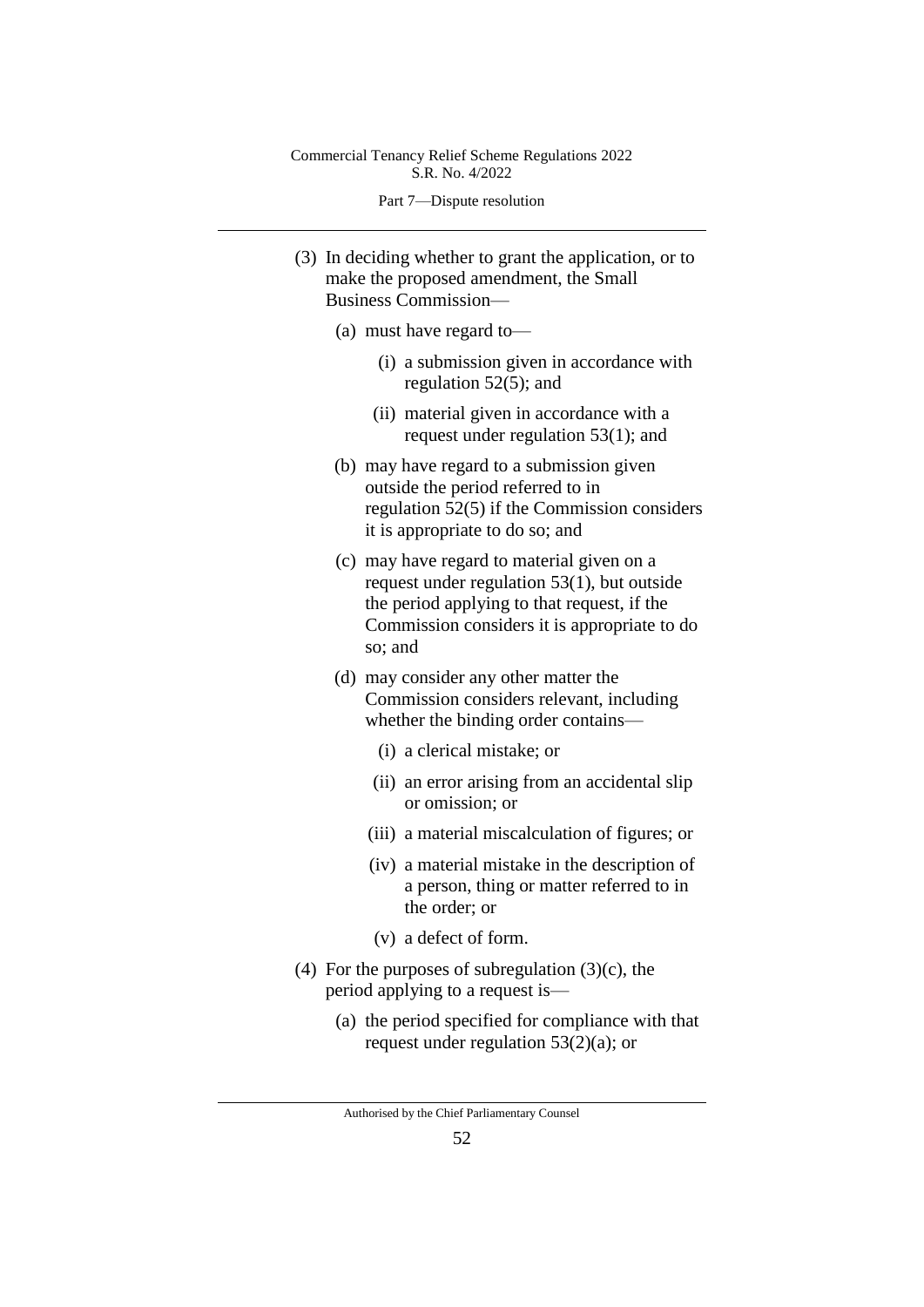Part 7—Dispute resolution

(b) if that period is extended under regulation 53(2)(b), the extended period.

(5) An amendment to, or the revocation of, a binding order takes effect immediately after a copy of the amended order, or notice of the revocation, is given to the landlord under regulation 56.

#### **56 Notice of amendment or revocation of binding order**

If the Small Business Commission amends or revokes a binding order under regulation 55, the Small Business Commission must give a copy of the amended order, or notice of the revocation, to both the landlord and the tenant within 5 business days after amending or revoking the order.

#### **Note**

The **Electronic Transactions (Victoria) Act 2000** deals with matters relating to keeping and giving electronic documents.

## **Division 4—Review by VCAT**

#### **57 Applications for review by VCAT**

- (1) A landlord or a tenant under an eligible lease may apply to VCAT for review of any of the following—
	- (a) a decision under regulation 45(1) to make a binding order in respect of that lease;
	- (b) a decision under regulation 45(2) to dismiss an application for a binding order in respect of that lease;
	- (c) a decision under regulation  $50(1)$  to dismiss an application for an amendment to or the revocation of, a binding order made in respect of that lease;
	- (d) a decision under regulation  $55(1)(a)$  to grant an application for an amendment to, or the

Authorised by the Chief Parliamentary Counsel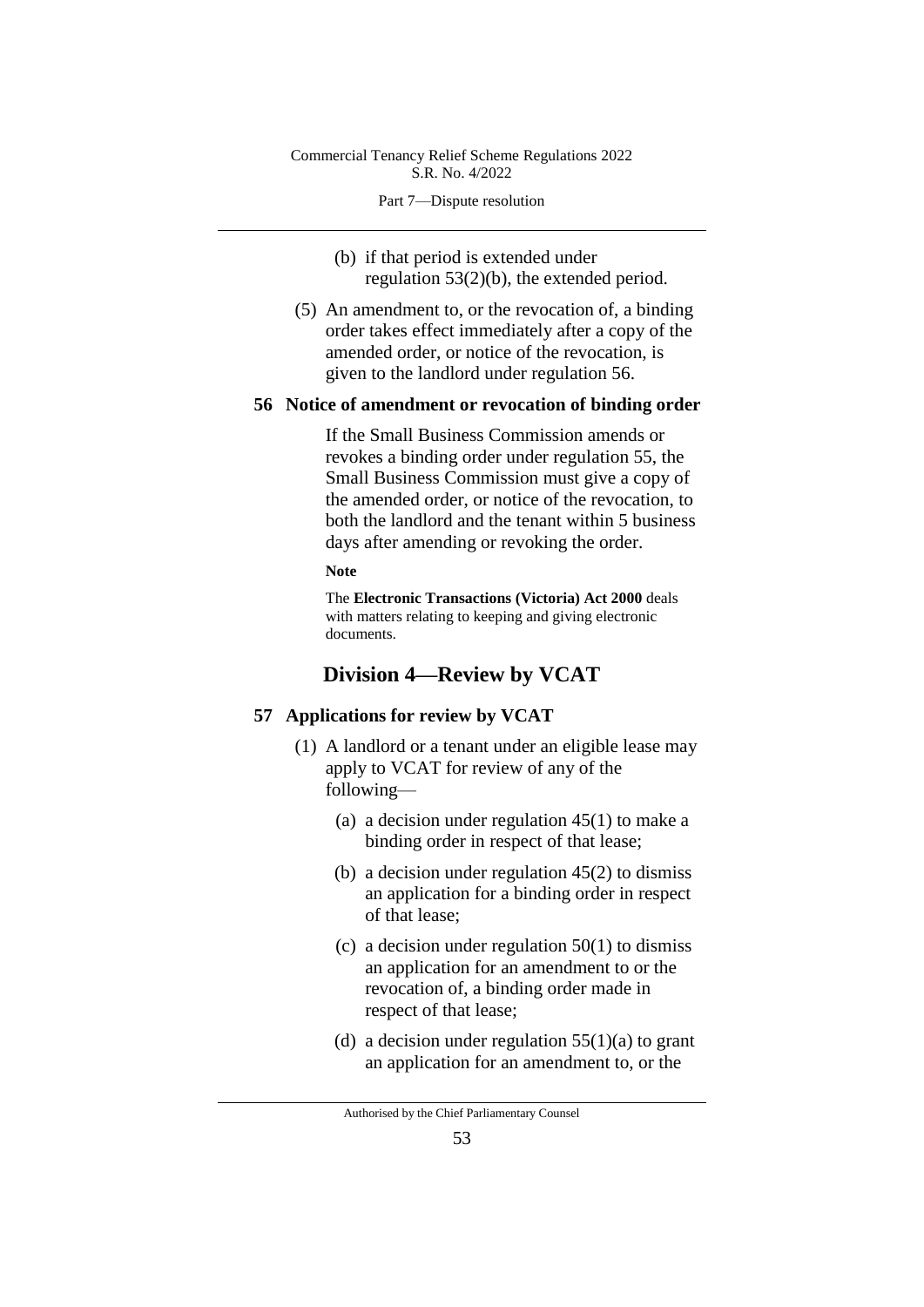Part 7—Dispute resolution

revocation of, a binding order made in respect of that lease;

- (e) a decision under regulation  $55(1)(b)$  to dismiss an application for an amendment to, or the revocation of, a binding order made in respect of that lease;
- (f) a decision under regulation 55(2) to make, or not to make, an amendment to a binding order made in respect of that lease.
- (2) An application for review under subregulation (1) must be made within 14 days after the Small Business Commission makes the decision.
- (3) In addition to any other parties, the tenant and the landlord are parties to the review.
- (4) In considering an application for review under subregulation (1), VCAT must have regard to the matters set out in regulation 62(2).
- (5) An application for review of a decision under regulation 45(1) to make a binding order stays the operation of the binding order, unless VCAT orders otherwise.

## **58 Contravention of binding orders**

- (1) A person—
	- (a) who is a tenant under an eligible lease in respect of which a binding order is made; and
	- (b) who considers that the landlord has not complied with the binding order—

may apply to VCAT for a determination of whether the landlord has complied with the binding order.

(2) In addition to any other parties, the landlord is a party to the proceeding.

Authorised by the Chief Parliamentary Counsel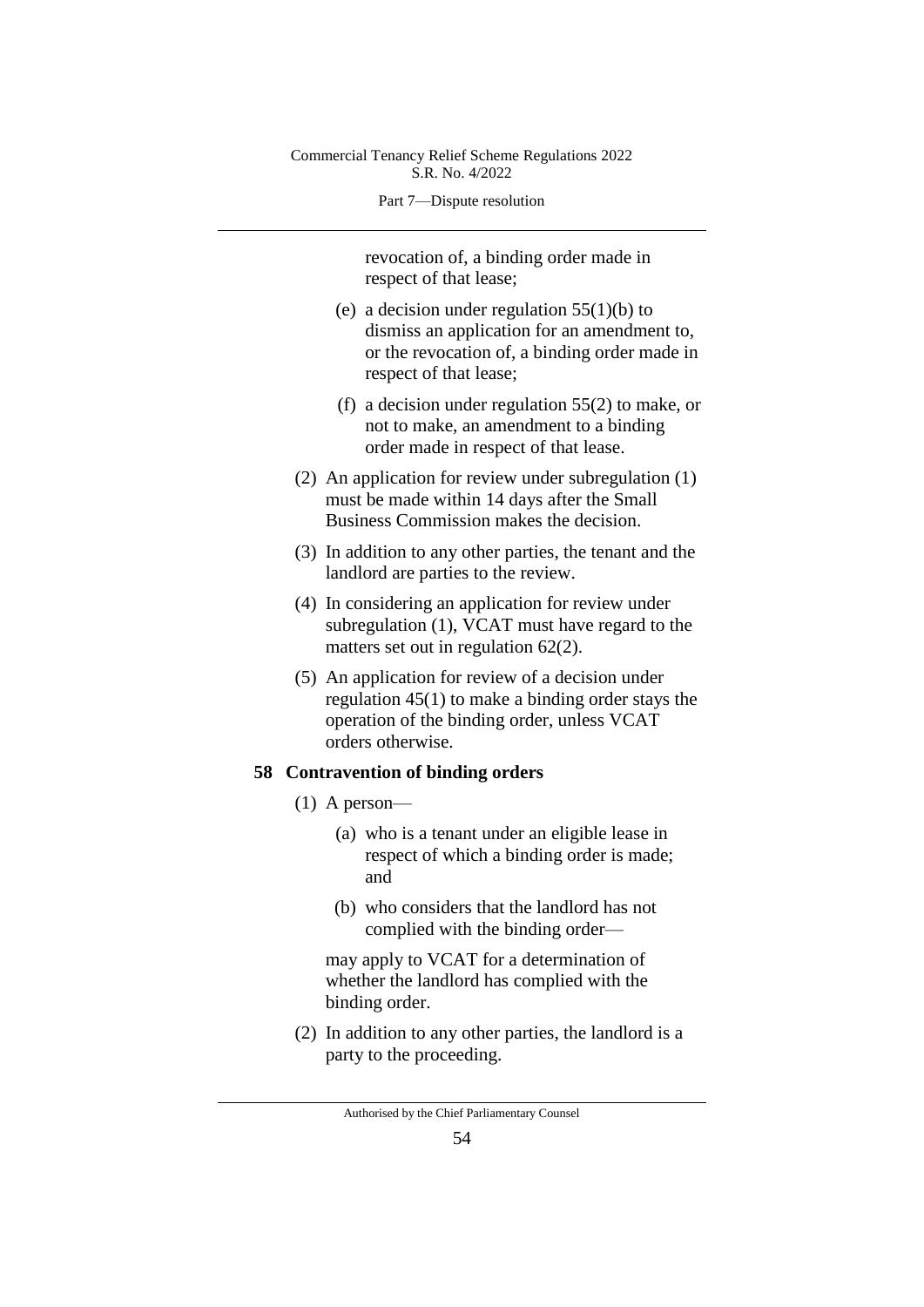Part 7—Dispute resolution

- (3) On an application under subregulation (1), VCAT—
	- (a) must determine whether the landlord has complied with the binding order; and
	- (b) may make any orders that VCAT considers appropriate, including—
		- (i) an order requiring the landlord to comply with the binding order; and
		- (ii) an order amending the binding order.

# **Division 5—Other matters**

## **59 Severing, dividing or combining matters in eligible lease disputes**

- (1) If an eligible lease dispute is referred to the Small Business Commission under regulation 38, and it relates to more than one matter, the Small Business Commission may do either of the following at any time before a proceeding is commenced in VCAT or a court in relation to the dispute—
	- (a) sever from the eligible lease dispute any matter that the Small Business Commission decides mediation is unlikely to resolve;
	- (b) divide the eligible lease dispute into 2 or more matters, if it is convenient to resolve them separately.
- (2) If more than one eligible lease dispute in relation to the same or related facts and circumstances is referred to the Small Business Commission under regulation 38, the Commission may—
	- (a) determine that the disputes constitute one eligible lease dispute; and
	- (b) determine which of the referrals is to be taken to be a referral of that one dispute.

Authorised by the Chief Parliamentary Counsel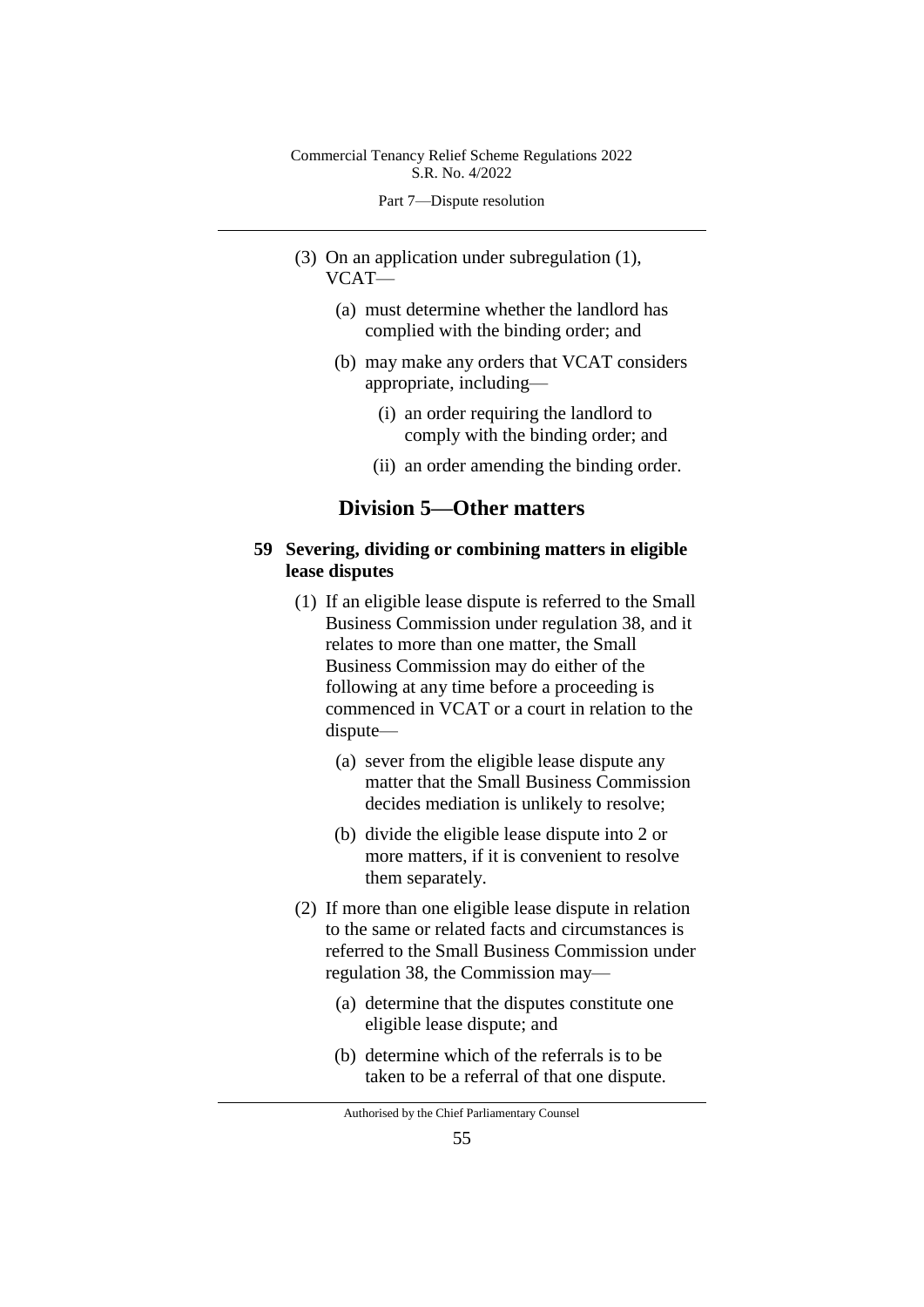Part 7—Dispute resolution

- (3) If an application under regulation 41 for a binding order is made in respect of an eligible lease dispute that relates to more than rent relief, the Small Business Commission may sever that other matter from the eligible lease dispute.
- (4) If the Small Business Commission decides to take any action under subregulation  $(1)$ ,  $(2)$  or  $(3)$ , the Small Business Commission must give both the landlord and the tenant written notice of the decision within 5 business days.
- (5) If the Small Business Commission severs any matter from an eligible lease dispute under subregulation  $(1)(a)$  or  $(3)$ , for all purposes—
	- (a) the eligible lease dispute is taken not to include that matter; and
	- (b) the severed matter is taken to be a distinct eligible lease dispute that is the subject of its own referral or application (as the case requires).

#### **Note**

Regulation 39 authorises the issuing of certificates in respect of eligible lease disputes. This includes those that arise because of severance in accordance with subregulation  $(1)(a)$  or  $(3)$ .

(6) If the Small Business Commission severs or divides an eligible lease dispute into 2 or more matters, for all purposes, each of those matters is taken to be a distinct eligible lease dispute.

#### **Note**

Regulation 39 authorises the issuing of certificates in respect of eligible lease disputes. This includes those that arise because of division in accordance with subregulation (1)(b).

## **60 Evidentiary status of statements made during mediation and binding order process**

(1) Evidence of anything said or done by a person specified in subregulation (2) in the course of

Authorised by the Chief Parliamentary Counsel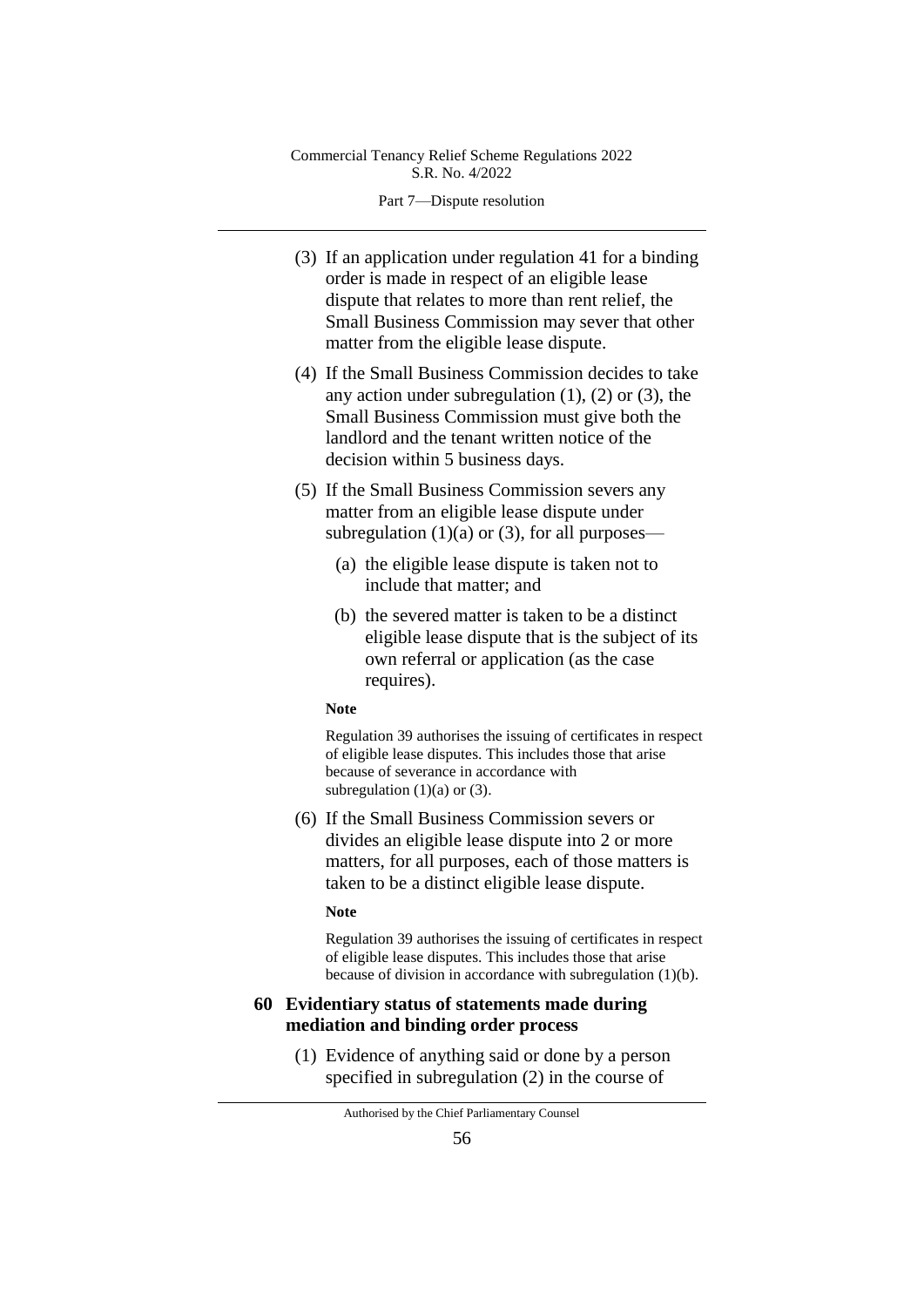#### Part 7—Dispute resolution

doing a thing specified in subregulation (3) is not admissible in any proceeding before VCAT or in any other legal proceeding except as set out in subregulations (4) and (5).

- (2) For the purpose of subregulation (1), the following persons are specified—
	- (a) a person who is—
		- (i) a landlord under an eligible lease; or
		- (ii) a tenant under an eligible lease; or
		- (iii) legally representing a landlord or tenant in mediation; or
		- (iv) employed or engaged by the Small Business Commission; and
	- (b) the Small Business Commission.
- (3) For the purpose of subregulation (1), the specified things are things done in the course of—
	- (a) referring an eligible lease dispute to the Small Business Commission under regulation 38 for mediation; or
	- (b) exercising a function, power or right under Division 1 in relation to an eligible lease dispute referred under regulation 38; or
	- (c) a mediation of an eligible lease dispute referred under regulation 38.
- (4) For the purpose of subregulation (1), evidence is admissible in a proceeding referred to in that subregulation if—
	- (a) it is evidence of a written communication from the Small Business Commission to a landlord or a tenant; or
	- (b) both the landlord and the tenant agree in writing to the giving of the evidence; or

Authorised by the Chief Parliamentary Counsel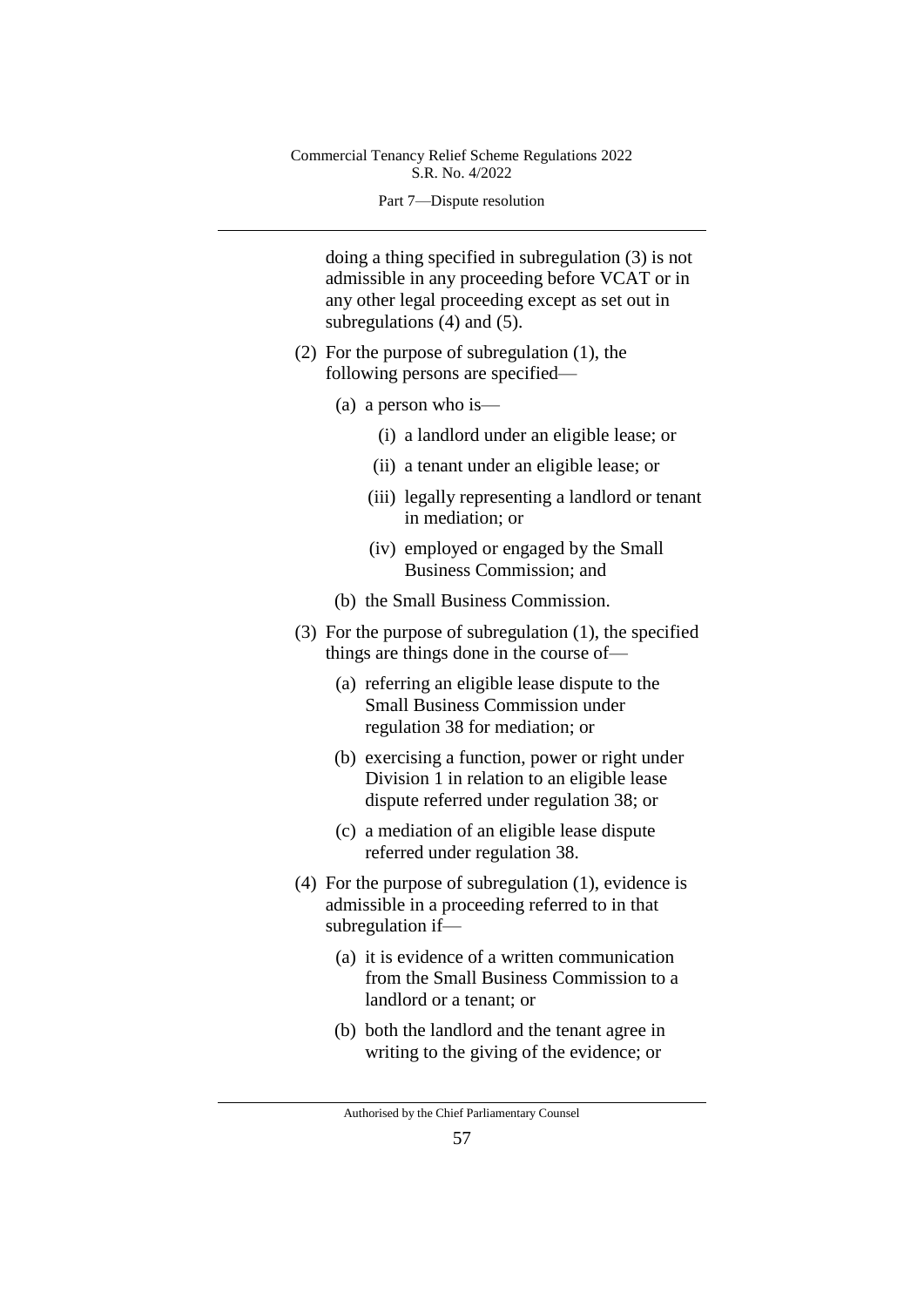Part 7—Dispute resolution

- (c) VCAT or the court hearing the proceeding otherwise orders, having regard to the interests of justice and fairness.
- (5) Nothing in this regulation prevents the use of any information or document disclosed in a mediation for the purposes of deciding whether a binding order may be made, amended or set aside.

### **61 Part does not restrict section 10(1)(c) of the Act**

To avoid doubt, nothing in this Part restricts the Small Business Commission's function under section  $10(1)(c)$  of the Act to commence any proceedings for offences against regulations made under section 7 of the Act.

# **Division 6—Determination of eligible lease disputes by VCAT or a court**

#### **62 Jurisdiction of VCAT**

- (1) Subject to regulation 63, Division 4 of Part 10 of the **Retail Leases Act 2003** (other than section 89(4)) applies to an eligible lease dispute referred to the Small Business Commission under these Regulations as if—
	- (a) a reference in that Division to a retail premises lease were a reference to an eligible lease; and
	- (b) a reference in that Division to a retail tenancy dispute were a reference to an eligible lease dispute; and
	- (c) a reference in that Division to a retail premises lease were a reference to an eligible lease.

Authorised by the Chief Parliamentary Counsel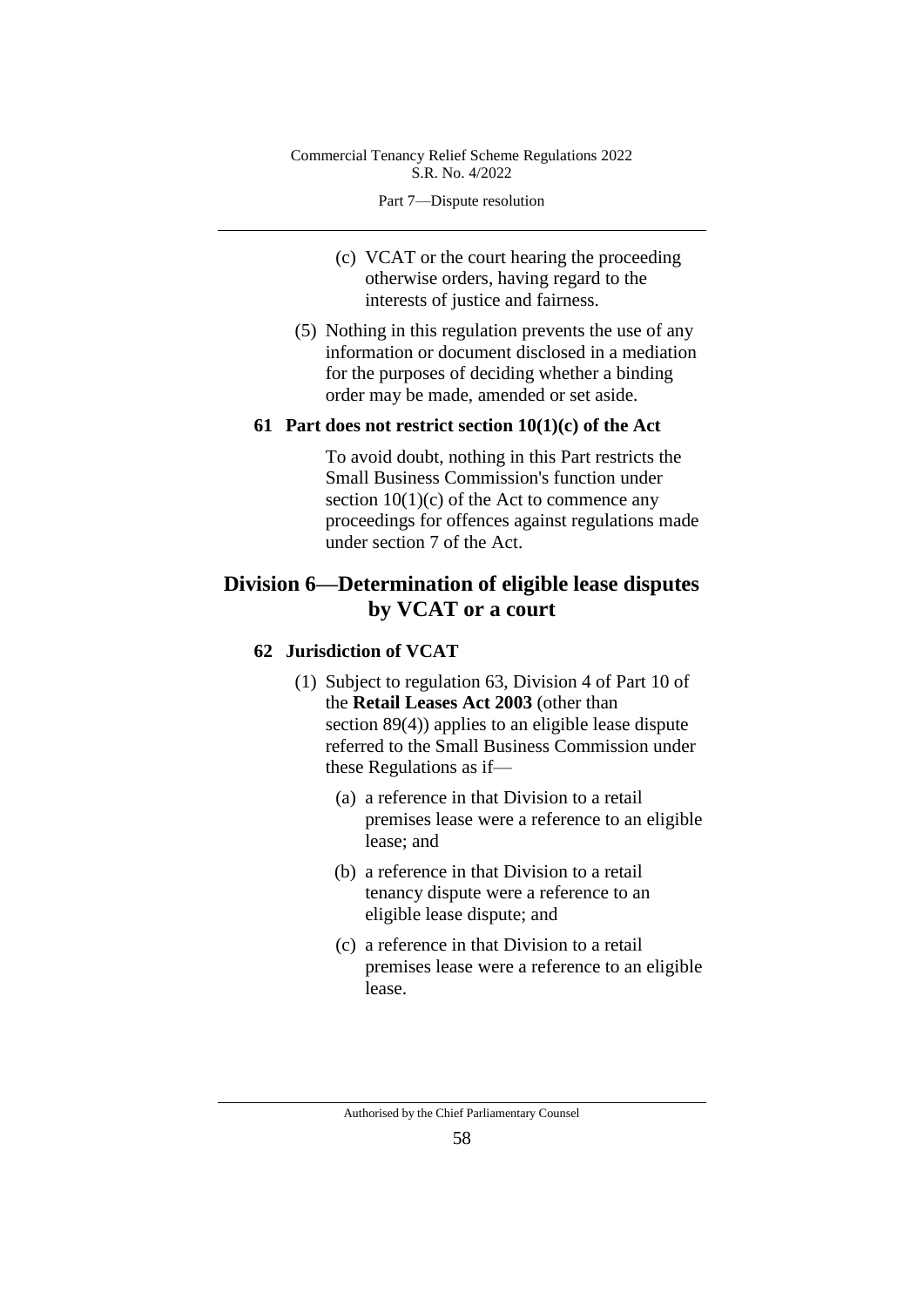Part 7—Dispute resolution

- (2) In making an order in a proceeding relating to an eligible lease dispute, VCAT must also have regard to—
	- (a) the matters set out in regulation  $25(8)(d)$ ; and
	- (b) any regulation 39 certificate issued by the Small Business Commission; and
	- (c) any binding order made by the Small Business Commission under regulation 45 in relation to the dispute; and
	- (d) if a binding order has been made by the Small Business Commission, the reasons for ordering the specified rent relief in the binding order; and
	- (e) any evidence of the conduct of the landlord and the tenant since the binding order came into effect; and
	- (f) the statement included in the binding order under regulation  $46(1)(a)$ ; and
	- (g) any evidence of the conduct of the landlord and the tenant with respect to any rent relief under a 2020 lease with each other.

## **63 Determination by VCAT or a court**

- (1) An eligible lease dispute may only be the subject of a proceeding in VCAT or a court (other than the Supreme Court) if the Small Business Commission has issued a regulation 39 certificate in respect of the dispute.
- (2) An eligible lease dispute may only be the subject of a proceeding in the Supreme Court if—
	- (a) the Small Business Commission has issued a regulation 39 certificate in respect of the dispute; or

Authorised by the Chief Parliamentary Counsel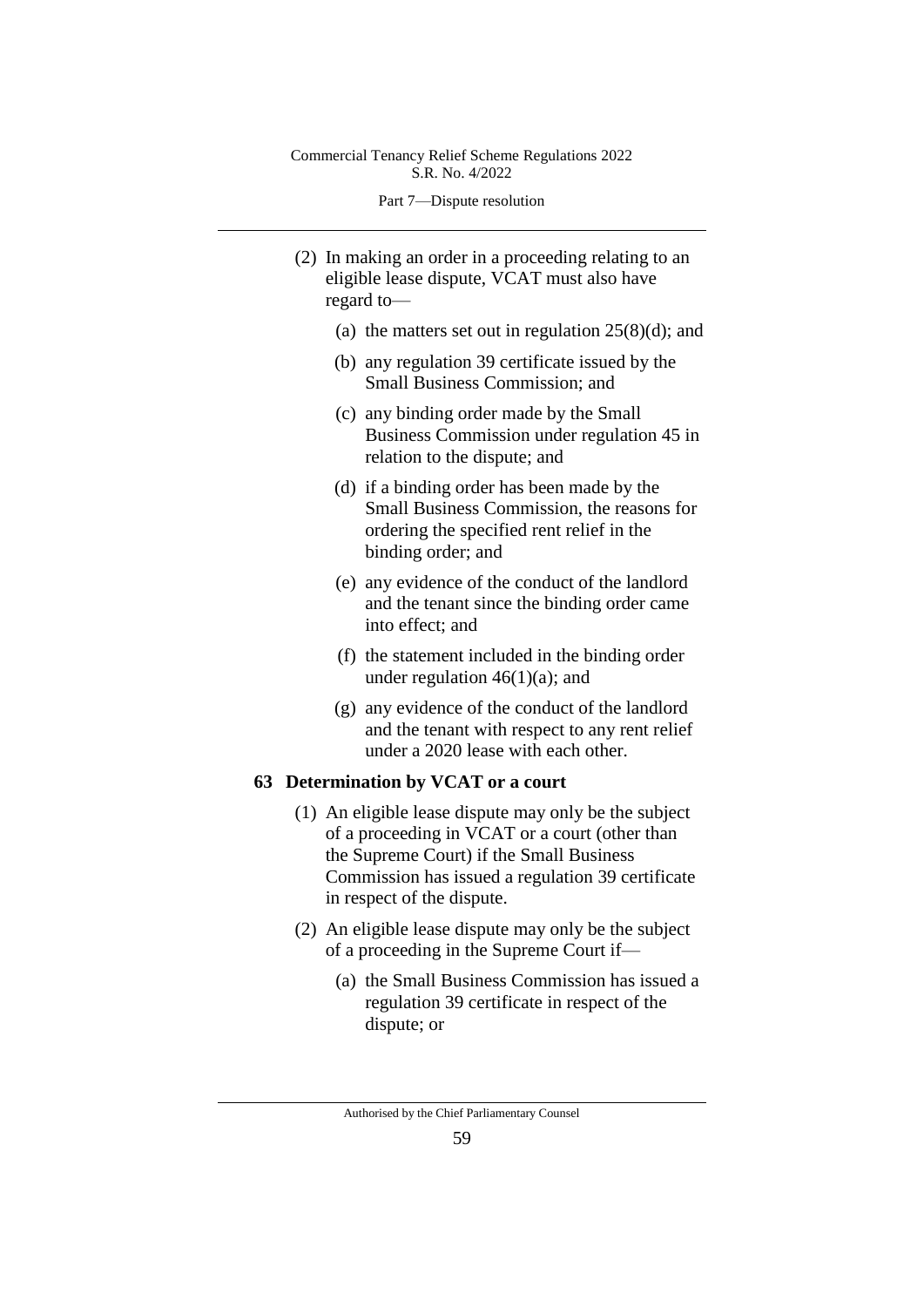Part 7—Dispute resolution

- (b) the landlord or tenant, as the case requires, has applied to the Supreme Court for leave to commence the proceeding and the Supreme Court has granted leave to commence the proceeding in relation to the dispute.
- (3) Subregulations (1) and (2) do not—
	- (a) apply to a proceeding for an order in the nature of an injunction; or
	- (b) affect the validity of any decision made by VCAT or a court.
- (4) To avoid doubt, nothing in this Part prevents a dispute from being dealt with through a compulsory conference, mediation or any other alternative dispute resolution process under—
	- (a) the **Civil Procedure Act 2010**; or
	- (b) rules of court of the Supreme Court or any practice direction applying to a proceeding in that court; or
	- (c) rules of court of the County Court or any practice direction applying to a proceeding in that court; or
	- (d) rules of court of the Magistrates' Court or any practice direction applying to a proceeding in that court; or
	- (e) rules within the meaning of the **Victorian Civil and Administrative Tribunal Act 1998** and any practice direction applying to a proceeding in VCAT.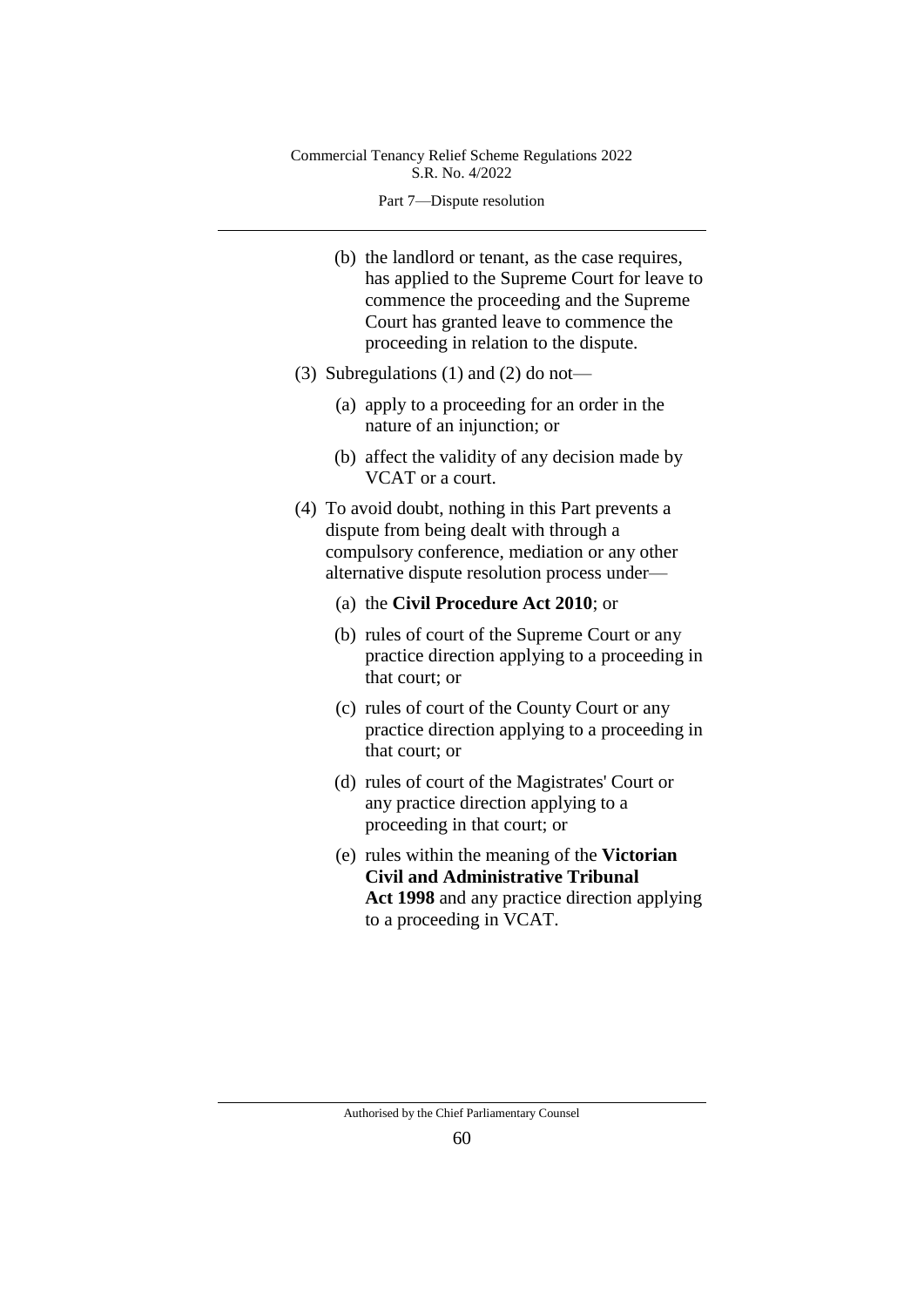Part 8—General

# **Part 8—General**

## **Division 1—Other matters**

## **64 Indemnities**

A provision in an eligible lease or an agreement or security related to an eligible lease is void to the extent that it purports to indemnify, or require the tenant or provider of the security to indemnify, the landlord against any action, liability, penalty, claim or demand for or to which the landlord would be liable or subject except for the effect of these Regulations.

## **65 Giving notices—general**

- (1) A notice or other document to be given to a person under the Act or these Regulations by the Small Business Commission must be given—
	- (a) by delivering it personally to the person; or
	- (b) by leaving it at the person's usual or last known place of residence or business with a person apparently over the age of 16 years and apparently residing or employed at that place; or
	- (c) by sending it to the person by post addressed to the person's usual or last known place of residence or business; or
	- (d) if the person is a corporation—
		- (i) by sending it by post to the registered office in Victoria of the corporation; or
		- (ii) by giving it to a person who is an officer of the corporation who is authorised to accept service of notices and who is employed at the registered office of the corporation; or

Authorised by the Chief Parliamentary Counsel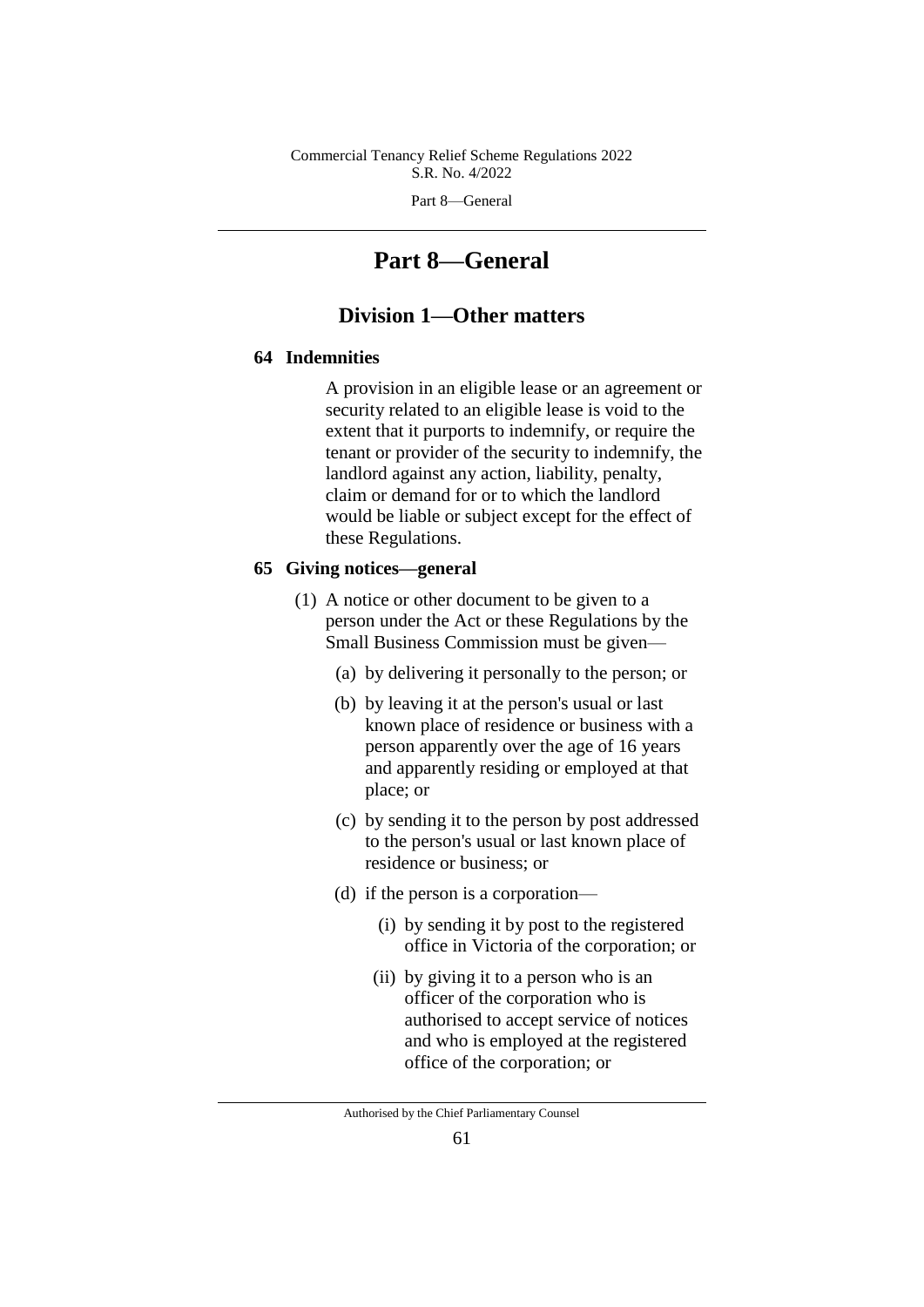Part 8—General

- (e) by electronic communication in accordance with the **Electronic Transactions (Victoria) Act 2000**.
- (2) If a notice or other document is to be given to a landlord under these Regulations, in addition to the methods set out in subregulation (1), the notice or document may be given—
	- (a) by delivering it to the landlord or to the landlord's agent or to the person who usually collects the rent; or
	- (b) by sending it by post addressed—
		- (i) to the landlord at the landlord's address for service of documents; or
		- (ii) to the landlord's agent at the agent's usual place of business; or
		- (iii) by giving it to a person employed in the office of the landlord's agent.

# **Division 2—Revocation of these Regulations**

════════════════════════════════════

## **66 Revocation of these Regulations**

These Regulations are **revoked** on 16 March 2022.